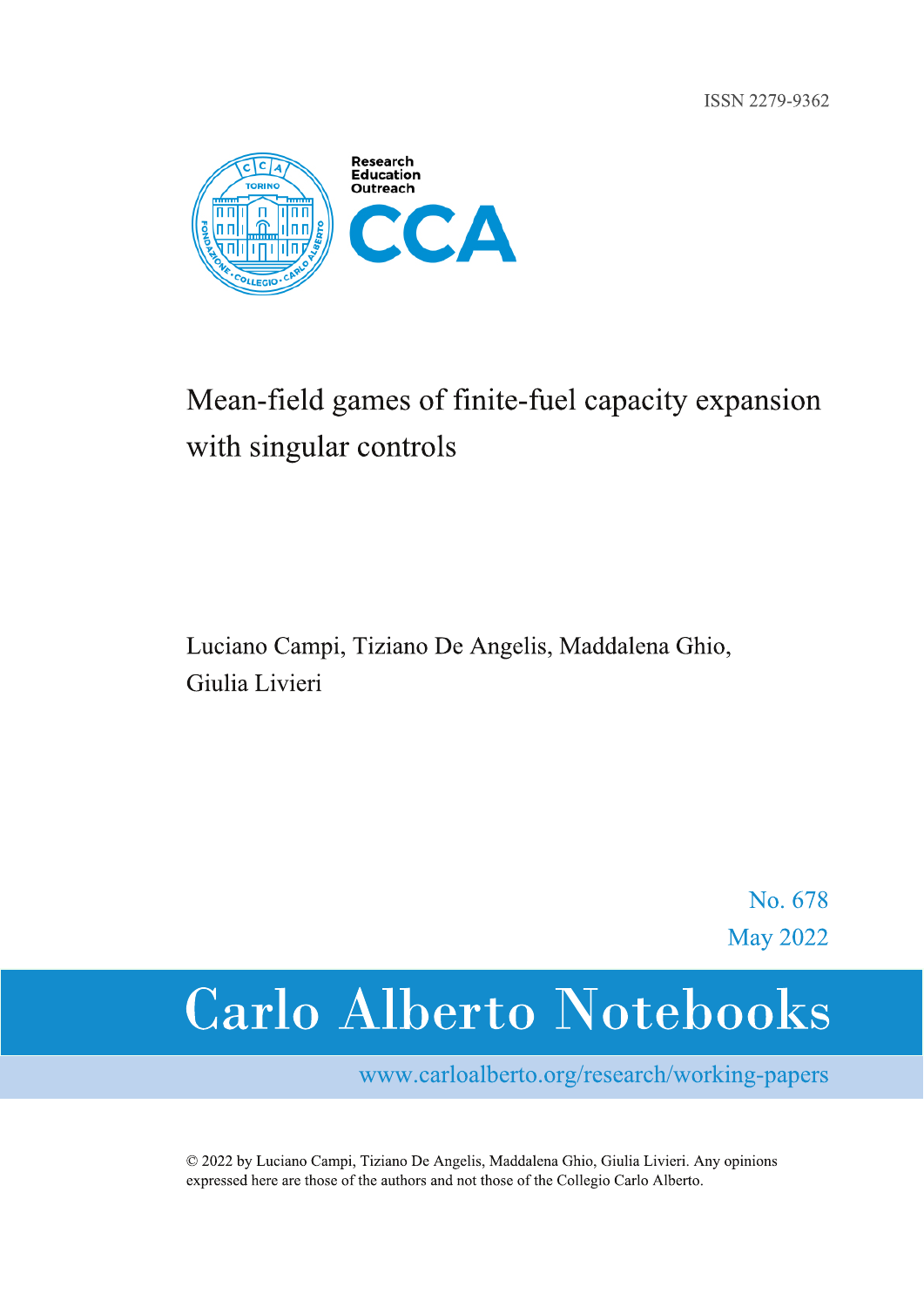### MEAN-FIELD GAMES OF FINITE-FUEL CAPACITY EXPANSION WITH SINGULAR CONTROLS

#### LUCIANO CAMPI, TIZIANO DE ANGELIS, MADDALENA GHIO, AND GIULIA LIVIERI

ABSTRACT. We study Nash equilibria for a sequence of symmetric N-player stochastic games of finite-fuel capacity expansion with singular controls and their mean-field game (MFG) counterpart. We construct a solution of the MFG via a simple iterative scheme that produces an optimal control in terms of a Skorokhod reflection at a (state-dependent) surface that splits the state space into action and inaction regions. We then show that a solution of the MFG of capacity expansion induces approximate Nash equilibria for the N-player games with approximation error  $\varepsilon$  going to zero as N tends to infinity. Our analysis relies entirely on probabilistic methods and extends the well-known connection between singular stochastic control and optimal stopping to a mean-field framework.

#### 1. INTRODUCTION

Mean field games (MFGs) were first introduced in [Huang et al.](#page-44-0) [\(2006\)](#page-44-0) and [Lasry and](#page-45-0) [Lions](#page-45-0) [\(2007\)](#page-45-0) as an elegant and tractable way to study approximate Nash equilibria in nonzero-sum symmetric stochastic differential games for a large population of players with a mean-field interaction, i.e., each player interacts with the rest of the population through its empirical distribution. The idea is that a large-population game of this type should behave similarly to its MFG counterpart, which may be thought of as an infiniteplayer version of the game. Exploiting the underlying symmetry while passing to the limit with the number of players tending to infinity, the sequence of games converges in some sense to a problem in which the game structure is preserved in a simpler form for a "representative player". Such representative player responds optimally to the distribution of the population which, at equilibrium, coincides with the distribution of the optimally controlled state variable. Once the limit problem is solved, its solution can typically be implemented in the N-player game and provides an approximate Nash equilibrium with vanishing error as  $N$  tends to infinity.

From a practical point of view this approximation result can be very useful since tackling directly the  $N$ -player game is often unfeasible when  $N$  is very large due the curse of dimensionality. In the past few years many authors from different mathematical backgrounds have studied this class of games. Two approaches have been adopted to address the study of MFGs: an analytic approach as in, e.g., the initial paper [Lasry](#page-45-0) [and Lions](#page-45-0) [\(2007\)](#page-45-0), and a probabilistic one. Here we follow the latter, which has been developed in a series of papers by Carmona, Delarue, and their co-authors (see, e.g.,

Date: May 23, 2022.

<sup>2020</sup> Mathematics Subject Classification. 91A15, 91A16, 93E20, 60G40, 35R35.

Key words and phrases. Nash equilibria, mean-field games, singular controls, capacity expansion, goodwill problem, optimal stopping, free boundary problems, Lipschitz free boundary, Skorokhod reflection problem.

T. De Angelis gratefully acknowledges support from EPSRC via grant EP/R021201/1; M. Ghio and G. Livieri acknowledge the financial support of UniCredit Bank R&D group through the Dynamical and Information Research Institute at the Scuola Normale Superiore. We thank the Associate Editor and two Referees for useful comments that improved the quality of the paper.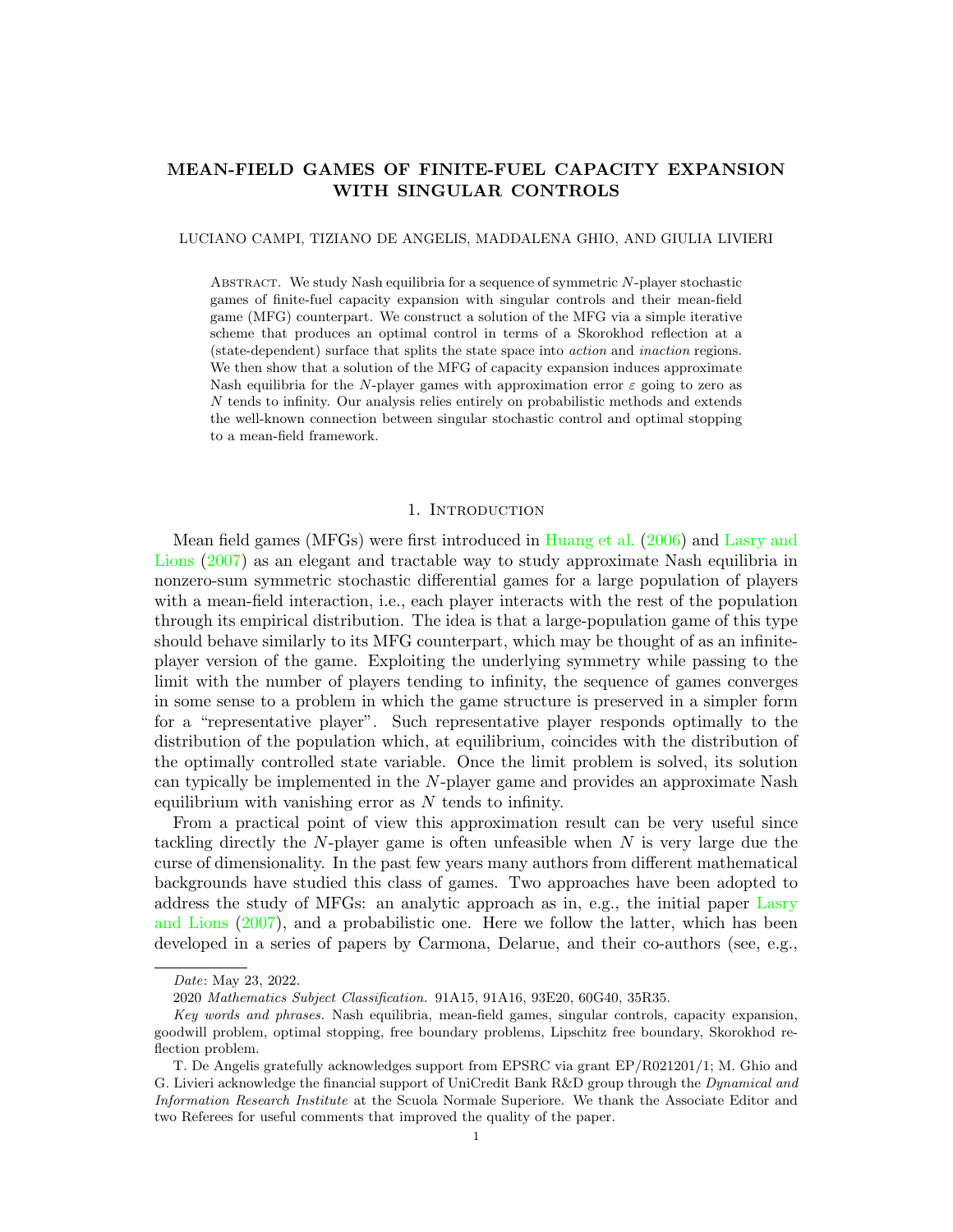[Carmona and Delarue](#page-44-1) [\(2013a,](#page-44-1)[b\)](#page-44-2); [Carmona and Lacker](#page-44-3) [\(2015\)](#page-44-3); [Carmona et al.](#page-44-4) [\(2016\)](#page-44-4)). We refer the reader to the lecture notes by [Cardaliaguet](#page-43-0) [\(2012\)](#page-43-0) and the two-volume monograph by [Carmona and Delarue](#page-44-5) [\(2018\)](#page-44-5) for comprehensive presentations of MFG theory and its applications from analytic and probabilistic perspective, respectively.

The literature on MFGs is rapidly growing. Most of the papers deal with games where players use "regular controls" in order to optimise their payoffs. Here by regular controls we mean those having a bounded impact on the velocity of the underlying dynamics. Only few papers have studied the case of MFGs with singular controls, which is a larger class of controls allowing for unbounded changes in the velocity of the underlying process and possible discontinuities in the state trajectories. More specifically, [Fu and Horst](#page-44-6) [\(2017\)](#page-44-6) established an abstract existence result for solutions of a general MFG with singular control, using the notion of relaxed solutions. The same approach was also applied in [Fu](#page-44-7) [\(2019\)](#page-44-7) to extend the previous results to MFG with interaction through the controls as well. In both papers, the issue of finding approximate Nash equilibria in the N-player games is left aside. [Guo et al.](#page-44-8) [\(2018\)](#page-44-8) propose and analyse a class of N-player stochastic games that also includes so-called 'finite fuel' controls, which will be introduced in detail later in the paper. To the best of our knowledge, only the works of [Cao et al.](#page-43-1) [\(2017\)](#page-43-1), [Guo and Xu](#page-44-9) [\(2019\)](#page-44-9) and [Cao and Guo](#page-43-2) [\(2020\)](#page-43-2) tackle simultaneously MFGs and N-player games with singular controls. Their analysis is based on verification theorems and quasi-variational inequalities specifically designed for their settings and not amenable to simple extensions. For completeness, we also mention the two papers [Hu et al.](#page-44-10)  $(2014)$ , [Zhang](#page-45-1)  $(2012)$ , which use a maximum principle approach to solve singular control problems with mean-field dynamics for the state variables. A class of controls closely related to singular controls is that of impulses, which has also received attention recently within MFG theory. We mention the two papers [Basei et al.](#page-43-3) [\(2019\)](#page-43-3) and [Zhou and Huang](#page-45-2) [\(2017\)](#page-45-2), where MFGs with impulse controls are considered and solved using an approach based on quasi-variational inequalities and exploiting the stationarity properties of their settings. Finally, the article [Bertucci](#page-43-4) [\(2020\)](#page-43-4) proves existence and uniqueness of a MFG equilibrium with impulse controls and it provides a variational characterization of the density of jumping particles arising from such problem.

<span id="page-2-0"></span>1.1. Model description. In this article, we study Nash equilibria for a class of symmetric  $N$ -player stochastic differential games, for large  $N$ , and we characterize the solutions of the associated MFG. Specifically, we consider a class of finite-fuel capacity expansion games with singular controls. The control exerted by each agent (the "capacity expansion") is modelled via a bounded variation process and the "finite-fuel" condition prescribes that the total variation of the control be bounded by a deterministic constant (i.e., the maximum capacity expansion is capped). Moreover, each agent incurs costs proportional to the amount of fuel being used.

In order to set out our main results, we provide here a short description of the Nplayer game of capacity expansion (see Section [4.1](#page-24-0) for a full account). The game is set over a finite-time horizon  $T$  given and fixed. We consider a complete probability space  $(\Omega, \mathcal{F}, \bar{P})$  equipped with a right-continuous filtration  $\mathbb{F} := (\mathcal{F}_t)_{t \in [0,T]}$  which is augmented with all the  $\bar{P}$ -null sets. There are N players in the game and the *i*-th player,  $i = 1, ..., N$ , chooses a strategy  $\xi^{N,i} = (\xi_i^{N,i})$  $(t^{N,t})_{t\in[0,T]}$  from the set of all rightcontinuous non-decreasing adapted processes, affecting the player's own private state variables  $(X^{N,i}, Y^{N,i})$ . Given a drift  $a : \mathbb{R} \times [0,1] \to \mathbb{R}$  and a volatility  $\sigma : \mathbb{R} \to \mathbb{R}_+$ , the private states have dynamics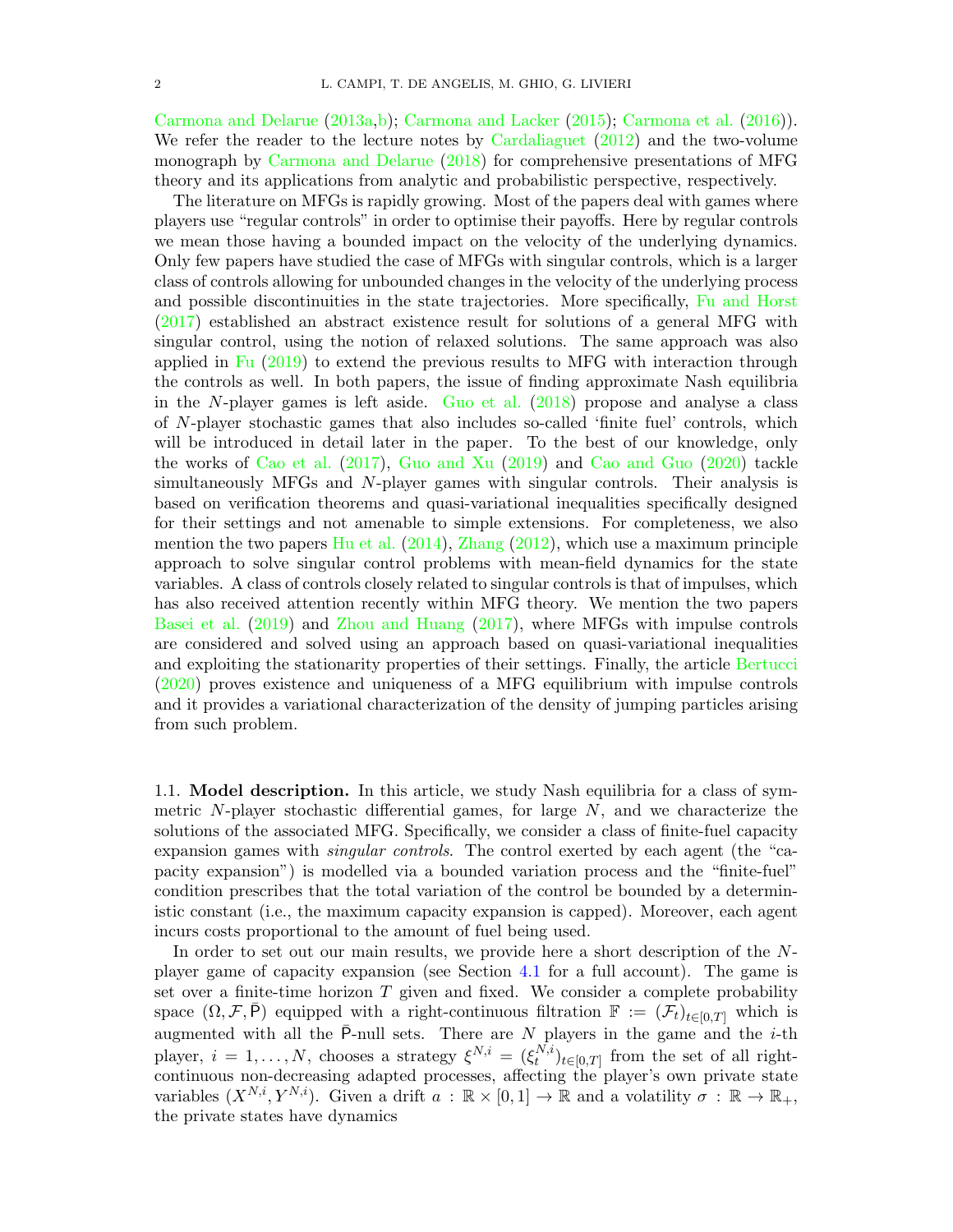<span id="page-3-0"></span>(1.1) 
$$
X_t^{N,i} = X_0^i + \int_0^t a(X_s^{N,i}, m_s^N) ds + \int_0^t \sigma(X_s^{N,i}) dW_s^i,
$$

$$
Y_t^{N,i} = Y_{0-}^i + \xi_t^{N,i}, \qquad t \in [0, T],
$$

where  $(W^1, \ldots, W^N)$  is a N-dimensional Brownian motion. The initial conditions  $(X_0^i, Y_{0-}^i)$  are i.i.d. random variables with common distribution  $\nu \in \mathcal{P}(\Sigma)$ , where  $\mathcal{P}(\Sigma)$ is the space of all probability measures on  $\Sigma := \mathbb{R} \times [0,1]$ . The players interact through the mean-field term  $m_t^N$  appearing in the drift and given by

$$
m_t^N = \frac{1}{N} \sum_{i=1}^N Y_t^{N,i} = \int_{\Sigma} y \,\mu_t^N(\mathrm{d}x, \mathrm{d}y), \quad t \in [0, T],
$$

where  $\mu_t^N = \frac{1}{N}$  $\frac{1}{N} \sum_{i=1}^{N} \delta_{(X_t^{N,i}, Y_t^{N,i})}$  denotes the empirical probability measure of the players' states with  $\delta_z$  the Dirac delta mass at  $z \in \Sigma$ . In [\(1.1\)](#page-3-0), each  $\xi^{N,i}$  represents the investment in additional capacity made by the i-th player. Each player aims at maximizing an expected payoff of the form

<span id="page-3-1"></span>(1.2) 
$$
J^{N,i} := \bar{\mathsf{E}} \left[ \int_0^T e^{-rt} f(X_t^{N,i}, Y_t^{N,i}) dt - \int_{[0,T]} e^{-rt} c_0 d\xi_t^{N,i} \right],
$$

for a fixed discount rate  $r \geq 0$ , some cost  $c_0 > 0$  and some running payoff f (the same for all players). The optimisation is subject to the so-called finite-fuel constraint:  $Y_{0-} + \xi_t^{N,i} \in [0,1]$  for all  $t \in [0,T]$  and all  $i = 1,\ldots,N$ . We are interested in computing (approximate) Nash equilibria of this N-player game via the MFG approach. This requires to pass to the limit as  $N \to \infty$  and to identify the limiting MFG. The latter must be solved (as explicitly as possible) and the associated optimal control is then implemented in the  $N$ -player game for sufficiently large  $N$ , as a proxy for the equilibrium strategy.

Singular control problems with finite (and infinite) fuel find numerous applications in the economic literature and originated from the engineering literature in the late 60's (see [Bather and Chernoff](#page-43-5) [\(1967\)](#page-43-5) for a seminal paper and, for example, Benes et al. [\(1980\)](#page-43-6); [Karatzas](#page-45-3) [\(1985\)](#page-45-3); [El Karoui and Karatzas](#page-44-11) [\(1988\)](#page-44-11) for early contributions to the finite fuel case). Game versions of these problems are a natural extension of the single agent set-up and allow to model numerous applied situations. Here in particular we make assumptions on the structure of the interaction across players that are suitable to model the so-called *goodwill* problem (see, e.g., [Marinelli](#page-45-4)  $(2007)$ ; [Jack et al.](#page-44-12)  $(2008)$ ; [Ferrari et al.](#page-44-13) [\(2017\)](#page-44-13) in a stochastic environment and [Buratto and Viscolani](#page-43-7) [\(2002\)](#page-43-7) in a deterministic one). Specifically, players can be interpreted as firms that produce the same good (e.g., mobile phones) and must decide how to advertise it over a finite time horizon. The  $i$ -th firm's product has a market price that depends on the particular type/brand (e.g., Apple, Huawei, etc.) and we model that by the process  $X^{N,i}$ . Each firm can invest in marketing strategies in order to raise the profile of their product and its popularity. The  $i$ -th firm's cumulative amount of investment that goes towards advertising is modelled by the process  $Y^{N,i}$ , where the finite-fuel feature naturally incorporates the idea that firms set a maximum budget for advertising over the period  $[0, T]$ . All firms measure their performance in terms of future discounted revenues: they use a running profit function  $(x, y) \mapsto f(x, y)$  and deduct the (proportional) cost of advertising c<sub>0</sub>dξ. A typical example is  $f(x,y) = x \cdot y^{\alpha}, \alpha \in (0,1)$ , where profits are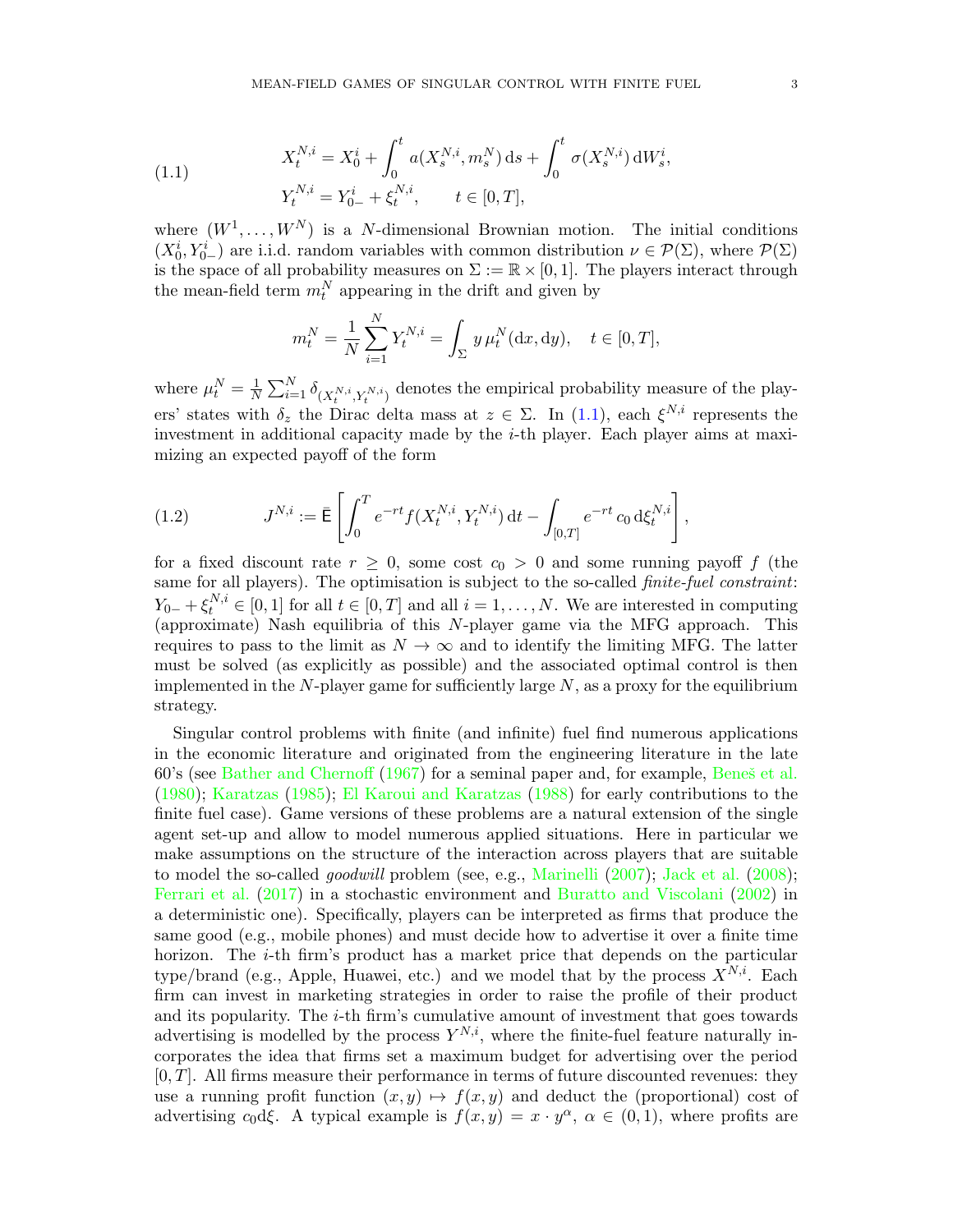linear in the product's price  $x \geq 0$  and increasing and concave as function of the total investment y made towards advertising.

From the point of view of the *i*-th firm, investing  $\Delta \xi^{N,i} > 0$  has a cost  $c_0 \Delta \xi^{N,i}$  and produces two effects. First of all it increases the popularity of the i-th firm's product, hence increasing the running profit to the level  $f(x, y + \Delta \xi^{N,i})$  (we are tacitly assuming  $y \mapsto f(x, y)$  increasing). Secondly, it has a broader impact on the visibility of the type of product (e.g., mobile phones) and will stimulate the public's demand for that good. This has a knock-on effect on the trend of the prices of all the firms that produce the same good. We model this fact via the interaction term  $m_t^N$  in the price dynamics and we will assume that the drift function increases with the average spending in advertising across all companies, i.e.,  $m \mapsto a(x, m)$  is non-decreasing.

1.2. Our contribution and methodology. We focus on the construction of approximate Nash equilibria for the N-player game through solutions of the corresponding MFG. First, we formulate the MFG of capacity expansion, i.e., the limit model corresponding to the above N-player games as  $N \to \infty$  (Section [2\)](#page-6-0). Then, under mild assumptions on the problem's data we construct a solution in feedback form of the MFG of capacity expansion (Section [3\)](#page-11-0). Our constructive approach, based on an intuitive iterative scheme, allows us to determine the optimal control in the MFG in terms of an optimal boundary  $(t, x) \mapsto c(t, x)$  that splits the state space  $[0, T] \times \Sigma$  into an action region and an inaction region; see Theorem [2.5](#page-10-0) in Section [2.](#page-6-0) The optimal strategy prescribes to keep the controlled dynamics underlying the MFG inside the closure of the inaction region by Skorokhod reflection. Finally, whenever the optimal boundary in the MFG is Lipschitz continuous in its second variable we can show that it induces a sequence of approximate  $\varepsilon_N$ -Nash equilibria for the N-player games with vanishing approximation error at rate  $O(1/\sqrt{N})$  as N tends to infinity; see Theorem [4.2](#page-27-0) in Section [4.](#page-24-1) While Lipschitz regularity of optimal boundaries is in general a delicate issue, we provide sufficient conditions on our problem data that guarantee such regularity. Since our conditions are far from being necessary, in Section [4.4](#page-36-0) we also illustrate an example with a clear economic interpretation which violates those conditions and yet yields a Lipschitz boundary.

The proof of Theorem [2.5](#page-10-0) on the existence of a feedback solution for the limit MFG hinges on a well-known connection between singular stochastic control and optimal stopping (e.g., [Baldursson and Karatzas](#page-43-8) [\(1996\)](#page-43-8); [Karatzas and Shreve](#page-45-5) [\(1984,](#page-45-5) [1985\)](#page-45-6)), which we apply in the analysis of our iterative scheme. This approach allows us to overcome the usual difficulties arising from fixed-point arguments often employed in the literature on MFGs. Ideas around iterative schemes for the solution of MFGs date back to [Lasry and Lions](#page-45-0) [\(2007\)](#page-45-0) and were then adopted in various forms by several other authors including, e.g., [Gu´eant](#page-44-14) [\(2012\)](#page-44-14), [Cardaliaguet and Hadikhanloo](#page-44-15) [\(2017\)](#page-44-15) and [Dianetti et al.](#page-44-16) [\(2020\)](#page-44-16). Besides offering a *constructive* solution method, iterative schemes may be interpreted as learning procedures. Intuitively, these schemes consist of three steps that begin with a flow of measures obtained from an educated guess based on past iterations. In each iteration the three steps are: (i) the representative agent derives an optimal strategy for the control problem associated to the initial flow of measures, (ii) using such optimal strategy the agent computes certain quantities of interest that she will use in the third step of the iteration, (iii) the agent updates the original guess for the flow of measures using the information acquired in step (ii). The procedure is then repeated.

In our case the MF interaction is via the limit function  $m(t)$  obtained by the empirical average of the control  $m_t^N$  when letting  $N \to \infty$ . Our iteration, starts with a constant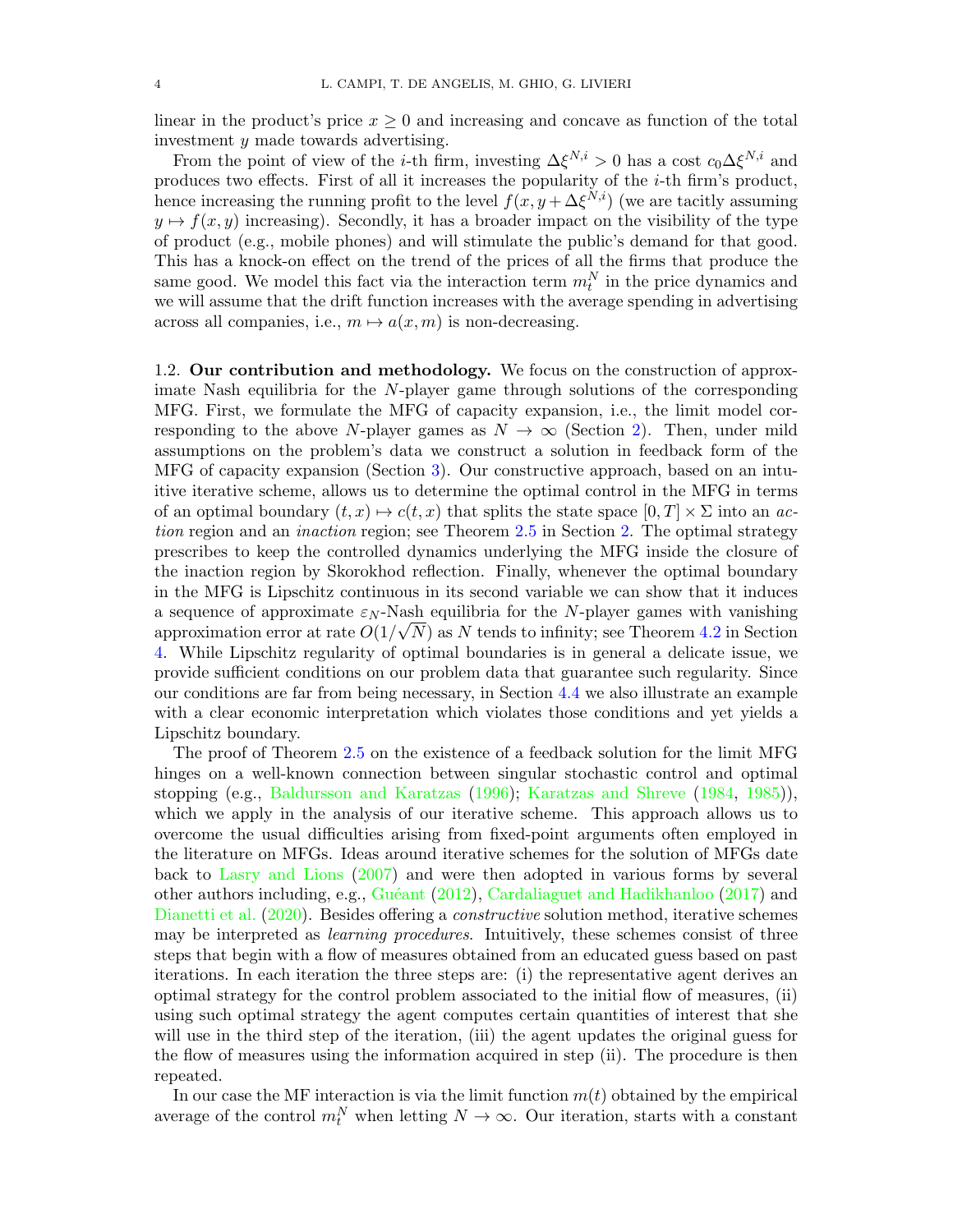function  $m^{[-1]}(t) \equiv 1$  which is updated at each subsequent step and denoted by  $m^{[k]}$ for  $k > 0$ . The learning procedure we adopt is to simply compute  $m^{[k]}$  as the average of the optimal control used in the  $(k-1)$ -th step (as best response to the previous one). This approach is in a similar spirit to the one used in  $Guéant$  [\(2012\)](#page-44-14) in an analytical study of MFG equations with quadratic Hamiltonian. Other learning procedures in the existing literature prescribe, for example, to take the average flow of measures over the past iterations (see e.g. [Cardaliaguet and Hadikhanloo,](#page-44-15) [2017\)](#page-44-15).

As a byproduct of our approach we also obtain that a connection between singular control problems of capacity expansion and problems of optimal stopping holds in the setting of our MFG. The finite-fuel condition is not a structural condition and it is clear that our choice of  $y \in [0, 1]$  is not restrictive: indeed, we could equally consider  $y \in [0, \bar{y}]$ for any  $\bar{y} > 0$  (see Remark [2.2\)](#page-6-1). This is suggestive that our results may be extended to the infinite-fuel setting by considering sequences of problems with increasing fuel and limiting arguments. However, since this extension is non-trivial, we leave it for later work and here focus on the finite-fuel case.

1.3. Organization of the paper. In Section [2,](#page-6-0) we formulate the MFG of capacity expansion, we state the standing assumptions on the coefficients in the underlying dynamics and on the profit function, and we state the existence result for the MFG (Theorem [2.5\)](#page-10-0). In Section [3](#page-11-0) we prove Theorem [2.5](#page-10-0) by constructing a solution of the MFG in feedback form via an iterative scheme. In particular, we characterise the optimal control in terms of the solution to a Skorokhod reflection problem at an optimal boundary (surface) that splits the state space  $[0, T] \times \Sigma$  into *action* and *inaction* regions. Finally, in Section [4](#page-24-1) we formally introduce the symmetric  $N$ -player game of capacity expansion and we show that the solution of the MFG found in Section [3](#page-11-0) induces approximate Nash equilibria for the N-player games, with vanishing error of order  $O(1/\sqrt{N})$  as  $N \to \infty$ .

<span id="page-5-0"></span>1.4. Frequently used notations. We conclude the Introduction with a summary of notations that will be used throughout the paper.

Let  $\Sigma := \mathbb{R} \times [0,1]$  and let  $\mathcal{P}(\Sigma)$  denote the set of all probability measures on  $\Sigma$ equipped with the Borel  $\sigma$ -field  $\mathcal{B}(\Sigma)$ . Let  $\mathcal{P}_2(\Sigma)$  be the subset of  $\mathcal{P}(\Sigma)$  of probability measures with finite second moment. The set  $\Sigma$  and the N-fold product space  $\Sigma^N$  are the state spaces for the controlled processes  $(X, Y)$  and  $(X^N, Y^N)$  that are underlying the MFG and the N-player game, respectively. Since our problems are set on a finitetime horizon, we also consider "time" as a state variable and will use the state space  $[0, T] \times \Sigma$ . Given a set  $A \subset [0, T] \times \Sigma$  we denote its closure by  $\overline{A}$ . In some cases we will also need  $\Sigma' := \mathbb{R} \times (0, 1]$  and  $\Sigma^{\circ} := \mathbb{R} \times (0, 1)$ .

Given a filtered probability space  $\Pi := (\Omega, \mathcal{F}, \mathbb{F} = (\mathcal{F}_t)_{t>0}, \bar{P})$  satisfying the usual conditions and a  $\mathcal{F}_0$ -measurable random variable  $Z \in [0,1]$ , we denote

 $\Xi^{\Pi}(Z) := \{ \xi : (\xi_t)_{t \geq 0} \text{ is } \mathbb{F}\text{-adapted, non-decreasing, right-continuous, }$ with  $\xi_{0-} = 0$  and  $Z + \xi_t \in [0,1]$  for all  $t \in [0,T]$ ,  $\bar{P}$ -a.s. $\}$ .

The set  $\Xi^{\Pi}(Z)$  will be the set of admissible strategies for the players in our games. The random variable  $Z$  will be replaced by the initial value of the process  $Y$  (for the MFG) or of the process  $Y^{N,i}$  (for the *i*-th player in the N-player game). Often we will drop the dependence of  $\Xi$  on the probability space  $\Pi$  and the random variable Z, as no confusion shall arise. Notice that the controls in  $\Xi^{\Pi}(Z)$  are of open-loop type, i.e., they are general progressively measurable maps  $(t, \omega) \mapsto \xi_t(\omega)$ . We show in Theorem [2.5](#page-10-0) that the MFG admits an optimal control in feedback form which is then used to construct  $\varepsilon$ -Nash equilibria for the N-player games in Theorem [4.2.](#page-27-0) Those equilibria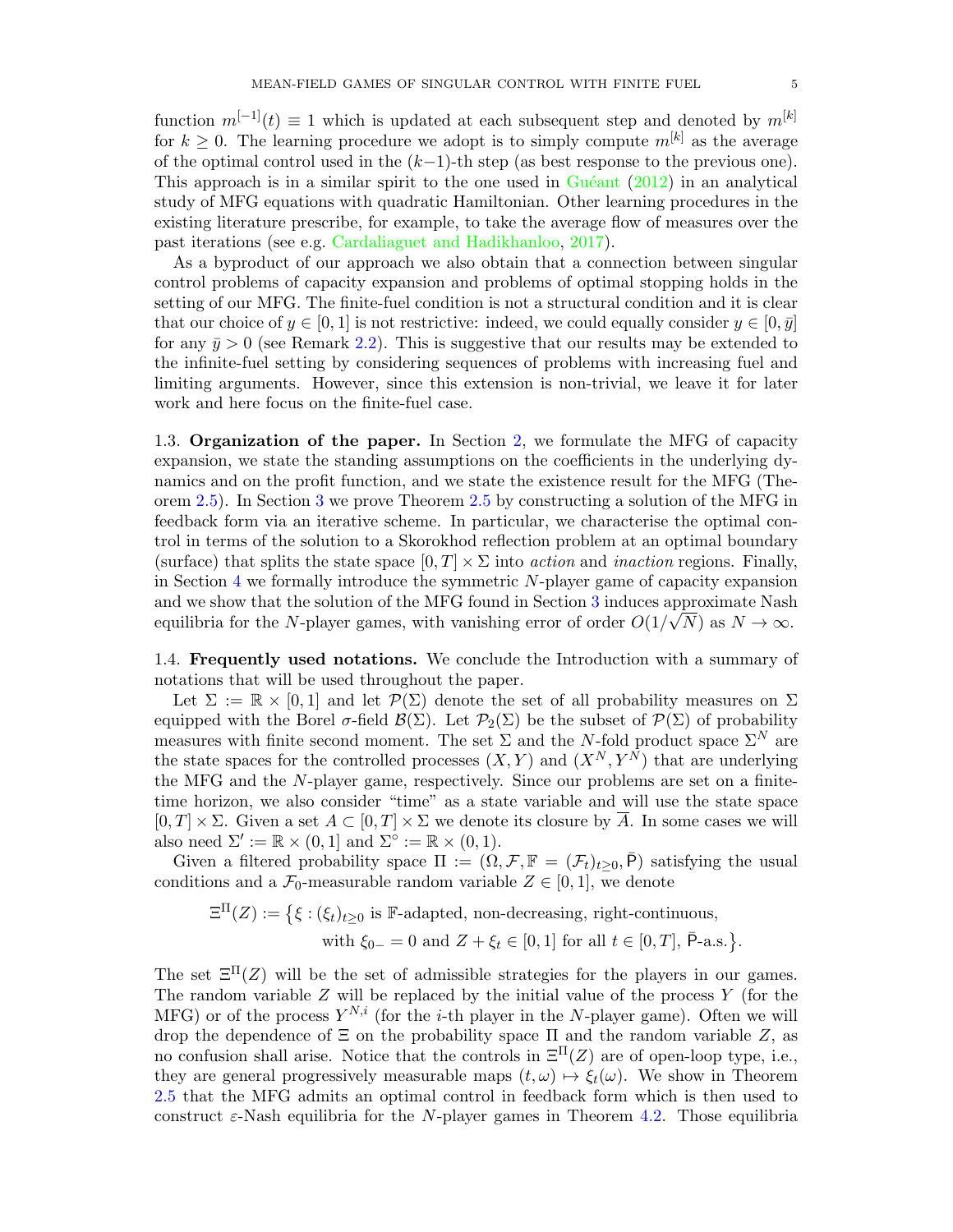are in closed-loop feedback form in the sense that each player's control depends in a non-anticipative way on the state variables.

#### 2. The mean-field game: setting and main results

<span id="page-6-0"></span>In this section we set-up the mean-field game associated with the  $N$ -player game described above and we state the main result concerning the existence and structure of the optimal control for this game; see Theorem [2.5.](#page-10-0) Later, in Section [4](#page-24-1) we will link the MFG to the N-player game. Below we use the notation introduced in Section [1.4.](#page-5-0)

<span id="page-6-5"></span>2.1. The mean-field game. Let  $\Pi = (\Omega, \mathcal{F}, \mathbb{F} = (\mathcal{F}_t)_{t>0}, P)$  be a filtered probability space satisfying the usual conditions and supporting a one-dimensional F-Brownian motion W. Notice that the initial  $\sigma$ -field  $\mathcal{F}_0$  is not necessarily trivial.

Let  $(X_0, Y_0)$  be a two-dimensional  $\mathcal{F}_0$ -measurable random variable with joint law  $\nu \in \mathcal{P}(\Sigma)$  independent of the Brownian motion, and let  $\xi \in \Xi^{\Pi}(Y_{0-})$  be an admissible strategy. Then, given a bounded Borel measurable function  $m : [0, T] \rightarrow [0, 1]$ , for all  $t \in [0, T]$  we define the 2-dimensional, degenerate, controlled dynamics

<span id="page-6-2"></span>(2.1) 
$$
X_t = X_0 + \int_0^t a(X_s, m(s)) ds + \int_0^t \sigma(X_s) dW_s,
$$

$$
Y_t^{\xi} = Y_{0-} + \xi_t.
$$

The goal of the "representative player" consists of maximizing over the set of all admissible strategies  $\xi \in \Xi^{\Pi}(Y_{0-})$  the following objective functional

<span id="page-6-4"></span>(2.2) 
$$
J(\xi) = \bar{\mathsf{E}} \left[ \int_0^T e^{-rt} f(X_t, Y_t^{\xi}) dt - \int_{[0,T]} e^{-rt} c_0 d\xi_t \right],
$$

where  $\bar{\mathsf{E}}$  is the expectation under  $\bar{\mathsf{P}}, f$  is a running payoff function,  $c_0 > 0$  is a cost and  $r \geq 0$  a discount rate. Assumptions on all the coefficients appearing in the state variables' dynamics and in the objective functional will be given below. The integral with respect to the positive random measure  $d\xi$  includes possible atoms at the initial and terminal time (corresponding to possible jumps of  $\xi$ ). The value of the optimization problem for the representative player is denoted by

$$
V^{\nu} = \sup_{\xi \in \Xi(Y_{0-})} J(\xi).
$$

**Remark 2.1.** We observe that a slightly more general running cost  $f(X_t, Y_t, m(t))$ , depending also on the function m, could be considered. In that case, in addition to Assumption [2](#page-10-1) we would need to require  $m \mapsto \partial_y f(x, y, m)$  (continuous) non-decreasing. In particular, that extra assumption would allow us to prove Proposition  $3.2-(iii)$  while the rest of our analysis would remain unchanged.

<span id="page-6-1"></span>**Remark 2.2.** The choice  $Y \in [0,1]$  in the definition of the set  $\Xi$  of admissible strategies is with no loss of generality and we could equally consider  $Y \in [0, \bar{y}]$  for  $\bar{y} > 0$ . The assumption of finite fuel is consistent with real-world applications, where a firm would set aside a certain budget to be spent over a given period  $[0, T]$ .

Since we are interested in the MFG that arises from the N-player game  $(1.1)-(1.2)$  $(1.1)-(1.2)$  $(1.1)-(1.2)$ , in the limit as  $N \to \infty$ , it is natural to seek for an admissible optimal strategy  $\xi$  (given  $m$ ) such that the following consistency condition holds

<span id="page-6-3"></span>(2.3) 
$$
m(t) = \overline{E}[Y_t^{\xi}], \quad t \in [0, T].
$$

The consistency condition will appear in the precise definition of MFG solution which will be given in Definition [2.3](#page-8-0) below.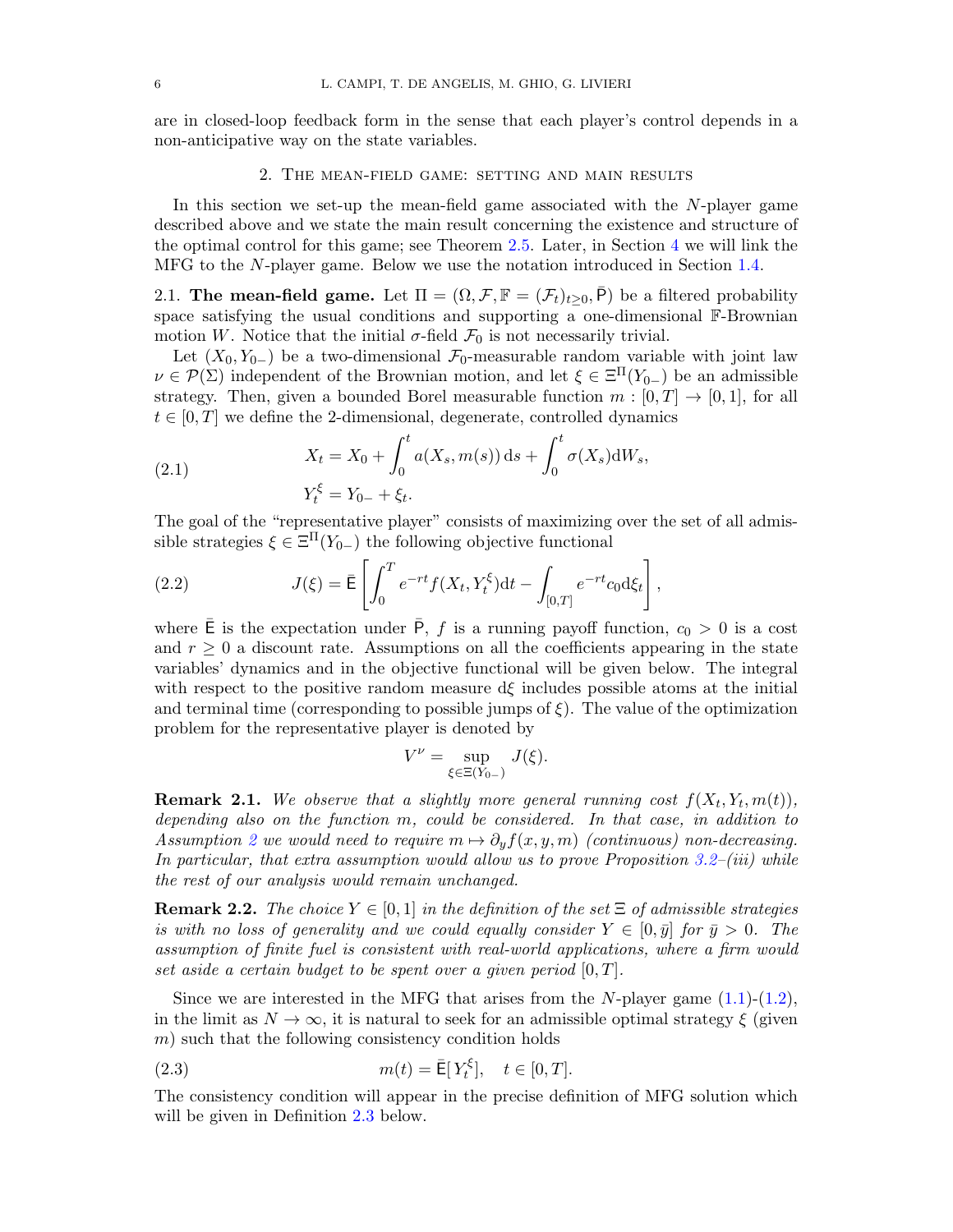In order to develop our methodology, it is convenient to state a version of the MFG parametrized by a triple  $(t, x, y)$ , where  $t \in [0, T]$  indicates the initial time and  $(x, y) \in \Sigma$ denotes any realization of the states  $(X_t, Y_{t-})$ . Let us start by denoting

$$
P_{0,x,y}(\cdot) := \bar{P}(\cdot | X_0 = x, Y_{0-} = y)
$$

and recall that  $(X_0, Y_{0-}) \sim \nu$ . Then

<span id="page-7-1"></span>(2.4) 
$$
\bar{P}(\cdot) = \int_{\Sigma} P_{0,x,y}(\cdot) \nu(dx,dy) \text{ and } \bar{E}[\cdot] = \int_{\Sigma} E_{0,x,y}[\cdot] \nu(dx,dy).
$$

The dynamics [\(2.1\)](#page-6-2) conditional on the initial data  $(t, x, y) \in [0, T] \times \Sigma$  read

<span id="page-7-0"></span>(2.5) 
$$
X_{t+s}^{t,x} = x + \int_0^s a(X_{t+u}^{t,x}, m(t+u)) du + \int_0^s \sigma(X_{t+u}^{t,x}) dW_{t+u},
$$

$$
Y_{t+s}^{t,x,y;\xi} = y + (\xi_{t+s} - \xi_{t-}), \quad s \in [0, T - t],
$$

where we notice for future reference that  $dW_{t+u} = d(W_{t+u} - W_t)$ . Since the increments of the control  $\xi \in \Xi^{\Pi}(Y_{0-})$ , after time t, may in general depend on  $(t, x, y)$ , we account for that dependence by denoting  $Y^{t,x,y;\xi}$  (and  $\xi^{t,x,y}$  if necessary). Instead, given a bounded measurable function m, the dynamics of X only depends on the initial condition  $X_t = x$ , which motivates the use of the notation  $X^{t,x}$ . For the original case of the process started at time zero (i.e.,  $t = 0$ ), we use the simpler notation  $(X_s^x, Y_s^{x,y;\xi})_{s \in [0,T]}$ . It is worth noticing that the dynamics of  $X$  also depends on the choice of the function  $m$  appearing in the drift but we omit this dependence in our notation as it should cause no confusion in the rest of the paper.

Consistently with the notation introduced so far we will often use  $P_{t,x,y}(\cdot) = \overline{P}(\cdot | X_t =$  $x, Y_{t-} = y$ ) for simplicity. For any  $(\mathcal{F}_{t+s})_{s \in [0,T-t]}$ -stopping time  $\tau \in [0,T-t]$  (i.e., such that  $\{\tau \leq s\} \in \mathcal{F}_{t+s}$  and any bounded measurable function g we have

$$
\bar{\mathsf{E}}\left[g(t+\tau,X^{t,x}_{t+\tau},Y^{t,x,y;\xi}_{t+\tau})\right] = \mathsf{E}_{t,x,y}\left[g(t+\tau,X_{t+\tau},Y^{\xi}_{t+\tau})\right],
$$

and, moreover, we use  $P_{x,y} = P_{0,x,y}$  for the special case  $t = 0$ . When no confusion shall arise we drop the subscript from  $P_{t,x,y}$  and  $E_{t,x,y}$  and simply use P and E.

It is clear that given  $\xi \in \Xi^{\Pi}(Y_{0-})$  the process  $\hat{\xi}_{t+s} := \xi_{t+s} - \xi_{t-}$  is right continuous, non-decreasing and adapted with  $\hat{\xi}_{t-} = 0$ . Moreover,  $y + \hat{\xi} \in [0, 1]$ ,  $\mathsf{P}_{t,x,y}$  a.s. (i.e., conditionally on  $(X_t, Y_{t-}^{\xi}) = (x, y)$  because  $\xi \in \Xi^{\Pi}(Y_{0-})$ . Motivated by this observation, for  $t \in (0, T]$  it is useful to introduce the set

<span id="page-7-2"></span>
$$
\Xi_{t,x}^{\Pi}(y) := \left\{ \xi : \xi_u = 0 \text{ for each } u \in [0, t), \right\}
$$
  
(2.6) 
$$
(\xi_{t+s})_{s \ge 0} \text{ is } (\mathcal{F}_{t+s})_{s \ge 0} \text{-adapted, non-decreasing, right-continuous,}
$$
  
with  $y + \xi_{t+s} \in [0, 1]$  for all  $s \in [0, T - t]$ ,  $P_{t,x,y} \text{-a.s.} \right\}.$ 

With a slight abuse of notation  $\Xi_{0,x}^{\Pi}(y) = \Xi_x^{\Pi}(y)$ . Here  $\Pi$  is fixed, so we can drop the superscript in the definition of the set of admissible controls.

Assuming that the mapping  $(x, y) \mapsto \mathsf{E}_{x,y}[Y_t^{\xi}]$  $\mathcal{E}_t^{\xi}$  is measurable for any admissible  $\xi$ , we can express the consistency condition [\(2.3\)](#page-6-3) as

$$
m(t) = \int_{\Sigma} \mathsf{E}_{x,y} [Y_t^{\xi}] \nu(\mathrm{d}x, \mathrm{d}y) = \int_{\Sigma} \int_{\Sigma} y' \mu_t^{x,y;\xi} (\mathrm{d}x', \mathrm{d}y') \nu(\mathrm{d}x, \mathrm{d}y),
$$

where  $\mu_t^{x,y;\,\xi}$  $\mathcal{L}^{x,y;\xi}_{t} := \mathcal{L}(X_t^x, Y_t^{x,y;\xi}) \in \mathcal{P}(\Sigma)$  is the law of the pair  $(X_t^x, Y_t^{x,y;\xi})$  and the integral with respect to  $\nu(\mathrm{d}x, \mathrm{d}y)$  accounts for the fact that  $(X_0, Y_{0-}) \stackrel{d}{\sim} \nu$ .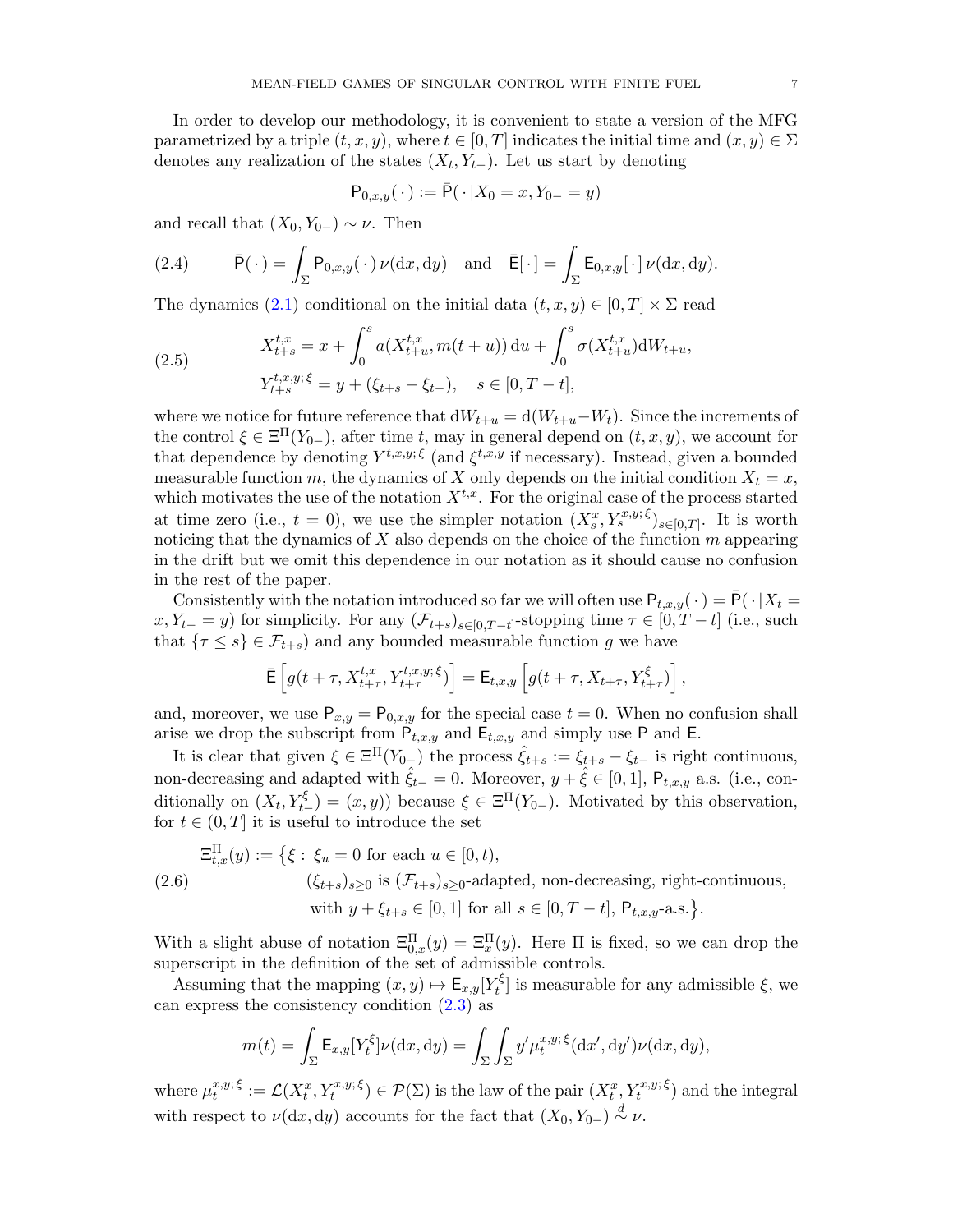Turning our attention to the optimisation problem, we have that the maximal expected payoff associated with a condition  $(t, x, y) \in [0, T] \times \Sigma$  is given by

<span id="page-8-1"></span>
$$
v(t, x, y) := \sup_{\xi \in \Xi_{t, x}(y)} J(t, x, y; \xi) \quad \text{with}
$$
\n
$$
(2.7)
$$
\n
$$
J(t, x, y; \xi) := \mathsf{E}_{t, x, y} \left[ \int_0^{T-t} e^{-rs} f(X_{t+s}, Y_{t+s}^{\xi}) \, \mathrm{d} s - \int_{[0, T-t]} e^{-rs} c_0 \mathrm{d} \xi_{t+s} \right].
$$

The function v depends also on m via the dynamics of X in  $(2.5)$ , so we should write  $v(t, x, y; m)$ . However, we drop the dependence on m as this should cause no confusion. We will show that for each  $(x, y) \in \Sigma$  we can find an optimal control  $\xi^*$ , jointly measurable in  $(\omega, x, y)$ , for the problem above such that  $(x, y) \mapsto J(0, x, y; \xi^*)$  is measurable. Then the initial objective function in  $(2.2)$  and the optimization problem in  $(2.7)$  are easily linked by averaging the latter over the initial condition  $(X_0, Y_{0-}) \stackrel{d}{\sim} \nu \in \mathcal{P}(\Sigma)$ . That is:

$$
V^{\nu} = \sup_{\xi \in \Xi(Y_{0-})} J(\xi) = \sup_{\xi \in \Xi(Y_{0-})} \int_{\Sigma} J(0, x, y; \xi) \nu(\mathrm{d}x, \mathrm{d}y) = \int_{\Sigma} v(0, x, y) \nu(\mathrm{d}x, \mathrm{d}y).
$$

Indeed, on the one hand we have

$$
V^{\nu} = \sup_{\xi \in \Xi(Y_{0-})} \int_{\Sigma} J(0, x, y; \xi) \nu(dx, dy) \le \int_{\Sigma} v(0, x, y) \nu(dx, dy) = \bar{\mathsf{E}}[v(0, X_0, Y_0)].
$$

On the other hand we have

$$
\bar{\mathsf{E}}[v(0, X_0, Y_0)] = \int_{\Sigma} J(0, x, y; \xi^*) \nu(\mathrm{d}x, \mathrm{d}y) \n= \int_{\Sigma} \mathsf{E}_{0, x, y} \left[ \int_0^T f(X_s, Y_s^{\xi^*}) \, \mathrm{d}s - \int_0^T c_0 \, \mathrm{d}\xi_s^* \right] \nu(\mathrm{d}x, \mathrm{d}y) \n= \bar{\mathsf{E}} \left[ \int_0^T f(X_s, Y_s^{\xi^*}) \, \mathrm{d}s - \int_0^T c_0 \, \mathrm{d}\xi_s^* \right] \le V^{\nu},
$$

where we used [\(2.4\)](#page-7-1) in the third equality and, for the final inequality,  $\xi^* \in \Xi_x^{\Pi}(y)$ conditionally on  $(X_0, Y_{0-}) = (x, y)$  for all  $(x, y) \in \Sigma$ .

The problem formulation [\(2.7\)](#page-8-1) can be interpreted as a game between a continuum of agents (see, e.g., [Lacker and Zariphopoulou](#page-45-7) [\(2019\)](#page-45-7) and [Cardaliaguet and Lehalle](#page-44-17) [\(2018\)](#page-44-17)) indexed by  $(x, y) \in \Sigma$ . Each agent is assigned a "type"  $(x, y)$  based on the realization of i.i.d. random variables  $(X_0, Y_0)$ . The game starts after the random assignment and  $v(0, x, y)$  is the value of the optimization problem faced by an agent of "type"  $(x, y)$  (i.e., the value of the game  $ex\text{-}post$ . Instead, the optimization problem specified by  $(2.1)$ -[\(2.2\)](#page-6-4) is the one faced by any of the agents before the random assignment of  $(X_0, Y_0_+)$ . In this interpretation  $V^{\nu}$  is the value of the game before the players know their "type" (i.e., the value of the game ex-ante).

Now we define solutions of the MFG of capacity expansion.

<span id="page-8-0"></span>**Definition 2.3** (Solution of the MFG of capacity expansion). A solution of the MFG of capacity expansion with initial condition  $(X_0, Y_{0-}) \sim \nu \in \mathcal{P}_2(\Sigma)$  is a pair  $(m^*, \xi^*)$ with  $m^* : [0, T] \to [0, 1]$  a measurable function and  $\xi^* \in \Xi(Y_{0-})$  such that:

(i) (Optimality property).  $\xi^*$  is optimal, i.e.,

$$
J(\xi^*) = V^{\nu} = \sup_{\xi \in \Xi} \bar{E} \left[ \int_0^T e^{-rt} f(X_t^*, Y_t^{\xi}) dt - \int_{[0,T]} e^{-rt} c_0 d\xi_t \right],
$$

where  $(X^*, Y^{\xi})$  is a solution of Eq. [\(2.1\)](#page-6-2) associated to  $(m^*, \xi)$ .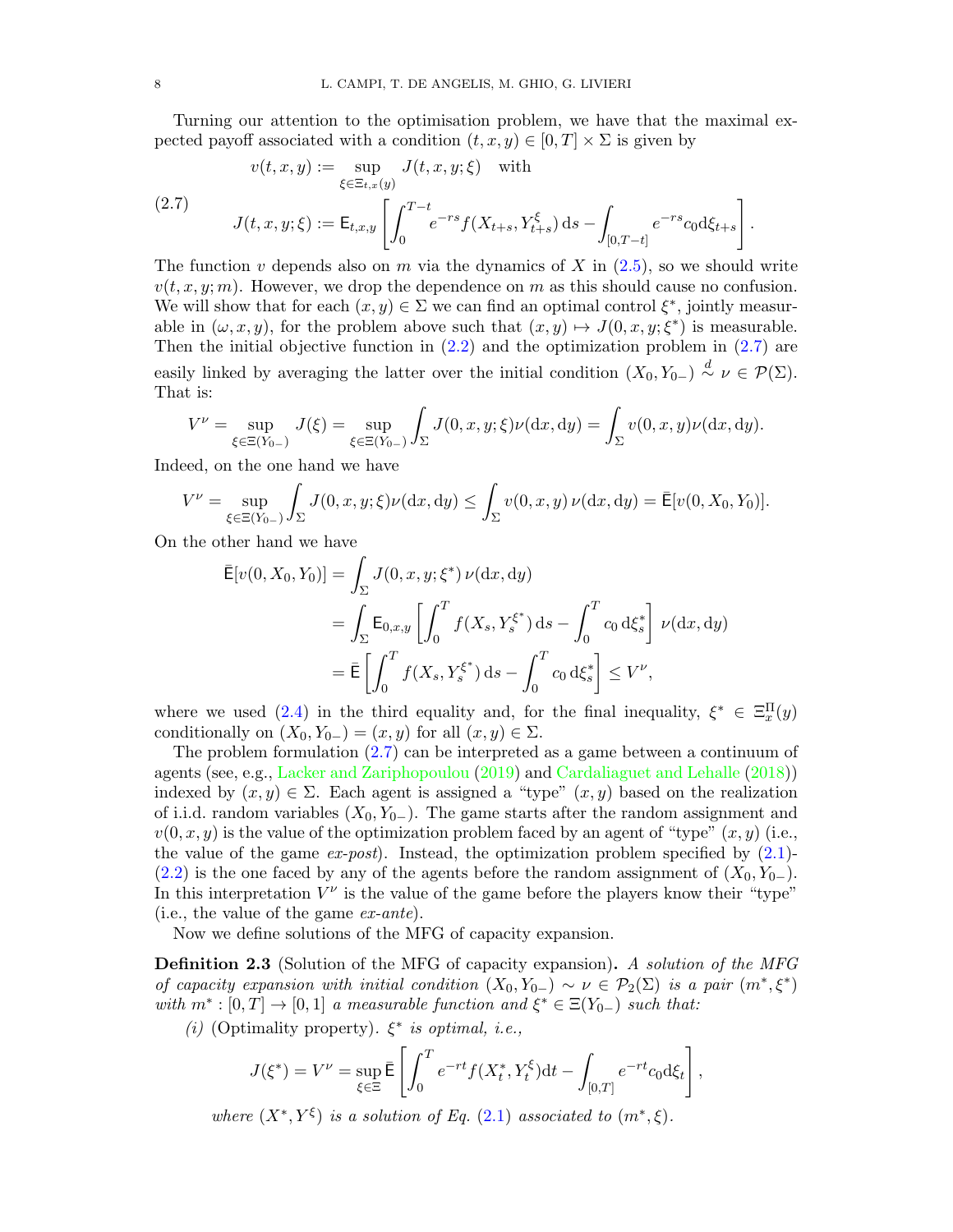(ii) (Mean-field property). Letting  $(X^*, Y^*)$  be the solution of Eq. [\(2.1\)](#page-6-2) associated to  $(m^*, \xi^*)$ , the consistency condition holds, i.e.,

$$
m^*(t) = \int_{\Sigma} \mathsf{E}_{x,y}[Y_t^*] \nu(\mathrm{d}x, \mathrm{d}y),
$$

for each  $t \in [0, T]$ .

We will say that a solution  $\xi^*$  of the MFG is in feedback form if we have  $\xi_t^*$  =  $\eta(t, X^*, Y_{0-}), t \in [0,T],$  for some non-anticipative mapping

$$
\eta : [0, T] \times C([0, T]; \mathbb{R}) \times [0, 1] \to [0, 1]
$$

(i.e., such that  $\eta(t, X^*, Y_{0-}) = \eta(t, (X^*_{s \wedge t})_{s \in [0,T]}, Y_{0-})).$ 

We observe that the definition of MFG solution above mimics the structure of a Nash equilibrium (NE) in classical game theory. Indeed, for a NE we first need to compute the best response of each player while keeping the strategies of her competitors fixed, and then we obtain the equilibrium as a fixed point of the best response map. Likewise, the optimality condition (i) corresponds to computing the best response against a given behaviour of the population described by  $m^*$ ; condition (ii) is a fixed point condition, stating that m<sup>∗</sup> has to be consistent with the best response of the "representative player".

2.2. Assumptions and main result. Before stating our main result regarding the existence and structure of the solution to the MFG, we list below the assumptions needed in our approach.

<span id="page-9-0"></span>**Assumption 1** (Coefficients of the SDE). For the functions  $a : \Sigma \to \mathbb{R}$  and  $\sigma : \mathbb{R} \to$  $(0, \infty)$  the following holds:

(i) a and  $\sigma$  are Lipschitz continuous with constant  $L > 0$ , i.e., for all  $x, x' \in \mathbb{R}$  and  $m, m' \in [0, 1]$ , we have

$$
|a(x,m) - a(x',m')| + |\sigma(x) - \sigma(x')| \le L(|x - x'| + |m - m'|).
$$

(ii) The mapping  $m \mapsto a(x, m)$  is non-decreasing on [0, 1] for all  $x \in \mathbb{R}$ .

Part (i) of the assumption guarantees that given any Borel measurable function  $m$ :  $[0, T] \rightarrow [0, 1]$  the first equation in [\(2.5\)](#page-7-0) admits a unique strong solution (see, e.g., [Karatzas and Shreve](#page-45-8) [\(1998\)](#page-45-8), Theorem 5.2.9). Moreover, by a well-known application of Kolmogorov-Chentsov's continuity theorem, there exists a modification  $\overline{X}$  of  $\overline{X}$  which is continuous as a random field, i.e.,  $(t, x, s) \mapsto \tilde{X}^{t, x}_{t+s}$  is continuous P-a.s. (see, e.g., [Karatzas and Shreve](#page-45-8) [\(1998\)](#page-45-8), pp. 397-398, or [Baldi](#page-43-9) [\(2017\)](#page-43-9), Theorem 9.9). From now on we tacitly assume that we always work with such modification and we denote it again by  $X$ .

Part (i) of the assumption could be relaxed but at the cost of additional technicalities in the proofs. In principle we only need sufficient regularity on the coefficients to guarantee existence of a unique strong solution for  $X$  which is also continuous with respect to its initial datum  $(t, x)$ . Part (ii) instead is instrumental in our construction of the optimal control in the MFG and will be used later for a comparison result (Lemma [3.1\)](#page-13-1). Notice that (ii) is well-suited for the application to the goodwill problem described in Section [1.1](#page-2-0) in the Introduction. Typical examples that we have in mind for the drift are  $a(x, m) = (m - x)$  (mean-reverting),  $a(x, m) = mx$  (geometric Brownian motion) and  $a(x, m) = m$  (arithmetic Brownian motion).

Next we give assumptions on the running profit appearing in the optimisation problem and let  $\Sigma' = \mathbb{R} \times (0, 1].$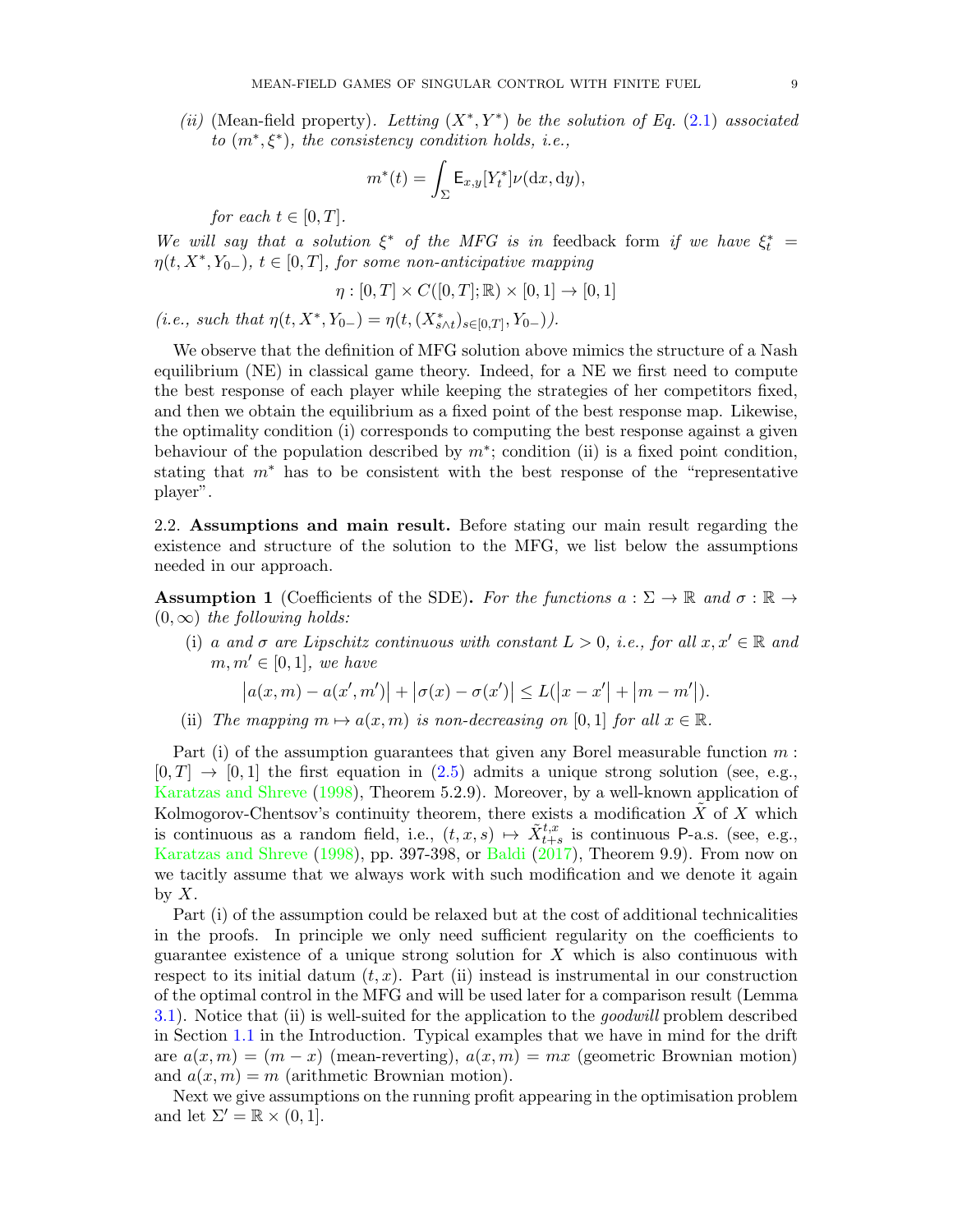<span id="page-10-1"></span>**Assumption 2** (Profit function). The running profit  $f : \Sigma \to [0, \infty)$  is continuous and the partial derivatives  $\partial_y f$  and  $\partial_{xy} f$  exist and are continuous on  $\Sigma'$ . Furthermore, we have

(i) Monotonicity:  $x \mapsto f(x, y), y \mapsto f(x, y)$  and  $x \mapsto \partial_y f(x, y)$  are non-decreasing,  $with$ 

<span id="page-10-3"></span>(2.8) 
$$
\lim_{x \to -\infty} \partial_y f(x, y) < r c_0 < \lim_{x \to +\infty} \partial_y f(x, y);
$$

- (ii) Concavity:  $y \mapsto f(x, y)$  is strictly concave for all  $x \in \mathbb{R}$ .
- (iii) The mixed derivative is strictly positive, i.e.,  $\partial_{xy} f > 0$  on  $\mathbb{R} \times (0,1)$ .

The set of assumptions above is in line with the literature on irreversible investment and is fulfilled for example by profit functions of Cobb-Douglas type (i.e.,  $f(x, y) = x^{\alpha}y^{\beta}$ with  $\alpha \in [0,1], \beta \in (0,1)$  and  $x > 0$ ); see examples in Section [4](#page-24-1) and Remark [2.4.](#page-10-2)

We conclude with some standard integrability conditions that guarantee that the problem is well-posed and will allow us to use the dominated convergence theorem in some of the technical steps in the proofs.

<span id="page-10-4"></span>**Assumption 3** (Integrability). There exists  $p > 1$  such that, given any Borel measurable  $m : [0, T] \rightarrow [0, 1]$  and letting X be the associated solution of the SDE [\(2.5\)](#page-7-0), we have

$$
\mathsf{E}_{t,x,y}\left[\int_0^{T-t} e^{-rs}\Big(\left|f(X_{t+s},y)\right|^p + \left|\partial_y f(X_{t+s},y)\right|^p\Big)ds\right] < \infty,
$$

for all  $(t, x, y) \in [0, T] \times \Sigma'$ . Finally,  $\nu \in \mathcal{P}_2(\Sigma)$ .

<span id="page-10-2"></span>Remark 2.4 (State space). For specific applications it may be convenient to restrict the state space of the process X to the positive half-line  $[0,\infty)$  or to a generic (possibly unbounded) interval  $(x,\overline{x})$ . In those cases the assumptions above and the further ones we will make in the next sections can be adapted in a straightforward manner. In particular the limits in  $(2.8)$  are amended by letting x tend to the endpoints of the relevant domain. If the end-points of the domain are inaccessible to the process  $X$  all our arguments of proof continue to hold up to trivial changes in the notation. For a more general boundary behaviour of the process some tweaks may be needed on a case by cases basis.

We are now ready to state the main results concerning the MFG described above. The proof requires a number of technical steps and hinges on a iterative method whose details are provided in Section [3.](#page-11-0)

<span id="page-10-0"></span>Theorem 2.5 (Solution of the MFG of capacity expansion). Suppose Assumptions [1,](#page-9-0) [2](#page-10-1) and [3](#page-10-4) hold. Then, there exists a upper-semi continuous function  $c : [0, T] \times \mathbb{R} \to [0, 1]$ , with  $t \mapsto c(t, x)$  and  $x \mapsto c(t, x)$  both non-decreasing, such that the pair  $(m^*, \xi^*)$  with

$$
\xi_t^* := \sup_{0 \le s \le t} (c(s, X_s^*) - Y_{0-})^+, \quad m^*(t) := \int_{\Sigma} \mathsf{E}_{x,y} \left[ Y_t^* \right] \nu(\mathrm{d}x, \mathrm{d}y), \quad t \in [0, T],
$$

is a solution of the MFG as in Definition [2.3.](#page-8-0)

Notice that the iterative scheme that we devise for the proof of the theorem suggests a procedure to actually construct the optimal boundary numerically.

The second key result in this paper shows that the optimal control  $\xi^*$  solution of the MFG can be used (under mild additional assumptions) to construct an  $\varepsilon$ -Nash equilibrium in the N-player game. The statement and proof of this fact are given in Section [4](#page-24-1) below, whereas in the next section we prove Theorem [2.5.](#page-10-0)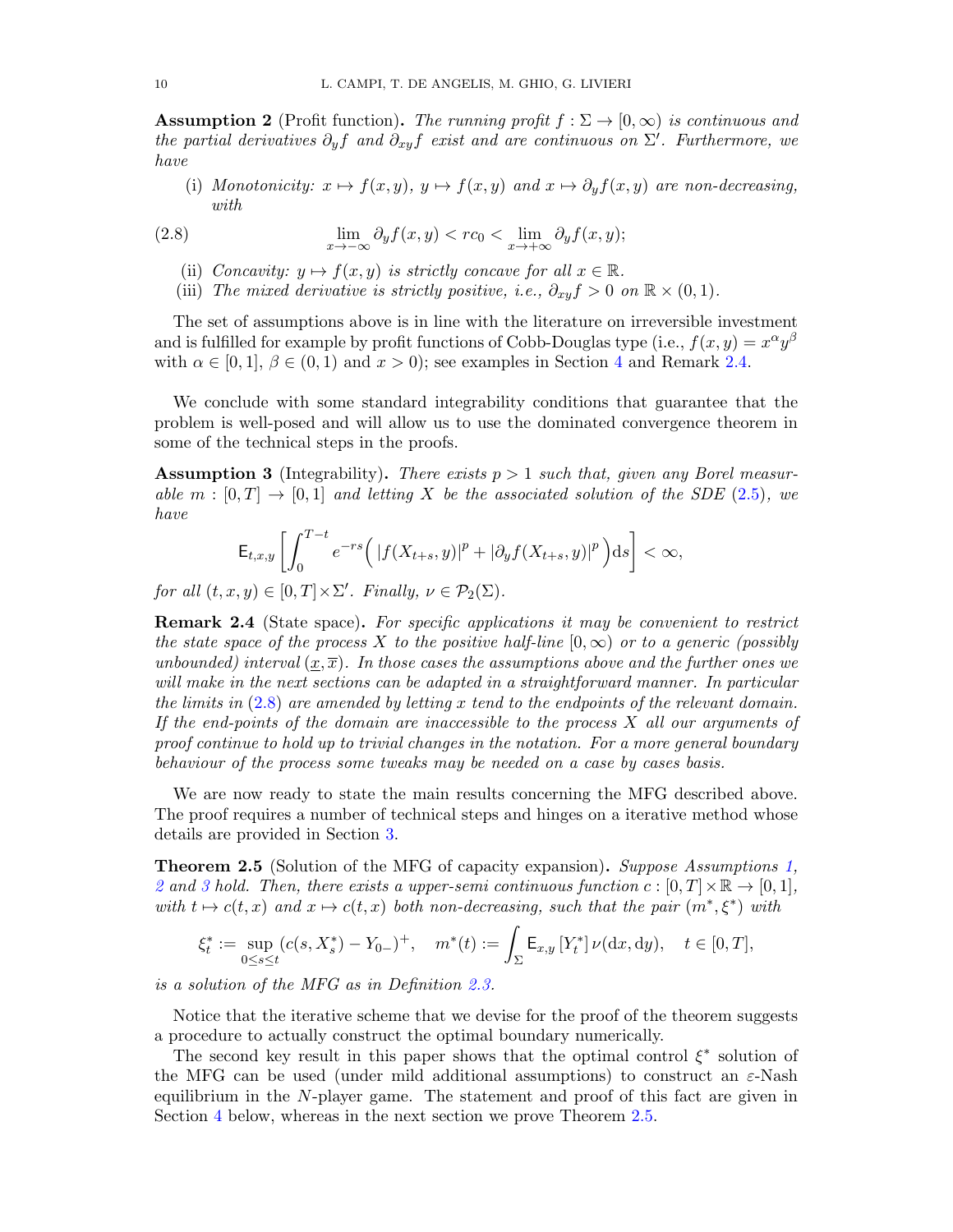#### 3. Construction of the solutions to the MFG

<span id="page-11-0"></span>In this section, we provide the complete proof of Theorem [2.5](#page-10-0) together with an intuitive description of the iterative scheme that underpins it. Some of the auxiliary results used along the way can be found in the Appendix as indicated.

3.1. Description of the iterative scheme. The idea is to start an iterative scheme based on singular control problems that are analogue to the one in the MFG but without consistency condition in the mean-field interaction.

We initialise the scheme by setting  $m^{[-1]}(t) \equiv 1$ , for  $t \in [0, T]$ . At the *n*-th step,  $n \geq 0$ , assume a non-decreasing, right-continuous function  $m^{[n-1]} : [0, T] \rightarrow [0, 1]$  is given and fixed and consider the dynamics

<span id="page-11-1"></span>(3.1) 
$$
X_{t+s}^{[n];t,x} = x + \int_0^s a(X_{t+u}^{[n];t,x}, m^{[n-1]}(t+u))du + \int_0^s \sigma(X_{t+u}^{[n];t,x})dW_{t+u},
$$

$$
Y_{t+s}^{[n];t,x,y} = y + \xi_{t+s},
$$

for  $(x, y) \in \Sigma$ ,  $s \in [0, T - t]$ ,  $t \in [0, T]$  and where  $\xi \in \Xi_{t,x}(y)$  (cf. [\(2.6\)](#page-7-2)). We define the singular control problem  $\mathbf{SC}_{t,x,y}^{[n]}$  as:

<span id="page-11-5"></span><span id="page-11-4"></span>(3.2) 
$$
v_n(t, x, y) := \sup_{\xi \in \Xi_{t,x}(y)} J_n(t, x, y; \xi)
$$
 with  
\n(3.3)  $J_n(t, x, y; \xi) := \mathsf{E}_{t,x,y} \left[ \int_0^{T-t} e^{-rs} f(X_{t+s}^{[n]}, y + \xi_{t+s}) ds - \int_{[0, T-t]} e^{-rs} c_0 d\xi_{t+s} \right].$ 

Now, in order to define the  $(n + 1)$ -th step of the algorithm, let us assume that we can find an optimal control  $\xi^{[n]*}$  for problem  $\mathbf{SC}_{0,x,y}^{[n]}$  for each  $(x,y) \in \Sigma$ . Set  $Y^{[n]*} := y + \xi^{[n]*}$ and assume that  $(x, y) \mapsto \mathsf{E}_{x,y}[Y_t^{[n]*}$  $t_t^{\lfloor n \rfloor *}$  is measurable for all  $t \in [0, T]$ . Then, we define

$$
m^{[n]}(t) := \int_{\Sigma} \mathsf{E}_{x,y} \left[ Y_t^{[n]*} \right] \nu(\mathrm{d}x,\mathrm{d}y).
$$

The map  $t \mapsto m^{[n]}(t)$  is non-decreasing and right-continuous (by dominated convergence) with values in [0, 1], so we can use it to define  $(X^{[n+1]}, Y^{[n+1]})$  and  $v_{n+1}$  by iterating the above construction.

It is well-known in singular control theory that since  $y \mapsto f(x, y)$  is concave and the dynamics of  $X^{[n]}$  is independent of the control  $\xi$ , then the y-derivative of  $v_n(t, x, y)$ corresponds to the value function of an optimal stopping problem. While we will rederive this fact in Proposition [3.5](#page-18-0) for completeness, here we state the optimal stopping problem that should be associated to  $SC_{t,x,y}^{[n]}$  above. For  $(t, x, y) \in [0, T] \times \Sigma'$  we define the stopping problem  $\text{OS}_{t,x,y}^{[n]}$  as

<span id="page-11-2"></span>(3.4) 
$$
u_n(t, x, y) := \inf_{\tau \in \mathcal{T}_t} U_n(t, x, y; \tau) \quad \text{with}
$$

<span id="page-11-3"></span>(3.5) 
$$
U_n(t, x, y; \tau) := \mathsf{E}_{t,x} \left[ \int_0^{\tau} e^{-rs} \partial_y f(X_{t+s}^{[n]}, y) ds + c_0 e^{-r\tau} \right], \text{ for } \tau \in \mathcal{T}_t
$$

and where  $\mathcal{T}_t$  is the set of stopping times for the filtration generated by the Brownian motion  $(W_{t+s} - W_t)_{s>0}$  appearing in [\(3.1\)](#page-11-1) with values in  $[0, T - t]$  (in particular  $\{\tau \leq$  $s\} \in \mathcal{F}_{t+s}$ , since  $(\mathcal{F}_{t+s})_{s\in[0,T-t]}$  is an even larger filtration). Due to Assumption [2](#page-10-1) it may be  $\partial_y f(x,0) = +\infty$  (e.g., for Cobb-Douglas profit). In that case, by convention  $\tau = 0$  is an optimal stopping time and  $u_n(t, x, 0) = c_0$ . With this convention  $u_n$  is well-defined on  $[0, T] \times \Sigma$ .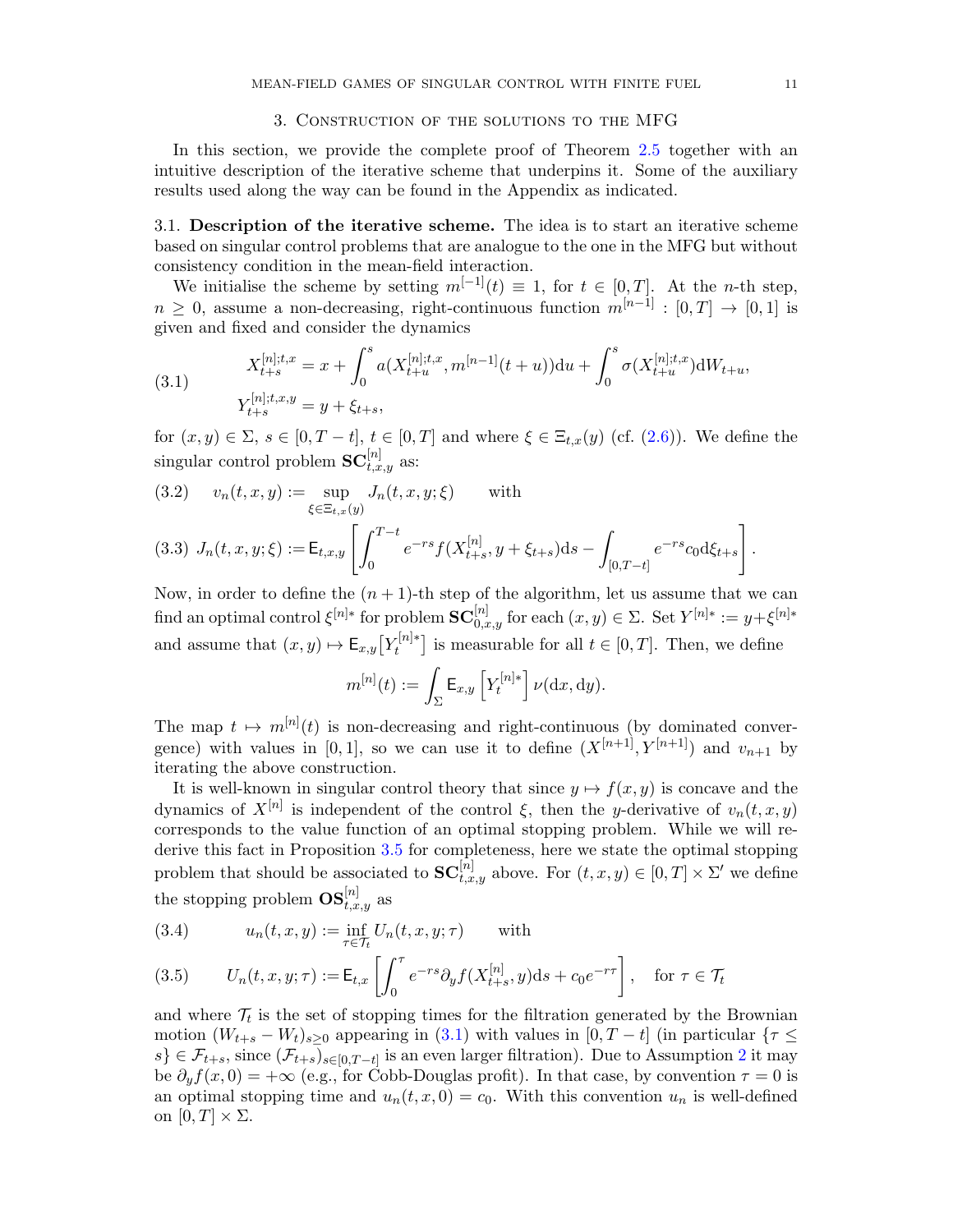The stopping problem above is standard (see, e.g., [Peskir and Shiryaev](#page-45-9) [\(2006\)](#page-45-9), Chapter I, Section 2, Theorem 2.2): thanks to Assumption [3](#page-10-4) and continuity of the gain process

$$
u \mapsto \int_0^u e^{-rs} \partial_y f(X_{t+s}^{[n]}, y) ds + c_0 e^{-ru}
$$

we know that the smallest optimal stopping time is

<span id="page-12-0"></span>(3.6) 
$$
\tau_*^{[n]}(t,x,y) = \inf\{s \in [0,T-t] : u_n(t+s,X_{t+s}^{[n];t,x},y) = c_0\}.
$$

Letting

$$
Z_s^{[n]} := e^{-rs}u_n(t+s, X_{t+s}^{[n]}, y) + \int_0^s e^{-ru} \partial_y f(X_{t+u}^{[n]}, y) \mathrm{d}u
$$

we have that, under  $P_{t,x,y}$ ,

$$
(Z_s^{[n]})_{s \in [0,T-t]}
$$
 is a submartingale and  $(Z_{s \wedge \tau_*^{[n]}}^{[n]})_{s \in [0,T-t]}$  is a martingale.

Accordingly, we define the continuation region,  $\mathcal{C}^{[n]}$ , and the stopping region,  $\mathcal{S}^{[n]}$ , of the optimal stopping problem as

$$
\mathcal{C}^{[n]} := \{ (t, x, y) \in [0, T] \times \Sigma : u_n(t, x, y) < c_0 \},
$$
\n
$$
\mathcal{S}^{[n]} := \{ (t, x, y) \in [0, T] \times \Sigma : u_n(t, x, y) = c_0 \}.
$$

Finally, we introduce an auxiliary set which will be used in our analysis:

<span id="page-12-3"></span>(3.7) 
$$
\mathcal{H} := \{(x, y) \in \mathbb{R} \times [0, 1] : \partial_y f(x, y) - r c_0 < 0\}.
$$

Notice that condition [\(2.8\)](#page-10-3) in Assumption [2](#page-10-1) implies that  $H$  is not empty. This will be needed to prove that the continuation and stopping regions are not empty either.

Since  $W_{t+u} - W_t = W_u$  in law, it is possible (and convenient for some steps in the analysis of the stopping problems) to use always the same Brownian motion in the dynamics of the process  $X^{[n];t,x}$ , irrespectively of  $t \in [0,T]$ . More formally, on a probability space  $(\widehat{\Omega}, \widehat{\mathcal{F}}, \widehat{P})$  let us consider a Brownian motion  $(\widehat{W}_t)_{t\geq0}$  with its natural filtration  $(\widehat{\mathcal{F}}_t)_{t>0}$ . For each  $n \geq 0$  we can define a family of processes  $\widehat{X}^{[n];t,x}$  parametrized by couples  $(t, x) \in [0, T] \times \mathbb{R}$  so that for each  $(t, x)$  we have

<span id="page-12-2"></span>(3.8) 
$$
\widehat{X}_{t+s}^{[n];t,x} = x + \int_0^s a(\widehat{X}_{t+u}^{[n];t,x}, m^{[n-1]}(t+u))du + \int_0^s \sigma(\widehat{X}_{t+u}^{[n];t,x})d\widehat{W}_u.
$$

Clearly  $\widehat{X}_{t+s}^{[n];t,x}$  is  $\widehat{\mathcal{F}}_s$ -measurable, irrespectively of  $(t, x)$ , and

$$
Law_{\bar{P}}((X_{t+s}^{[n];t,x})_{s\in[0,T-t]}) = Law_{\widehat{P}}((\widehat{X}_{t+s}^{[n];t,x})_{s\in[0,T-t]}),
$$

since our SDEs for  $X^{[n]}$  and  $\widehat{X}^{[n]}$  admit a unique strong solution.

Let  $\hat{\mathcal{T}}_t$  be the class of  $(\hat{\mathcal{F}}_s)_{s>0}$ -stopping times bounded by  $T-t$ . As explained above, one only needs to look for optimal stopping times in the form of  $(3.6)$ . Then the equality in law of  $X^{[n];t,x}$  and  $\widehat{X}^{[n];t,x}$  guarantees that

<span id="page-12-1"></span>(3.9) 
$$
u_n(t,x,y) = \inf_{\tau \in \widehat{\mathcal{T}}_t} \widehat{U}_n(t,x,y;\tau),
$$

where

$$
\widehat{U}_n(t,x,y;\tau) := \widehat{\mathsf{E}}_{t,x}\left[\int_0^{\tau} e^{-rs} \partial_y f(\widehat{X}_{t+s}^{[n]},y) \mathrm{d} s + c_0 e^{-r\tau}\right].
$$

The representation [\(3.9\)](#page-12-1) for the value function of our stopping problem is convenient because  $\mathcal{T}_{t_2} \subset \mathcal{T}_{t_1}$  for  $t_1 < t_2$ . This fact and Lemma [3.1](#page-13-1) below will be used to prove monotonicity of the mapping  $t \mapsto u_n(t, x, y)$  in Proposition [3.2–](#page-13-0)(iii).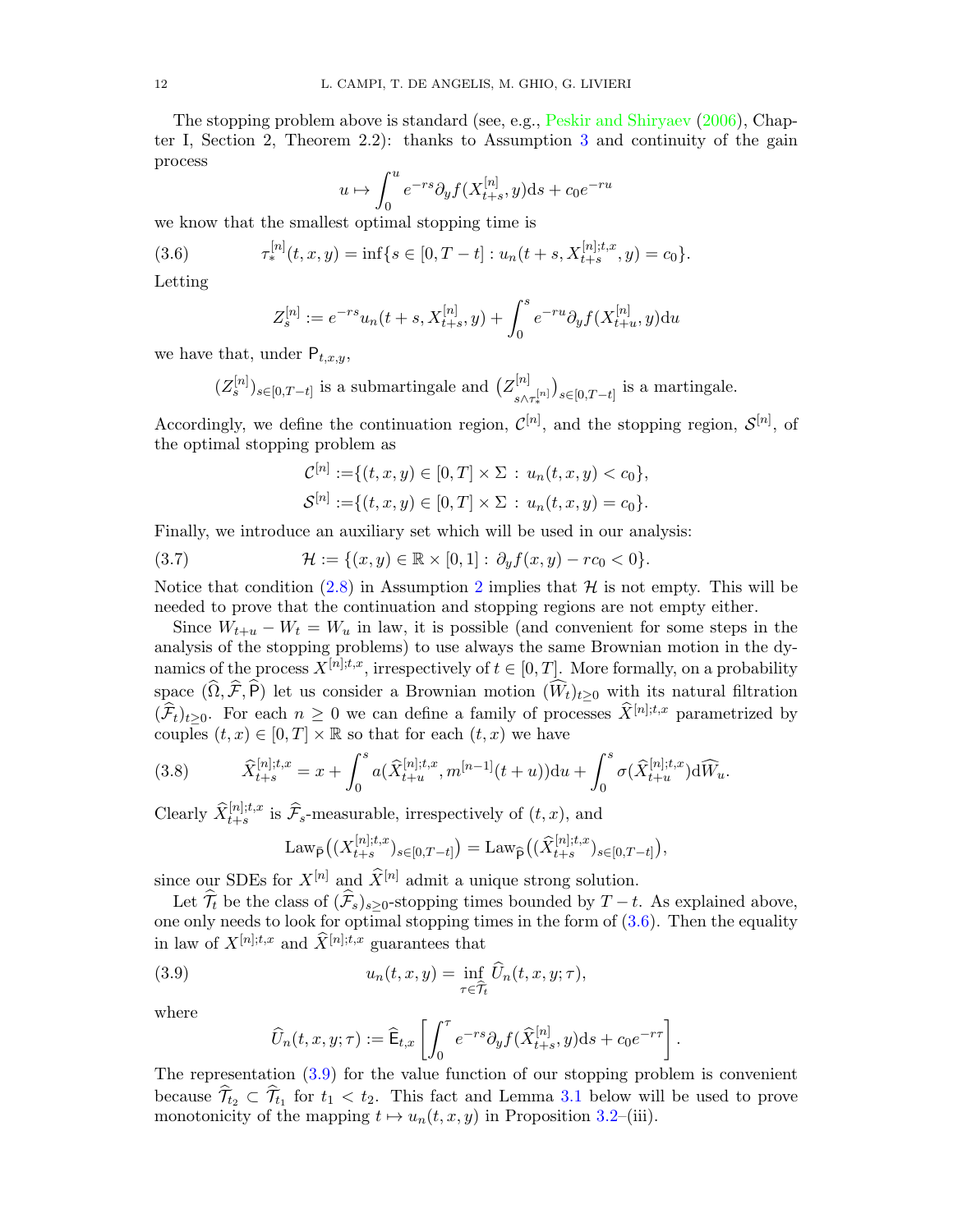The rest of our algorithm of proof for Theorem [2.5](#page-10-0) goes as follows:

- Step 1. Using a probabilistic approach we study in detail continuity and monotonicity of the value function  $u_n$ , for a generic  $n \geq 0$ .
- Step 2. Thanks to the results in Step 1 we construct a (unique) solution to  $\text{OS}_{t,x,y}^{[n]}$  by determining the geometry of the stopping region  $\mathcal{S}^{[n]}$ . In particular we need to prove regularity properties of the optimal stopping boundary  $\partial \mathcal{C}^{[n]}$  that guarantee that we can construct a process  $Y^{[n]*}$  so that the state  $(t, X^{[n]}, Y^{[n]*})$  is bound to evolve in the closure  $\overline{\mathcal{C}}^{[n]}$  of the continuation set, by Skorokhod reflection.
- Step 3. We confirm that  $Y^{[n]*}$  is the unique optimal control in problem  $SC^{[n]}_{t,x,y}$  and that  $v_n$  can be constructed by integrating  $u_n$  with respect to y (as already shown in the existing literature).
- Step 4. We prove that the sequence  $(u_n)_{n>0}$  is decreasing and use this fact to prove that the iterative scheme converges to the MFG, in the sense that  $(X^{[n]}, Y^{[n]*}, m^{[n]})$ converges to  $(X^*, Y^*, m^*)$  from Definition [2.3](#page-8-0) and that  $(Y^*, m^*)$  are expressed as in Theorem [2.5.](#page-10-0)

3.2. Solution of the  $n$ -th stopping problem. Here we construct the solution to problem  $\text{OS}_{t,x,y}^{[n]}$  for a generic  $n \geq 0$ . In particular,  $t \mapsto m^{[n-1]}(t)$  is a given rightcontinuous, non-decreasing function bounded between zero and one. First we state a simple but useful comparison result.

<span id="page-13-1"></span>**Lemma 3.[1](#page-9-0)** (Comparison). Let Assumption 1 hold and recall that  $m^{[n-1]} : [0, T] \rightarrow$ [0, 1] is non-decreasing. Then, for any  $t \leq t'$  we have

<span id="page-13-2"></span>(3.10) 
$$
\widehat{\mathsf{P}}\left(\widehat{X}_{t+s}^{[n];t,x} \leq \widehat{X}_{t'+s}^{[n];t',x}, \ \forall s \in [0,T-t']\right) = 1,
$$

under the dynamics in [\(3.8\)](#page-12-2).

*Proof.* Since the SDEs for  $\widehat{X}^{[n];t,x}$  and  $\widehat{X}^{[n];t',x}$  are driven by the same Brownian motion, it suffices to compare their drift coefficients and then apply the comparison result in [\(Karatzas and Shreve,](#page-45-8)  $1998$ , Proposition  $5.2.18$ ) — although it is mentioned in its statement, the proof of Proposition 5.2.18 does not use time-continuity of the drift.

Set  $A(x, s) := a(x, m(t + s))$  and  $A'(x, s) := a(x, m(t' + s))$ . Since both  $t \mapsto m(t)$  and  $m \mapsto a(x, m)$  are non-decreasing (Assumption [1-](#page-9-0)(ii)), we have  $A(x, s) \le A'(x, s)$  for all  $(x, s) \in \mathbb{R} \times [0, T - t']$ . Therefore, applying [\(Karatzas and Shreve,](#page-45-8) [1998,](#page-45-8) Proposition 5.2.18) we obtain  $(3.10)$ .

Next we prove continuity and monotonicity of the value function. Recall our convention that  $u_n(t, x, 0) = c_0$  if  $\partial_y f(x, 0) = \infty$ , and the set  $\Sigma' = \mathbb{R} \times (0, 1]$ .

<span id="page-13-0"></span>**Proposition [3](#page-10-4).2** (Value function of  $OS^{[n]}$  ). Let Assumptions [1–](#page-9-0)3 hold. Then the value function of the optimal stopping problem  $\mathbf{OS}_{t,x,y}^{[n]}$  has the following properties:

- (i)  $0 \leq u_n(t, x, y) \leq c_0$ ;
- (ii) the map  $x \mapsto u_n(t, x, y)$  is non-decreasing for each fixed  $(t, y) \in [0, T] \times [0, 1]$  and  $y \mapsto u_n(t, x, y)$  is non-increasing for each  $(t, x) \in [0, T] \times \mathbb{R}$ ;
- (iii) the map  $t \mapsto u_n(t, x, y)$  is non-decreasing for each fixed  $(x, y) \in \Sigma$ ;
- (iv) the value function is continuous, i.e.,  $u_n \in C([0, T] \times \Sigma')$ .

*Proof.* (i). The upper bound is due to  $u_n(t, x, y) \le U_n(t, x, y; 0) = c_0$ . For the lower bound it is enough to recall that  $\partial_y f \geq 0$  by Assumption [2-](#page-10-1)(i).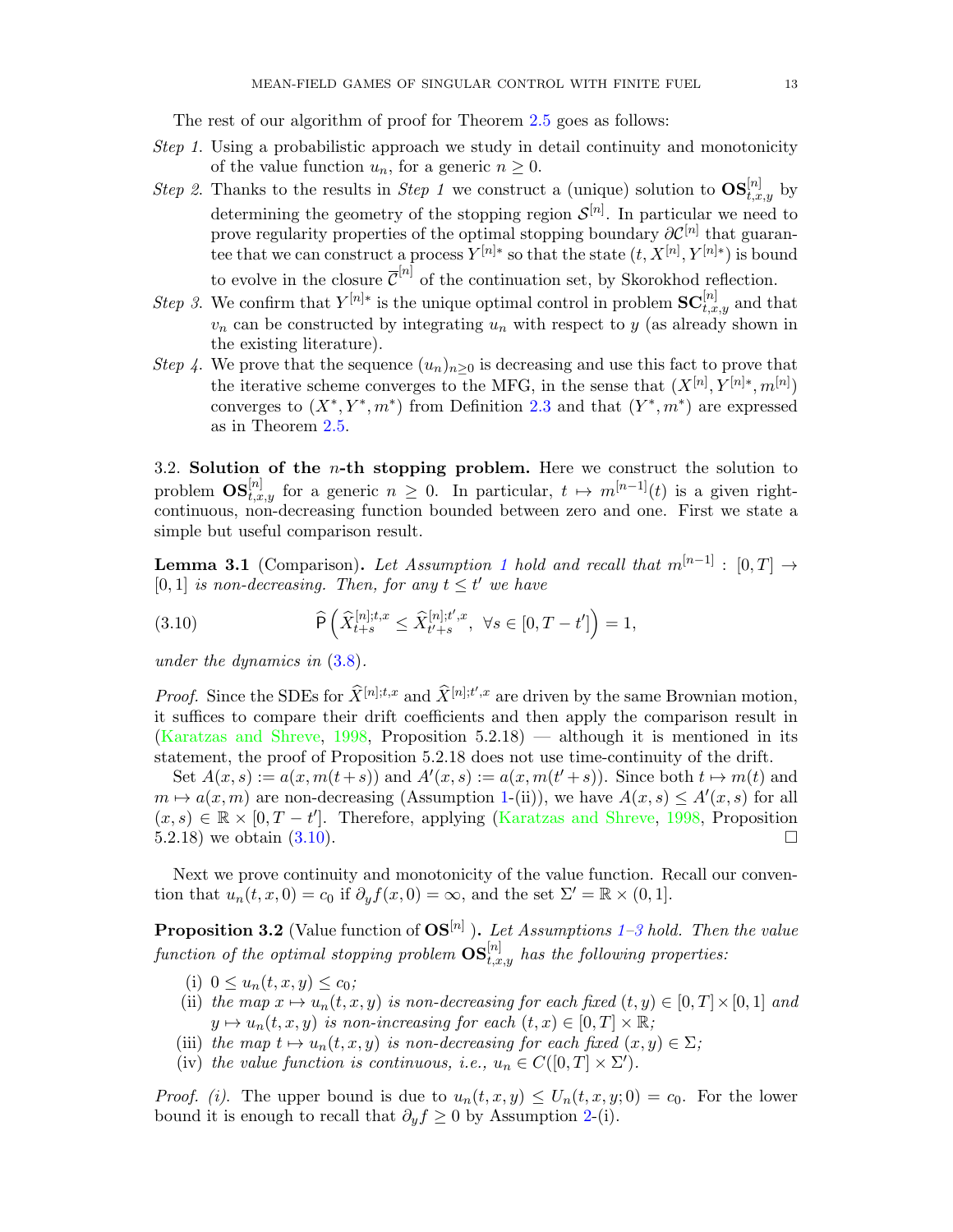(ii). Fix  $(t, y) \in [0, T] \times [0, 1]$ . Let  $x_2 > x_1$  and set  $\tau_2 := \tau_*^{[n]}(t, x_2, y)$  as in [\(3.6\)](#page-12-0), which is optimal in  $u_n(t, x_2, y)$ . Then

$$
u_n(t, x_2, y) - u_n(t, x_1, y) \ge \mathsf{E}\left[\int_0^{\tau_2} e^{-rs} \left(\partial_y f(X_{t+s}^{[n];t, x_2}, y) - \partial_y f(X_{t+s}^{[n];t, x_1}, y)\right) \mathrm{d}s\right] \ge 0
$$

because  $X_{t+s}^{[n];t,x_2} \ge X_{t+s}^{[n];t,x_1}$  by uniqueness of the solution to  $(3.1)$  and  $x \mapsto \partial_y f(x,y)$  is increasing by Assumption [2-](#page-10-1)(i). By a similar argument we also obtain monotonicity in y, since  $y \mapsto \partial_y f(x, y)$  is decreasing by Assumption [2-](#page-10-1)(ii).

*(iii).* For this part of the proof we use Lemma [3.1](#page-13-1) and the representation  $(3.9)$  of the value function. Fix  $(x, y) \in \Sigma$  and take  $t_2 > t_1$  in [0, T]. Let

$$
\tau_2 = \widehat{\tau}_*^{[n]}(t_2, x, y) = \inf\{s \in [0, T - t_2] : u_n(t_2 + s, \widehat{X}_{t_2 + s}^{[n]; t_2, x}, y) = c_0\},\
$$

which is optimal in  $u_n(t_2, x, y)$ , and notice that the stopping time is also admissible for  $u_n(t_1, x, y)$  because  $\mathcal{T}_{t_2} \subset \mathcal{T}_{t_1}$ . Then

$$
u_n(t_2, x, y) - u_n(t_1, x, y) \ge \widehat{\mathsf{E}} \left[ \int_0^{\tau_2} e^{-rs} \left( \partial_y f(\widehat{X}_{t_2+s}^{[n]; t_2, x}, y) - \partial_y f(\widehat{X}_{t_1+s}^{[n]; t_1, x}, y) \right) \mathrm{d}s \right] \ge 0,
$$

where the final inequality uses that  $\widehat{X}_{t_2+s}^{[n];t_2,x} \geq \widehat{X}_{t_1+s}^{[n];t_1,x}$  for  $s \in [0,T-t_2]$ , P-a.s. by Lemma [3.1](#page-13-1) and  $x \mapsto \partial_y f(x, y)$  is non-decreasing by Assumption [2-](#page-10-1)(i).

 $(iv)$ . Joint continuity of the value function can be deduced by separate continuity in each variable and monotonicity (see, e.g., [Kruse and Deely](#page-45-10) [\(1969\)](#page-45-10)). Thanks to (ii) and (iii), it suffices to show that  $u_n$  is continuous separately in each variable.

Fix  $(t, x, y) \in [0, T] \times \Sigma'$ . Let  $x_k \to x$  as  $k \to \infty$  and let  $\tau_* = \tau_*^{[n]}(t, x, y)$  be optimal for  $u_n(t, x, y)$ . First we show right-continuity of  $u_n(t, \cdot, y)$  and assume that  $x_k \downarrow x$ . For each  $k$ , using monotonicity proven in (ii) we have

<span id="page-14-0"></span>(3.11) 
$$
0 \leq u_n(t, x_k, y) - u_n(t, x, y)
$$

$$
\leq \mathbb{E}\left[\int_0^{\tau_*} e^{-rs} \left(\partial_y f(X_{t+s}^{[n];t,x_k}, y) - \partial_y f(X_{t+s}^{[n];t,x}, y)\right) ds\right]
$$

$$
\leq \mathbb{E}\left[\int_0^{T-t} e^{-rs} \left|\partial_y f(X_{t+s}^{[n];t,x_k}, y) - \partial_y f(X_{t+s}^{[n];t,x}, y)\right| ds\right].
$$

Taking limits as  $k \to \infty$ , Assumption [3](#page-10-4) allows us to use dominated convergence so that we only need

$$
\lim_{k \to \infty} \left| \partial_y f(X_{t+s}^{[n];t,x_k}, y) - \partial_y f(X_{t+s}^{[n];t,x}, y) \right| = 0, \quad \mathsf{P}-a.s.
$$

The latter holds by continuity of  $\partial_y f$  and continuity of the flow  $x \mapsto X^{[n];t,x}$  (which is guaranteed by Assumption [1\)](#page-9-0).

We can prove left-continuity by analogous arguments. Letting  $x_k \uparrow x$  and, for each k, selecting the stopping time  $\tau_k = \tau_*^{[n]}(t, x_k, y)$  which is optimal for  $u_n(t, x_k, y)$  we get

$$
0 \leq u_n(t, x, y) - u_n(t, x_k, y)
$$
  
\n
$$
\leq \mathbb{E}\left[\int_0^{\tau_k} e^{-rs} \left(\partial_y f(X_{t+s}^{[n];t,x}, y) - \partial_y f(X_{t+s}^{[n];t,x_k}, y)\right) ds\right].
$$

Then we can conclude as in [\(3.11\)](#page-14-0). Completely analogous arguments allow to prove continuity of the value function with respect to y and we omit them here for brevity.

Continuity in time only requires a small adjustment to the argument above. Let  $t_k \to t$  as  $k \to \infty$ , with  $(t, x, y) \in [0, T] \times \Sigma'$  fixed. First let us consider  $t_k \downarrow t$  and set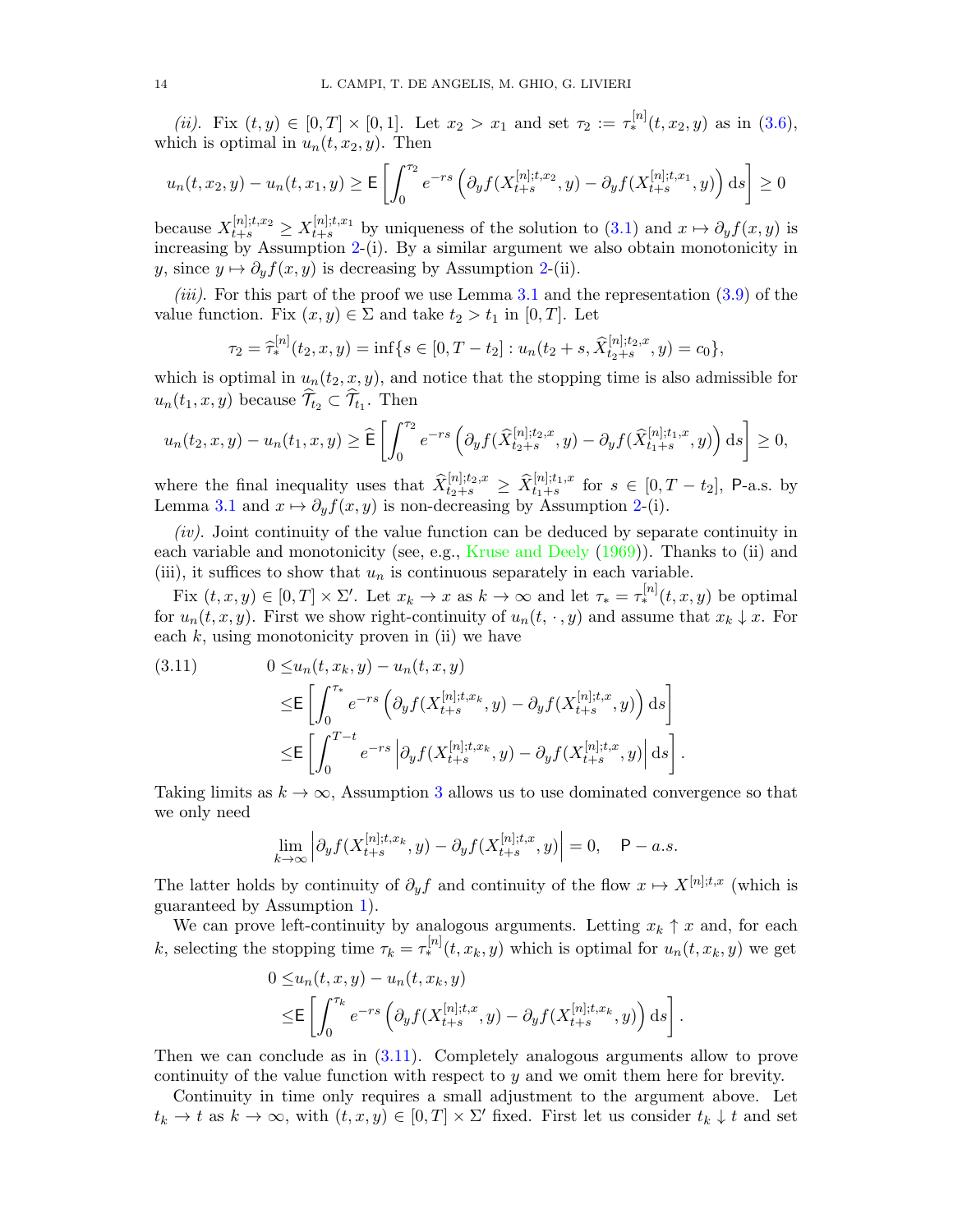$\tau_* = \tau_*^{[n]}(t, x, y)$ , which is optimal for  $u_n(t, x, y)$ . Then  $\tau_* \wedge (T - t_k)$  is admissible for  $u_n(t_k, x, y)$  and, by the monotonicity proven in (iii), we have

$$
0 \leq u(t_k, x, y) - u(t, x, y)
$$
  
\n
$$
\leq \mathbb{E}\left[\int_0^{\tau_* \wedge (T-t_k)} e^{-rs} \left(\partial_y f(X_{t_k+s}^{[n];t_k,x}, y) - \partial_y f(X_{t+s}^{[n];t,x}, y)\right) ds\right]
$$
  
\n
$$
+ \mathbb{E}\left[\int_{\tau_* \wedge (T-t_k)}^{\tau_*} e^{-rs} \partial_y f(X_{t+s}^{[n];t,x}, y) ds\right]
$$
  
\n
$$
\leq \mathbb{E}\left[\int_0^{T-t_k} e^{-rs} \left|\partial_y f(X_{t_k+s}^{[n];t_k,x}, y) - \partial_y f(X_{t+s}^{[n];t,x}, y)\right| ds\right]
$$
  
\n
$$
+ \mathbb{E}\left[\int_{T-t_k}^{T-t} e^{-rs} \left|\partial_y f(X_{t+s}^{[n];t,x}, y)\right| ds\right].
$$

Now we can let  $k \to \infty$  and use dominated convergence (thanks to Assumption [3\)](#page-10-4), continuity of the stochastic flow  $t \mapsto X_{t+1}^{t,x}$  $t^{t,x}_{t+}$  and continuity of  $\partial_y f$  (Assumption [2\)](#page-10-1) to obtain right-continuity of  $u_n(\cdot, x, y)$ . An analogous argument allows to prove leftcontinuity as well.  $\Box$ 

Continuity of  $u_n$  on  $[0, T] \times \Sigma$  is immediate if  $\partial_y f$  is continuous on  $\Sigma$ . If  $\partial_y f$  is not well-defined for  $y = 0$ , one can still prove continuity of  $u_n$  on  $[0, T] \times \Sigma$  in some cases, upon further specifying the exact form of  $f$ . We leave further details aside as they are not needed in the rest of our analysis.

Thanks to the properties of the value function we can easily determine the shape of the continuation region  $\mathcal{C}^{[n]}$ , whose boundary  $\partial \mathcal{C}^{[n]}$  turns out to be a surface with 'nice' monotonicity properties, that we will subsequently use to obtain a solution of the singular control problem  $SC^{[n]}$ . Part of the proof is based on the following equivalent representation of the value function:

<span id="page-15-0"></span>(3.12) 
$$
u_n(t, x, y) = c_0 + \inf_{\tau \in \mathcal{T}_t} \mathsf{E}_{t, x} \left[ \int_0^{\tau} e^{-rs} \left( \partial_y f(X_{t+s}^{[n]}, y) - r c_0 \right) ds \right].
$$

<span id="page-15-2"></span>**Proposition 3.3** (Optimal boundary). Under Assumptions  $1-\frac{3}{5}$  $1-\frac{3}{5}$ , the continuation and stopping regions,  $\mathcal{C}^{[n]}$  and  $\mathcal{S}^{[n]}$ , are non-empty. The boundary of  $\mathcal{C}^{[n]}$  can be expressed as a function  $c_n : [0, T] \times \mathbb{R} \to [0, 1]$ , such that

$$
\mathcal{C}^{[n]} = \{ (t, x, y) \in [0, T] \times \Sigma : y > c_n(t, x) \}, \quad \mathcal{S}^{[n]} = \{ (t, x, y) \in [0, T] \times \Sigma : y \le c_n(t, x) \}.
$$

The map  $(t, x) \mapsto c_n(t, x)$  is upper semi-continuous with  $t \mapsto c_n(t, x)$  and  $x \mapsto c_n(t, x)$ non-decreasing (hence  $c_n(\cdot, x)$  and  $c_n(t, \cdot)$  are right-continuous).

*Proof.* Thanks to (ii) in Proposition [3.2,](#page-13-0) for any  $(t, x) \in [0, T] \times \mathbb{R}$  we can define

<span id="page-15-1"></span>
$$
(3.13) \ c_n(t,x) := \inf\{y \in [0,1] : u_n(t,x,y) < c_0\} = \inf\{y \in [0,1] : (t,x,y) \in \mathcal{C}^{[n]}\}
$$

with the convention that inf  $\varnothing = 1$ . Since  $x \mapsto u_n(t, x, y)$  and  $t \mapsto u_n(t, x, y)$  are non-decreasing we have, for any  $\varepsilon > 0$ 

$$
(t, x, y) \in \mathcal{S}^{[n]} \implies (t, x + \varepsilon, y) \in \mathcal{S}^{[n]}
$$

and

$$
(t, x, y) \in \mathcal{S}^{[n]} \implies (t + \varepsilon, x, y) \in \mathcal{S}^{[n]}.
$$

Then,  $c_n$  is non-decreasing in both  $t$  and  $x$ .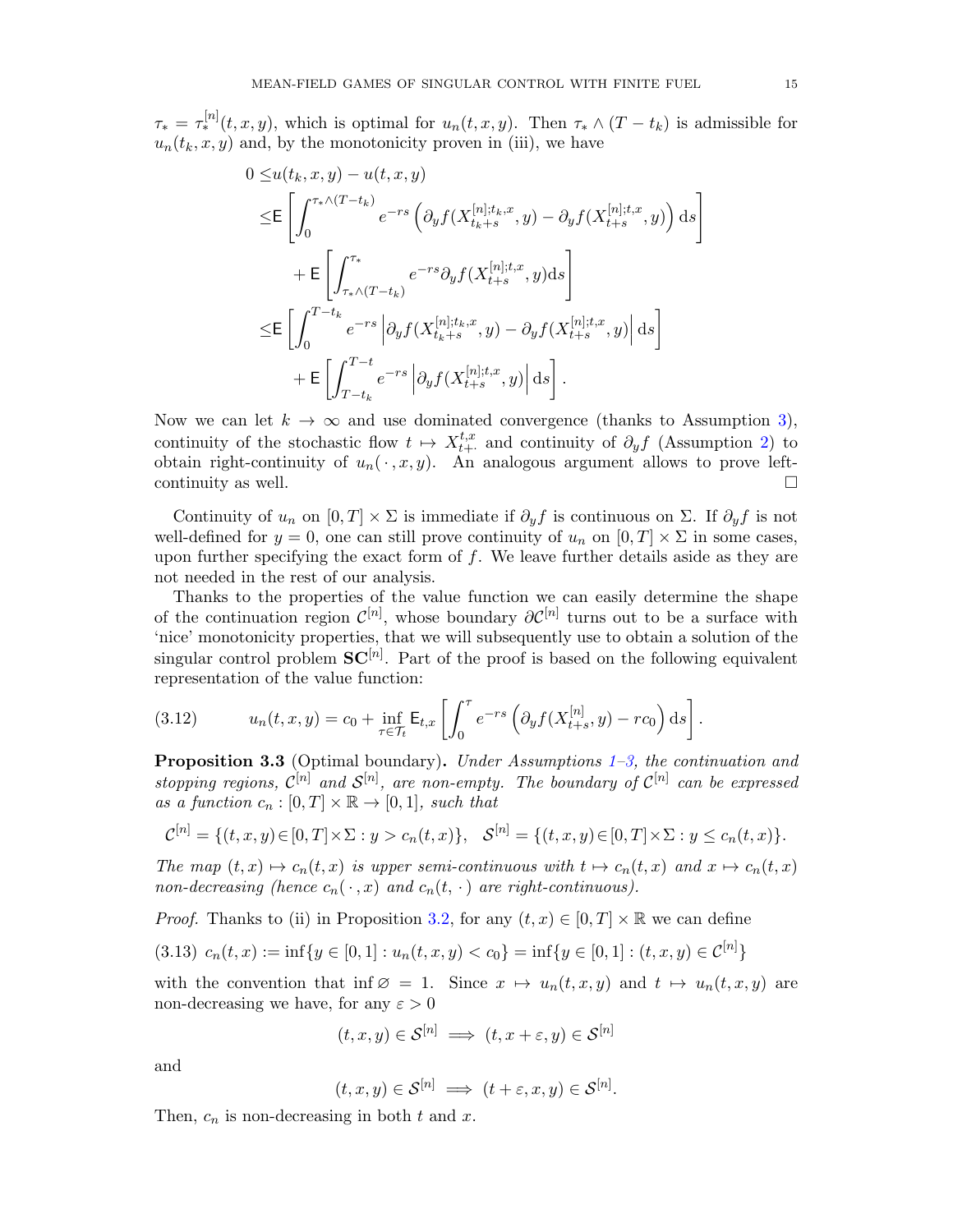To show upper semi-continuity we fix  $(t, x)$  and take a sequence  $(t_k, x_k)_{k>1}$  that converges to  $(t, x)$ . Then  $(t_k, x_k, c_n(t_k, x_k)) \in S^{[n]}$  for all k's and, since the stopping region is closed, in the limit we get

$$
\limsup_{k \to \infty} (t_k, x_k, c_n(t_k, x_k)) = (t, x, \limsup_{k \to \infty} c_n(t_k, x_k)) \in \mathcal{S}^{[n]}.
$$

Then, by definition of  $c_n$  it must be

$$
\limsup_{k \to \infty} c_n(t_k, x_k) \le c_n(t, x).
$$

It only remains to show that  $\mathcal{C}^{[n]}$  and  $\mathcal{S}^{[n]}$  are both non-empty. A standard argument implies that  $[0, T) \times H \subset C^{[n]}$  with H the open set in  $(3.7)$ . Indeed, starting from  $(t, x, y) \in [0, T] \times \mathcal{H}$  and taking the suboptimal strategy

$$
\tau_{\mathcal{H}} := \inf \{ s \in [0, T - t] : (X_{t+s}^{[n]; t, x}, y) \notin \mathcal{H} \}
$$

we easily obtain  $u_n(t, x, y) \le U_n(t, x, y; \tau_H) < c_0$  by continuity of paths of  $X^{[n]}$  and since  $P_{t,x,y}(\tau_H > 0) = 1$ . So  $\mathcal{C}^{[n]} \neq \emptyset$  because  $\mathcal{H} \neq \emptyset$  thanks to  $(2.8)$  in Assumption [2.](#page-10-1) We conclude with an argument by contradiction. Assume that  $\mathcal{S}^{[n]} = \emptyset$ . Then, given any  $(t, x, y) \in [0, T] \times \Sigma$  we have

$$
u_n(t, x, y) = c_0 + \mathsf{E}\left[\int_0^{T-t} e^{-rs} \left(\partial_y f(X_{t+s}^{[n];t,x}, y) - r c_0\right) \mathrm{d}s\right],
$$

thanks to [\(3.12\)](#page-15-0). Taking limits as  $x \to \infty$  and using monotone convergence to pass it under the expectation and the integral  $(Assumption 2-(i))$  $(Assumption 2-(i))$  $(Assumption 2-(i))$  we get

$$
\lim_{x \to \infty} u_n(t, x, y) - c_0 = \mathbb{E}\left[\int_0^{T-t} e^{-rs} \left(\lim_{x \to \infty} \partial_y f(X_{t+s}^{[n]; t, x}, y) - rc_0\right) ds\right] > 0
$$

thanks to [\(2.8\)](#page-10-3). This contradicts  $u_n(t, x, y) \le c_0$ , hence  $S \ne \emptyset$ .

The optimal boundary is unique and thus it unambiguously characterises the minimal optimal stopping time  $\tau_*$ . It will also be shown in the proof of Lemma [4.4](#page-32-0) (see Eq. [\(5.2\)](#page-40-0)) that  $\tau_*$  is in fact the largest optimal stopping time, hence it is unique.

3.3. Solution of the *n*-th singular control problem. Here we follow a well-trodden path to show that the boundary  $c_n$  obtained in the section above is actually all we need to construct the optimal control in the singular control problem  $SC^{[n]}$ . First we provide the candidate optimal control in the next lemma.

<span id="page-16-1"></span>**Lemma 3.4.** Fix  $(t, x, y) \in [0, T] \times \Sigma$  and let  $\xi^{[n]*}$  be defined  $\mathsf{P}_{t, x, y}$ -almost surely as

$$
\xi_{t+s}^{[n]*} := \sup_{0 \le u \le s} \left( c_n(t+u, X_{t+u}^{[n]}) - y \right)^+ \quad \text{with} \quad \xi_u^{[n]*} = 0, \ u \in [0, t).
$$

Then,  $\xi^{[n]*} \in \Xi_{t,x}(y)$  and realises  $P_{t,x,y}$ -almost surely the Skorokhod reflection of the process  $(t + s, X_{t+s}^{[n]}, Y_{t+s}^{[n]*})_{s \in [0,T-t]}$  inside the continuation region  $\mathcal{C}^{[n]}$ , where  $Y^{[n]*}$  =  $y + \xi^{[n]*}$ . That is,  $\mathsf{P}_{t,x,y}$ -almost surely we have

- (i)  $(t+s, X_{t+s}^{[n]}, Y_{t+s}^{[n]*}) \in \mathbb{C}^{[n]}$  for all  $s \in [0, T-t]$  (recall that  $\mathbb{C}^{[n]}$  is the closure of  ${\cal C}^{[n]});$
- (ii) Minimality condition:

<span id="page-16-0"></span>
$$
(3.14)\quad \int_{[t,T]}{\bf 1}_{\{Y^{[n]*}_{s-}>c_{n}(s,X^{[n]}_{s})\}}\mathrm{d}\xi^{[n]*}_{s}=\sum_{tc_{n}(s,X^{[n]}_{s})\}}\mathrm{d}z=0.
$$

$$
\mathbb{Z}^{\mathbb{Z}}
$$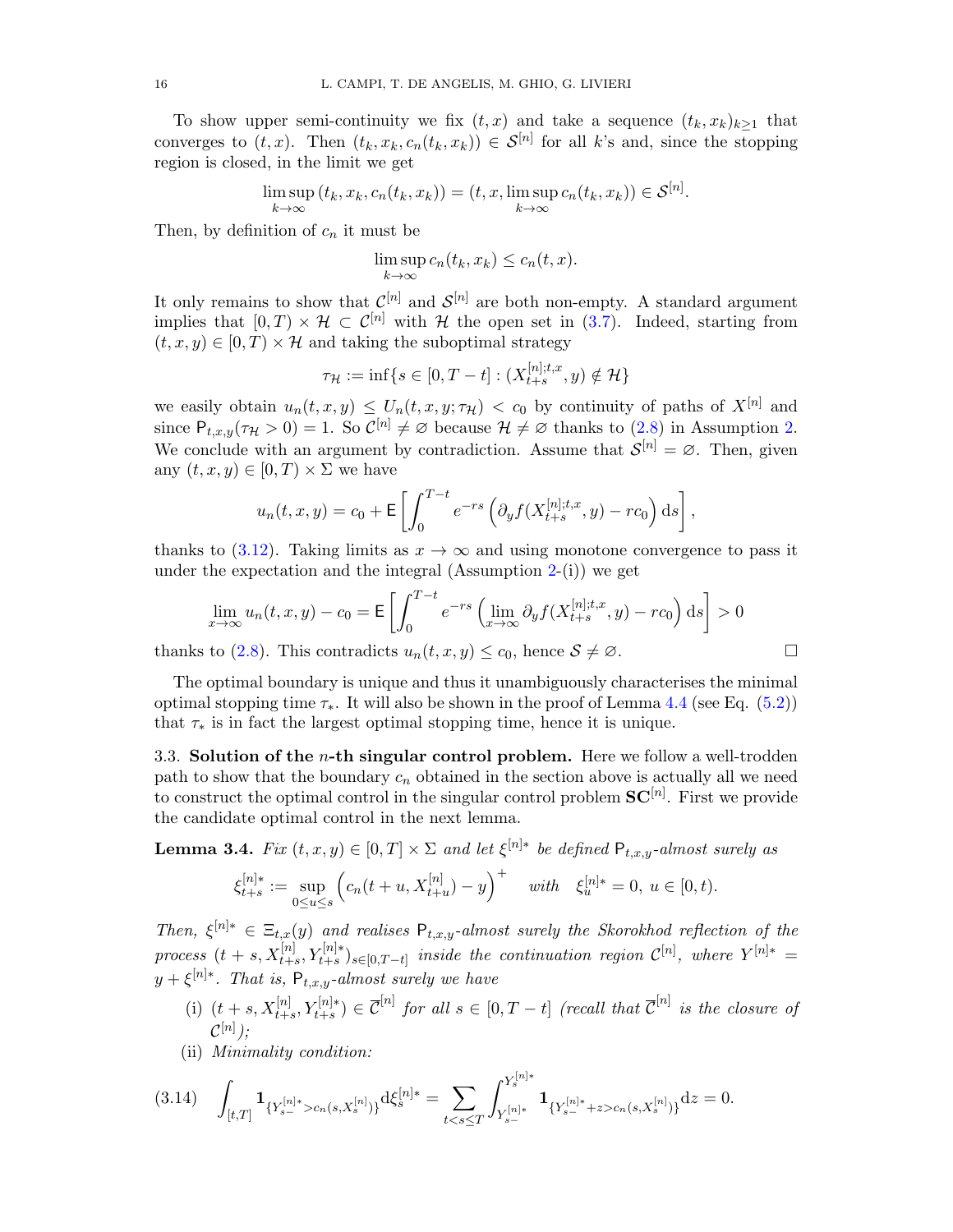*Proof.* Clearly  $\xi^{[n]*}$  is non-decreasing, adapted and bounded by  $1 - y$ . So if we prove that it is also right-continuous we have shown that it belongs to  $\Xi_{t,x}(y)$ . The proof of right-continuity uses ideas as in [De Angelis et al.](#page-44-18) [\(2017\)](#page-44-18). For any  $\varepsilon > 0$  we have

$$
\xi_{t+s}^{[n]*} \leq \xi_{t+s+\varepsilon}^{[n]*} = \xi_{t+s}^{[n]*} \vee \sup_{0
$$

By upper semi-continuity of the boundary and continuity of the trajectories of  $X^{[n]}$  we have

$$
\lim_{\varepsilon \to 0} \sup_{0 < u \le \varepsilon} \left( c_n(t + s + u, X_{t+s+u}^{[n]}) - y \right)^+ \n= \limsup_{u \to 0} \left( c_n(t + s + u, X_{t+s+u}^{[n]}) - y \right)^+ \le \left( c_n(t + s, X_{t+s}^{[n]}) - y \right)^+ \le \xi_{t+s}^{[n]*}
$$

Then, combining the above expressions we get  $\xi_{t+s}^{[n]*} = \lim_{\varepsilon \to 0} \xi_{t+s}^{[n]*}$  $\int_{t+s+\varepsilon}^{\lfloor n\rfloor^*}$  as needed. Next we show the Skorokhod reflection property. By construction we have

$$
Y_{t+s}^{[n]*} = y + \xi_{t+s}^{[n]*} \ge c_n(t+s, X_{t+s}^{[n]})
$$

so that  $(t+s, X_{t+s}^{[n]}, Y_{t+s}^{[n]*}) \in \overline{\mathcal{C}}^{[n]}$  for all  $s \in [0, T-t]$  as claimed in (i). For the minimality condition (ii) fix  $\omega \in \Omega$  and let  $s \in [t, T]$  be such that  $Y_{s-}^{[n]*}(\omega) > c_n(s, X_s^{[n]}(\omega))$ . Then by definition of  $Y^{[n]*}$  we have

<span id="page-17-0"></span>(3.15) 
$$
\sup_{t \le u < s} \left( c_n(u, X_u^{[n]}(\omega)) - y \right)^+ > c_n(s, X_s^{[n]}(\omega)) - y,
$$

which implies  $Y_{s-}^{[n]*}(\omega) = Y_s^{[n]*}(\omega)$ . The latter and [\(3.15\)](#page-17-0) imply that there exists  $\delta > 0$ such that

<span id="page-17-1"></span>(3.16) 
$$
\left(c_n(s,X_s^{[n]}(\omega))-y\right)^+\leq \sup_{t\leq u\leq s}\left(c_n(u,X_u^{[n]}(\omega))-y\right)^+ - \delta.
$$

By upper semi-continuity of  $s \mapsto c_n(s, X_s^{[n]}(\omega))$  there must exist  $s' > s$  such that

$$
\left(c_n(u, X_u^{[n]}(\omega)) - y\right)^+ \leq \left(c_n(s, X_s^{[n]}(\omega)) - y\right)^+ + \frac{\delta}{2}
$$

for all  $u \in [s, s']$ . The latter and  $(3.16)$  imply  $Y_{s-}^{[n]*}(\omega) = Y_u^{[n]*}(\omega)$  for all  $u \in [s, s']$ . Hence  $d\xi^{[n]*}(\omega) = 0$  on  $[s, s']$  as needed to show that the first term in [\(3.14\)](#page-16-0) is zero. For the second term, it is enough to notice that by the explicit form of  $\xi^{[n]*}$  we easily derive  $\{\Delta \xi_s^{[n]*} > 0\} = \{Y_{s-}^{[n]*} < c(s, X_s^{[n]})\}$  for any  $s \in [t, T]$ . Therefore

$$
Y_{s-}^{[n]*} + \Delta \xi_s^{[n]*} = Y_{s-}^{[n]*} + \xi_{s-}^{[n]*} \vee \left( c_n(s, X_s^{[n]}) - y \right)^+ - \xi_{s-}^{[n]*} = Y_{s-}^{[n]*} + \left( c_n(s, X_s^{[n]}) - Y_{s-}^{[n]*} \right)^+ = Y_{s-}^{[n]*} \vee c_n(s, X_s^{[n]}),
$$

as needed (i.e., any jump of the control  $\xi^{[n]*}$  will bring the controlled process to the boundary of the continuation set).

Using the lemma we can now establish optimality of  $\xi^{[n]*}$  and obtain  $v_n$  as the integral of  $u_n$ . The proof of the next proposition follows very closely the proof of Theorem 5.1 in [De Angelis et al.](#page-44-18) [\(2017\)](#page-44-18), except that here we have a finite-fuel problem (see also [Baldursson and Karatzas](#page-43-8) [\(1996\)](#page-43-8) and [El Karoui and Karatzas](#page-44-19) [\(1991\)](#page-44-19) for earlier similar proofs). So we move it to the appendix for completeness.

.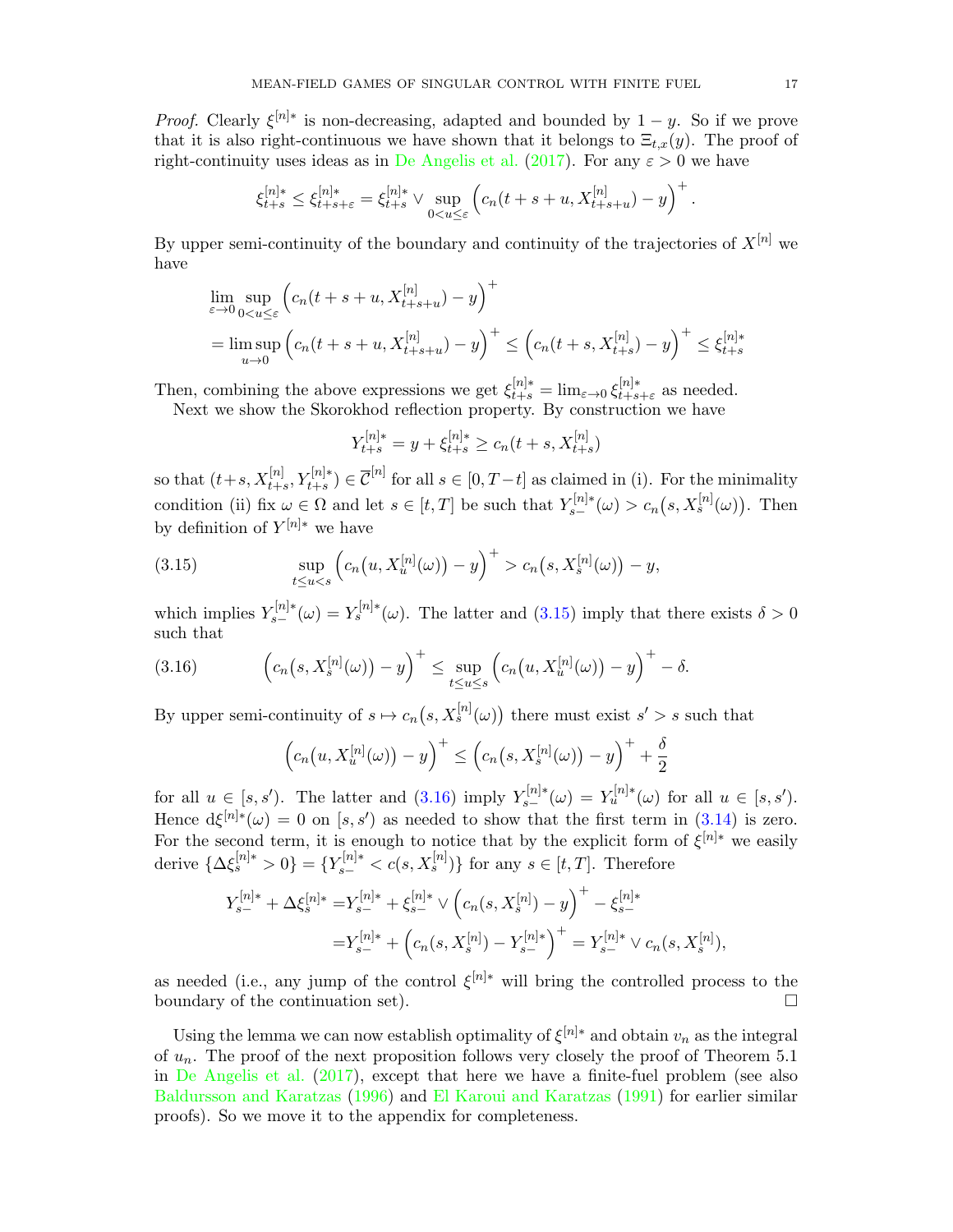<span id="page-18-0"></span>**Proposition [3](#page-10-4).5** (Value function of  $SC<sup>[n]</sup>$ ). Let Assumptions [1–](#page-9-0)3 hold. For any  $(t, x, y) \in [0, T] \times \Sigma$  we have

$$
v_n(t, x, y) = \Phi_n(t, x) - \int_y^1 u_n(t, x, z) \mathrm{d}z,
$$

with

$$
\Phi_n(t,x) := \mathsf{E}_{t,x} \left[ \int_0^{T-t} e^{-rs} f(X_{t+s}^{[n]}, 1) \mathrm{d} s \right].
$$

Moreover,  $\xi^{[n]*}$  as in Lemma [3.4](#page-16-1) is optimal, i.e.,  $v_n(t, x, y) = J_n(t, x, y; \xi^{[n]*})$ .

It turns out that the optimal control found above is also unique due to the strict concavity of  $f(x, \cdot)$  (Assumption [2-](#page-10-1)(ii)). A proof of uniqueness is given in Proposition [3.11](#page-22-0) below in a similar context and we omit it here to avoid repetitions.

3.4. Limit of the iterative scheme. Now that we have characterised the solution of the n-th singular control problem, we turn to the study of convergence of the iterative scheme. First we show monotonicity of the scheme in terms of the sequence of value functions  $(u_n)_{n\geq 0}$  of the stopping problems.

<span id="page-18-2"></span>**Proposition [3](#page-10-4).6** (Monotonicity of the iterative scheme). Under Assumptions [1–](#page-9-0)3 we have  $u_n \ge u_{n+1}$  on  $[0,T] \times \Sigma$  and  $c_n \ge c_{n+1}$  on  $[0,T] \times \mathbb{R}$ . Moreover, for any  $(t, x, y) \in$  $[0, T] \times \Sigma$  we also have

<span id="page-18-1"></span>
$$
(3.17) \tX_{t+s}^{[n]} \ge X_{t+s}^{[n+1]} \text{ and } Y_{t+s}^{[n]*} \ge Y_{t+s}^{[n+1]*} \text{ for } s \in [0, T-t], \ P_{t,x,y}\text{-}a.s.
$$

Finally,  $m^{[n]} \geq m^{[n+1]}$  on  $[0, T]$ .

*Proof.* We argue by induction and assume that for some  $n \geq 0$  we have  $m^{[n-1]} \geq m^{[n]}$ on  $[0, T]$ . Then, by monotonicity of the drift coefficient (Assumption [1-](#page-9-0)(ii)), we have  $a(x, m^{[n]}(t)) \le a(x, m^{[n-1]}(t))$  for all  $(t, x) \in [0, T] \times \mathbb{R}$ . It follows from comparison results for SDEs (see, e.g., [Karatzas and Shreve,](#page-45-8) [1998,](#page-45-8) Proposition 5.2.18) and [\(3.1\)](#page-11-1) that  $X_{t+s}^{[n]} \geq X_{t+s}^{[n+1]}$  $[t+1]$ <sup>[n+1]</sup> for all  $s \in [0, T - t]$ ,  $P_{t,x}$ -a.s., for all  $(t,x) \in [0,T] \times \mathbb{R}$ . By monotonicity of the profit function (Assumption [2-](#page-10-1)(i)) we have  $\partial_y f(X_{t+s}^{[n+1]})$  $\partial_{t+s}^{[n+1]}, y) \leq \partial_y f(X_{t+s}^{[n]})$  $t_{t+s}^{[n]}, y)$  and therefore [\(3.4\)](#page-11-2) and [\(3.5\)](#page-11-3) imply  $u_{n+1} \leq u_n$  on  $[0, T] \times \Sigma$ . The latter and the definition of the optimal boundary in [\(3.13\)](#page-15-1) give us  $c_{n+1} \leq c_n$  on  $[0, T] \times \mathbb{R}$ . Now, using the definition of the optimal control in Lemma [3.4](#page-16-1) we have  $P_{t,x,y}$ -a.s.

$$
\xi_{t+s}^{[n+1]*} = \sup_{0 \le u \le s} \left( c_{n+1}(t+u, X_{t+u}^{[n+1]}) - y \right)^+ \le \sup_{0 \le u \le s} \left( c_n(t+u, X_{t+u}^{[n+1]}) - y \right)^+ \le \sup_{0 \le u \le s} \left( c_n(t+u, X_{t+u}^{[n]}) - y \right)^+ = \xi_{t+s}^{[n]*},
$$

where the first inequality is due to  $c_n \geq c_{n+1}$  and the second one to  $X^{[n]} \geq X^{[n+1]}$ , since  $x \mapsto c_n(t, x)$  is non-decreasing (Proposition [3.3\)](#page-15-2). Monotonicity of the optimal controls implies monotonicity of the optimally controlled processes  $Y_{t+s}^{[n]*} \ge Y_{t+s}^{[n+1]*}$  $t+s$  for all  $s \in [0, T - t]$  and from the latter we obtain

$$
m^{[n+1]}(t) = \int_{\Sigma} \mathsf{E}_{x,y} \left[ Y_t^{[n+1]*} \right] \nu(\mathrm{d}x,\mathrm{d}y) \le \int_{\Sigma} \mathsf{E}_{x,y} \left[ Y_t^{[n]*} \right] \nu(\mathrm{d}x,\mathrm{d}y) = m^{[n]}(t).
$$

So the argument is complete once we show that we can find  $n \geq 0$  such that  $m^{[n-1]} \geq$  $m^{[n]}$  on  $[0, T]$ . The latter is true in particular for  $n = 0$  since  $m^{[-1]} \equiv 1$  and  $m^{[0]} \leq 1$ on  $[0, T]$ .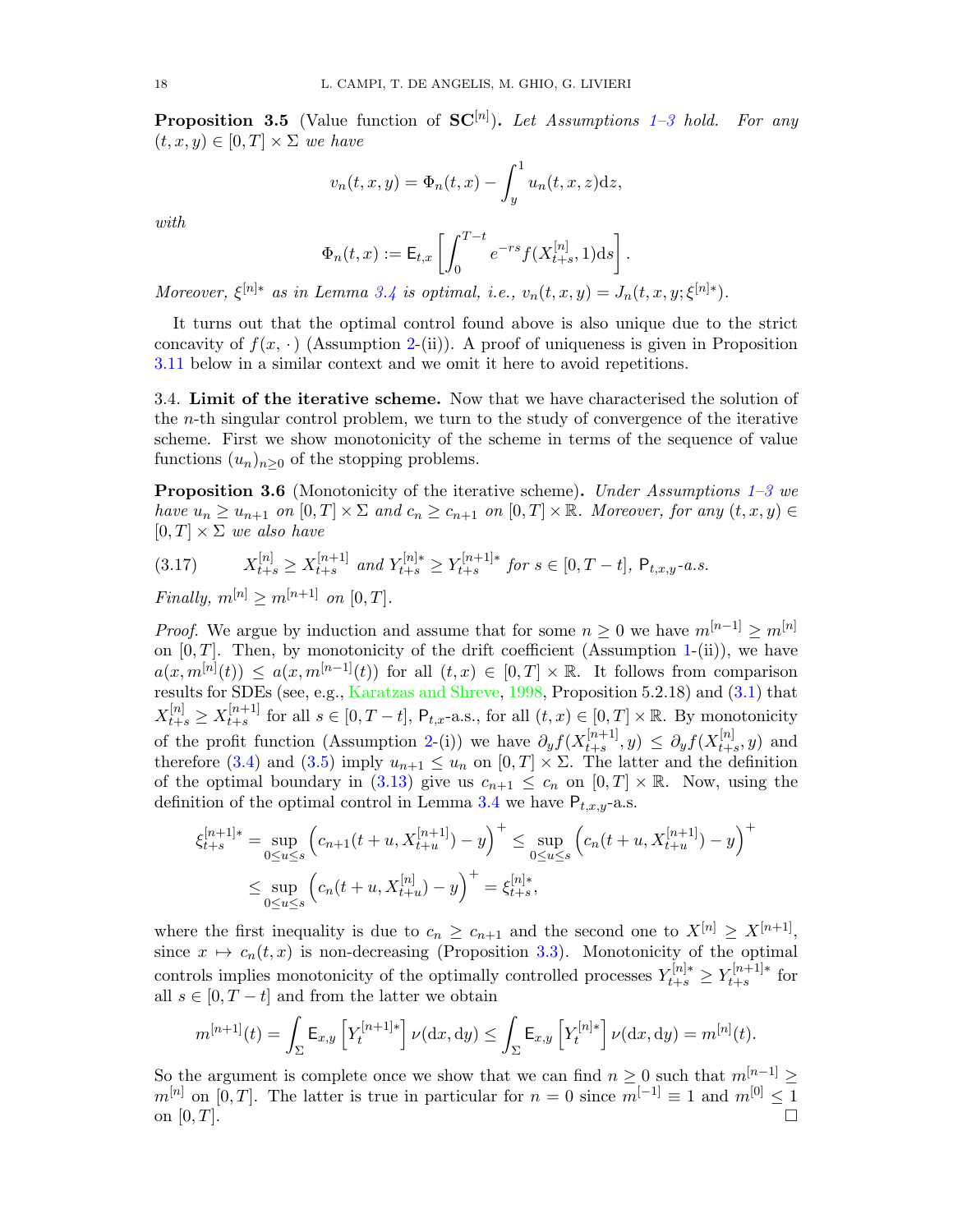It is clear that by construction  $0 \leq c_n(t,x) \leq 1$  and  $0 \leq m^{[n]}(t) \leq 1$  for all  $(t,x) \in$  $[0, T] \times \mathbb{R}$  and all  $n \geq 0$ . Moreover,  $a(x, 0) \leq a(x, m^{[n]}(t)) \leq a(x, 1)$  for all  $(t, x) \in$  $[0,T] \times \mathbb{R}$  and all  $n \geq 0$ , so that by the comparison principle  $\bar{X}_{t+s}^0 \leq X_{t+s}^{[n]} \leq X_{t+s}^{[0]}$  $t+s$ , for all  $s \in [0, T-t]$ ,  $P_{t,x,y}$ -a.s. for all  $n \geq 0$  and with  $\bar{X}^0$  the solution of  $(3.1)$  associated to  $a(x, 0)$ .

By monotonicity of the sequences  $(u_n)_{n\geq 0}$ ,  $(c_n)_{n\geq 0}$  and  $(m^{[n]})_{n\geq 0}$  we can define the functions

<span id="page-19-5"></span>(3.18) 
$$
u(t, x, y) := \lim_{n \to \infty} u_n(t, x, y), \quad c(t, x) := \lim_{n \to \infty} c_n(t, x)
$$

$$
\text{and } \widetilde{m}(t) := \lim_{n \to \infty} m^{[n]}(t),
$$

for all  $(t, x, y) \in [0, T] \times \Sigma$ . Pointwise limit preserves the monotonicity of  $\tilde{m}$ , c and u with respect to  $(t, x, y)$ . Moreover, since  $u_n$  is continuous and  $c_n$ ,  $m^{[n]}$  are upper semi-continuous for all  $n \geq 0$  we have that

#### <span id="page-19-1"></span> $(3.19)$  the functions u,  $\tilde{m}$  and c are upper semi-continuous

on their respective domains as decreasing limit of upper semi-continuous functions. Since  $\tilde{m}$  is also non-decreasing, then it must be right-continuous.

Notice that for each  $n \geq 0$  the null set in [\(3.17\)](#page-18-1) depends on n and  $(t, x, y)$  so we denote it by  $N_{t,x,y}^n$ . Then we can define a universal null set  $N_{t,x,y} := \bigcup_{n\geq 0} N_{t,x,y}^n$  and for any  $(t, x, y) \in [0, T] \times \Sigma$  and all  $\omega \in \Omega \setminus N_{t, x, y}$  we define the processes  $\widetilde{X}$  and  $\widetilde{\xi}$  as

<span id="page-19-4"></span>(3.20) 
$$
\widetilde{X}_{t+s}(\omega) := \lim_{n \to \infty} X_{t+s}^{[n]}(\omega) \text{ and } \widetilde{\xi}_{t+s}(\omega) := \lim_{n \to \infty} \xi_{t+s}^{[n]*}(\omega),
$$

for all  $s \in [0, T - t]$ . We can then set  $\widetilde{X} \equiv 0$  and  $\widetilde{\xi} \equiv 0$  on  $N_{t,x,y}$  and recall that the filtration is completed with  $P_{t,x,y}$ -null sets, so that the limit processes are adapted. Of course we also have

$$
\widetilde{Y}_t := y + \widetilde{\xi}_t = \lim_{n \to \infty} Y_t^{[n]*}
$$

and thanks to monotone convergence we can immediately establish

<span id="page-19-3"></span>(3.21) 
$$
\widetilde{m}(t) = \lim_{n \to \infty} \int_{\Sigma} \mathsf{E}_{x,y} \left[ Y_t^{[n]*} \right] \nu(\mathrm{d}x, \mathrm{d}y) = \int_{\Sigma} \mathsf{E}_{x,y} \left[ \widetilde{Y}_t \right] \nu(\mathrm{d}x, \mathrm{d}y).
$$

Notice that here we are using that  $(x, y) \mapsto \mathsf{E}_{x,y}[\xi_t^{[n]*}$  $t^{[n]*}$  is measurable, thanks to the explicit expression of  $\xi^{[n]*}$  and measurability of  $c_n$ . Therefore  $(x, y) \mapsto \mathsf{E}_{x,y}[\tilde{\xi}_t]$  is measurable too as pointwise limit of measurable functions.

We now derive the dynamics of X and show that  $\xi \in \Xi_{t,x}(y)$ .

<span id="page-19-2"></span>**Lemma [3](#page-10-4).7** (Limit state processes). Suppose Assumptions  $1-3$  hold. For any  $(t, x, y) \in$  $[0, T] \times \Sigma$  the process X is the unique strong solution of

<span id="page-19-0"></span>
$$
(3.22)\qquad \widetilde{X}_{t+s} = x + \int_0^s a(\widetilde{X}_{t+u}, \widetilde{m}(t+u))\mathrm{d}u + \int_0^s \sigma(\widetilde{X}_{t+u})\mathrm{d}W_{t+u}, \quad s \in [0, T-t],
$$

and the process  $\xi$  belongs to  $\Xi_{t,x}(y)$ .

Proof. Fix  $(t, x, y) \in [0, T] \times \Sigma$ . The first observation is that  $\widetilde{X}$  and  $\widetilde{\xi}$  are  $(\mathcal{F}_{t+s})_{s\geq 0}$ adapted processes as pointwise limit of adapted processes on  $\Omega \setminus N_{t,x,y}$  and by  $P_{t,x,y}$ completeness of the filtration. Since  $\tilde{\xi}$  is decreasing limit of right-continuous nondecreasing processes (hence upper semi-continuous), then it is also non-decreasing and upper-semi continuous. The latter two properties imply right-continuity of the limit process  $\tilde{\xi}$  as well. Since  $\xi_u^{[n]*} \equiv 0$  for  $u \in [0, t)$  and  $\xi_T^{[n]*} \leq 1 - y$ , for all  $n \geq 0$ , we also have  $\xi_u = 0$  for  $u \in [0, t)$  and  $\xi_T \leq 1 - y$ . Hence  $\xi \in \Xi_{t,x}(y)$ .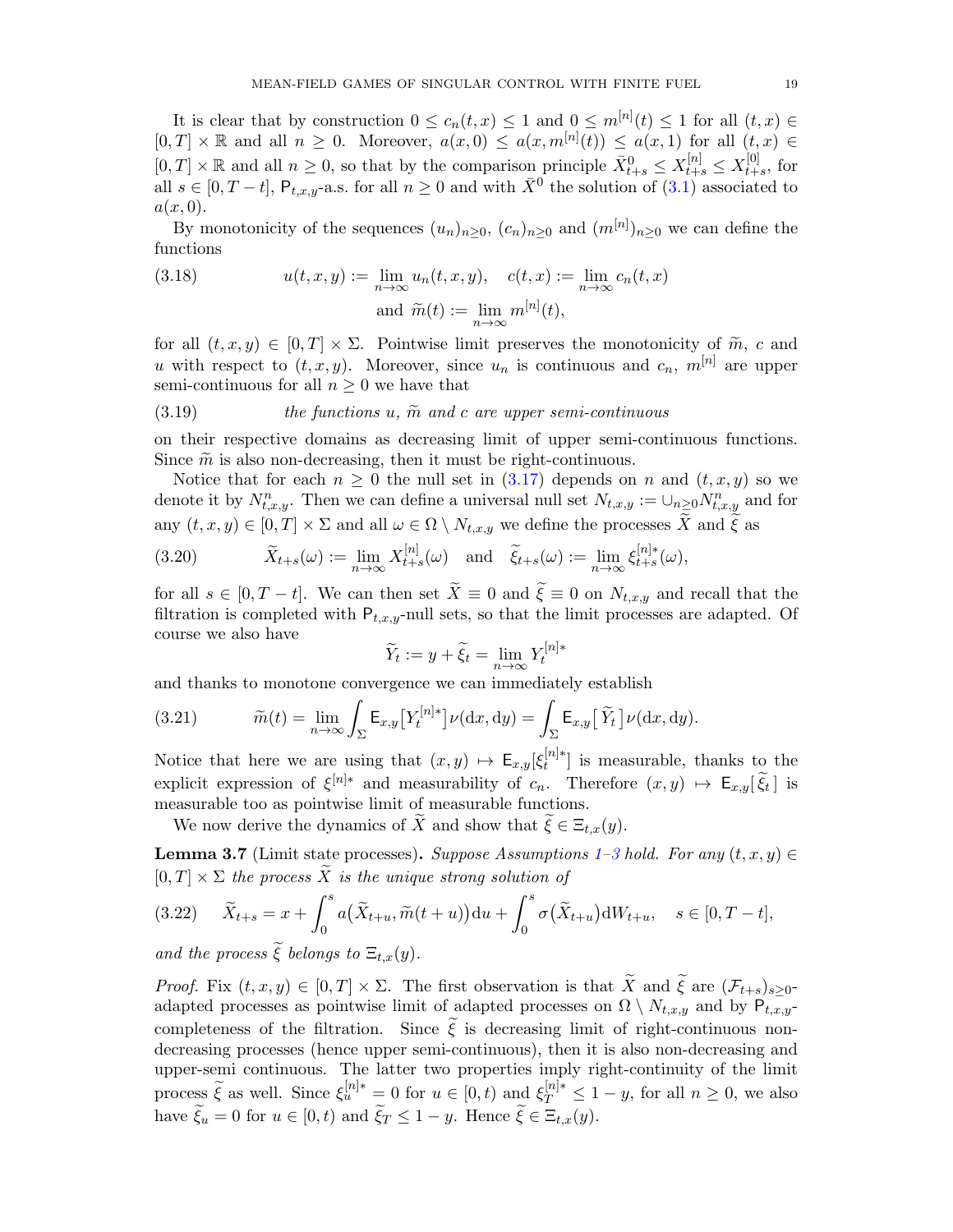Let us now prove  $(3.22)$ . Denote by X' the unique strong solution of  $(3.22)$  and let us show that  $\widetilde{X} = X'$ . By standard estimates and using Lipschitz continuity of the drift  $a(\cdot)$  (Assumption [1-](#page-9-0)(i)) we have

$$
\mathsf{E}_{t,x} \left[ \sup_{0 \le s \le T-t} \left| X_{t+s}^{[n]} - X_{t+s}' \right|^2 \right]
$$
\n
$$
\le 2 \, \mathsf{E}_{t,x} \left[ L^2 \cdot T \int_0^{T-t} \left( \left| X_{t+s}^{[n]} - X_{t+s}' \right|^2 + \left| m^{[n]}(t+s) - \tilde{m}(t+s) \right|^2 \right) \, \mathrm{d}s \right]
$$
\n
$$
+ 2 \, \mathsf{E}_{t,x} \left[ \sup_{0 \le s \le T-t} \left| \int_0^s \left( \sigma(X_{t+u}^{[n]}) - \sigma(X_{t+u}') \right) \mathrm{d}W_{t+u} \right|^2 \right].
$$

Since  $\sigma$  enjoys linear growth and  $X^{[n]}$  and  $X'$  are solutions of SDEs with Lipschitz coefficients, then

$$
s \mapsto \int_0^s \left( \sigma(X_{t+u}^{[n]}) - \sigma(X_{t+u}') \right) dW_{t+u}
$$

is a martingale on  $[0, T - t]$  and we can use Doob's inequality to get

$$
\mathsf{E}_{t,x} \left[ \sup_{0 \le s \le T-t} \left| \int_0^s \left( \sigma(X_{t+u}^{[n]}) - \sigma(X_{t+u}') \right) dW_{t+u} \right|^2 \right] \le 4 \, \mathsf{E}_{t,x} \left[ \int_0^{T-t} \left( \sigma(X_{t+s}^{[n]}) - \sigma(X_{t+s}') \right)^2 ds \right] \le 4L^2 \mathsf{E}_{t,x} \left[ \int_0^{T-t} \left| X_{t+s}^{[n]} - X_{t+s}' \right|^2 ds \right],
$$

Combining the estimates above and using Gronwall's inequality we obtain

$$
\mathsf{E}_{t,x} \left[ \sup_{0 \le s \le T-t} \left| X_{t+s}^{[n]} - X_{t+s}' \right|^2 \right] \le c \int_0^{T-t} |m^{[n]}(t+s) - \widetilde{m}(t+s)|^2 ds,
$$

for some constant  $c > 0$ . Letting  $n \to \infty$  and using bounded convergence and the definition of  $\widetilde{m}$  we conclude.  $\Box$ 

Next we connect  $u(\cdot)$  and  $c(\cdot)$  with an optimal stopping problem for  $\widetilde{X}$ . Recall that  $u$  and  $c$  are upper semi-continuous by  $(3.19)$  and enjoy the same monotonicity properties of  $u_n$  and  $c_n$ . Recall also the convention  $u_n(t, x, 0) = c_0$  if  $\partial_y f(x, 0) = \infty$ .

<span id="page-20-2"></span>**Lemma 3.8** (Limit optimal stopping problem). Suppose Assumptions  $1-3$  $1-3$  hold. Then, for all  $(t, x, y) \in [0, T] \times \Sigma$  we have

<span id="page-20-0"></span>(3.23)  

$$
u(t, x, y) = \inf_{\tau \in \mathcal{T}_t} U(t, x, y; \tau) \quad \text{with}
$$

$$
U(t, x, y; \tau) := \mathsf{E}_{t, x} \left[ \int_0^{\tau} e^{-rs} \partial_y f(\widetilde{X}_{t+s}, y) \mathrm{d} s + c_0 e^{-r\tau} \right]
$$

and

 $c(t, x) = \inf\{y \in [0, 1] : u(t, x, y) < c_0\}$  with  $\inf \emptyset = 1$ .

In particular c is the boundary of the set

<span id="page-20-1"></span>(3.24) 
$$
\mathcal{C} := \{(t, x, y) \in [0, T] \times \Sigma : u(t, x, y) < c_0\}
$$

and, moreover, both C and  $S := ([0, T] \times \Sigma) \setminus C$  are not empty.

*Proof.* Since  $X^{[n]} \geq \tilde{X}$  for all  $n \geq 0$  and  $x \mapsto \partial_y f(x, y)$  is non-decreasing, for any  $\tau \in \mathcal{T}_t$ we have  $U_n(t, x, y; \tau) \ge U(t, x, y; \tau)$  and therefore

$$
u(t,x,y) = \lim_{n \to \infty} \inf_{\tau \in \mathcal{T}_t} U_n(t,x,y;\tau) \ge \inf_{\tau \in \mathcal{T}_t} U(t,x,y;\tau).
$$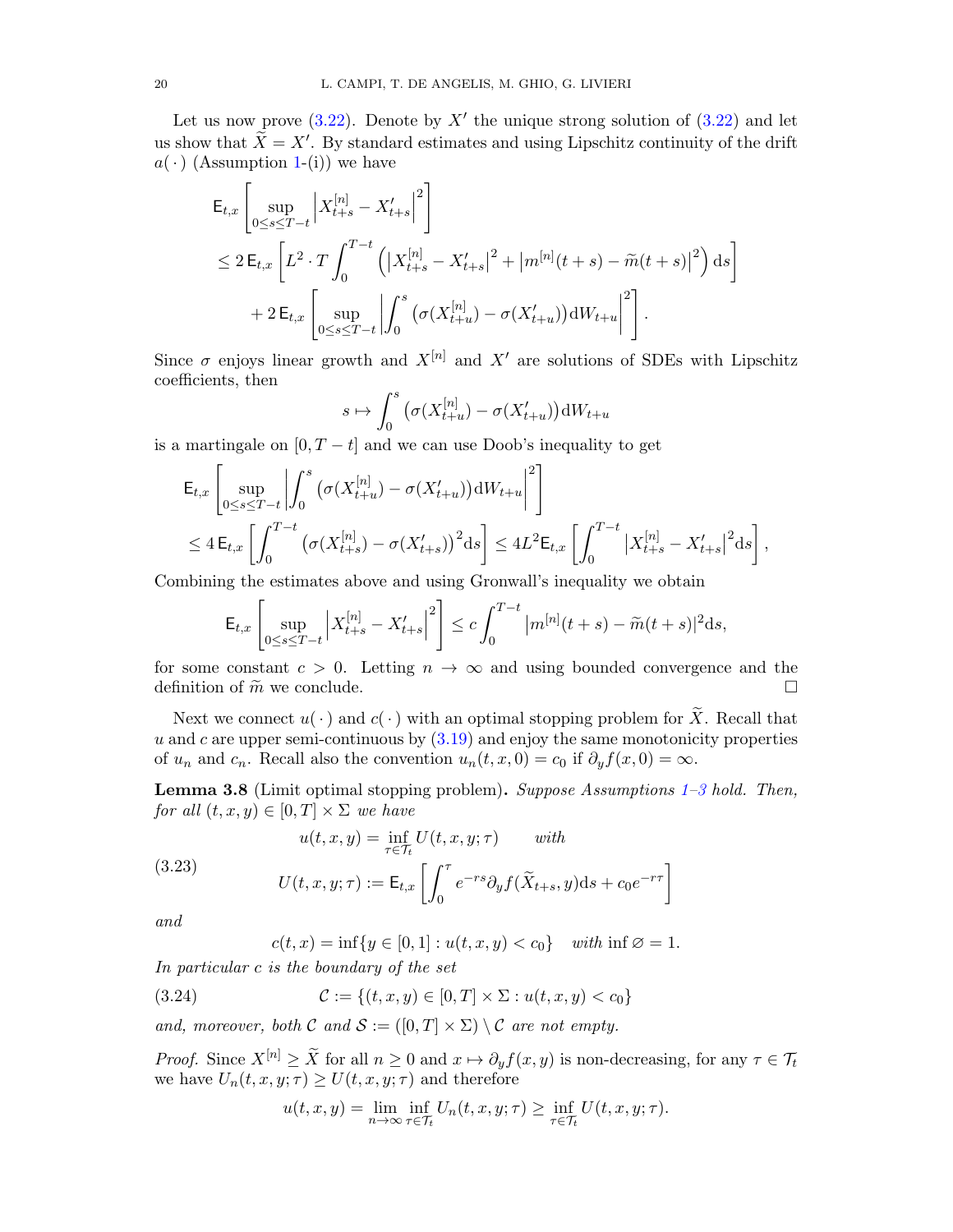Now, given  $\varepsilon > 0$  we can find a stopping time  $\tau_{\varepsilon} \in \mathcal{T}_t$  such that

$$
\inf_{\tau \in \mathcal{T}_t} U(t, x, y; \tau) + \varepsilon \ge U(t, x, y; \tau_{\varepsilon}).
$$

Moreover, by dominated convergence (Assumption [3\)](#page-10-4) and continuity of  $\partial_y f$  we have

$$
U(t, x, y; \tau_{\varepsilon}) = \mathsf{E}_{t, x} \left[ \int_0^{\tau_{\varepsilon}} e^{-rs} \lim_{n \to \infty} \partial_y f(X_{t+s}^{[n]}, y) ds + c_0 e^{-r\tau_{\varepsilon}} \right] = \lim_{n \to \infty} U_n(t, x, y; \tau_{\varepsilon}).
$$

So combining the above we get

$$
\inf_{\tau \in \mathcal{T}_t} U(t, x, y; \tau) + \varepsilon \ge \lim_{n \to \infty} U_n(t, x, y; \tau_{\varepsilon}) \ge \lim_{n \to \infty} u_n(t, x, y) = u(t, x, y)
$$

and since  $\varepsilon > 0$  was arbitrary we conclude

$$
u(t, x, y) \le \inf_{\tau \in \mathcal{T}_t} U(t, x, y; \tau)
$$

as needed for the first claim. Notice that the expression in  $(3.23)$  is readily verified also if  $\partial_u f(x, 0) = \infty$ , with  $u_n(t, x, 0) = u(t, x, 0) = c_0$ .

Let us next prove that c coincides with the optimal stopping boundary for the limit problem. Since  $u \leq u_n$  for all  $n \geq 0$  we have

$$
c_n(t, x) = \inf\{y \in [0, 1] : u_n(t, x, y) < c_0\} \ge \inf\{y \in [0, 1] : u(t, x, y) < c_0\}
$$

so that

 $c(t, x) \ge \inf\{y \in [0, 1] : u(t, x, y) < c_0\}.$ 

For the reverse inequality, let us fix  $(t, x) \in [0, T] \times \mathbb{R}$ , take  $\eta \in [0, 1]$  such that

<span id="page-21-0"></span>(3.25) 
$$
\eta > \inf \{ y \in [0,1] : u(t,x,y) < c_0 \}.
$$

Then there must be  $\delta > 0$  such that  $u(t, x, \eta) \leq c_0 - \delta$ . By pointwise convergence, there exists  $n_{\delta} \geq 0$  such that  $u_n(t, x, \eta) \leq u(t, x, \eta) + \delta/2$  for all  $n \geq n_{\delta}$  and therefore,  $u_n(t, x, \eta) \leq c_0 - \delta/2$  for all  $n \geq n_\delta$ . Hence,  $\eta > c_n(t, x)$  for all  $n \geq n_\delta$  and  $\eta > c(t, x)$ too. The result holds for any  $\eta \in [0, 1]$  such that  $(3.25)$  is true and therefore

$$
c(t, x) \le \inf\{y \in [0, 1] : u(t, x, y) < c_0\}.
$$

Since  $y \mapsto u(t, x, y)$  is decreasing it is clear that c is the boundary of the set C defined in [\(3.24\)](#page-20-1).

The exact same arguments as in the proof of Proposition [3.3](#page-15-2) apply to the stopping problem with value u and allow us to show that  $C \neq \emptyset$  and  $S \neq \emptyset$  thanks to  $(2.8)$  in Assumption [2.](#page-10-1)  $\Box$ 

Thanks to the probabilistic representation of  $u$  we can use the same arguments as in the proof of Proposition [3.2](#page-13-0) to show that u indeed fulfils the same properties as  $u_n$ .

<span id="page-21-2"></span>**Corollary 3.9.** Under Assumptions [1](#page-9-0)[-3](#page-10-4) the function u satisfies  $(i)$ – $(iv)$  in Proposition [3.2.](#page-13-0)

In what follows we let

<span id="page-21-1"></span>(3.26) 
$$
\tau_*(t,x,y) = \inf\{s \in [0,T-t] : u(t+s, \widetilde{X}^{t,x}_{t+s}, y) = c_0\},\,
$$

which is optimal for the limit problem with value  $u(t, x, y)$ . Continuity of the value function allows a simple proof of convergence of optimal stopping times. The result is of independent interest and might be used for numerical approximation of the optimal stopping rule  $\tau_*$ . We state the result here but put its proof in the appendix as it will not be needed in the rest of the paper.

<span id="page-21-3"></span>**Lemma 3.10.** For all  $(t, x, y) \in [0, T] \times \Sigma$  we have  $\tau_*^{[n]} \uparrow \tau_*$ ,  $\mathsf{P}_{t, x, y}$ -a.s., as  $n \to \infty$ .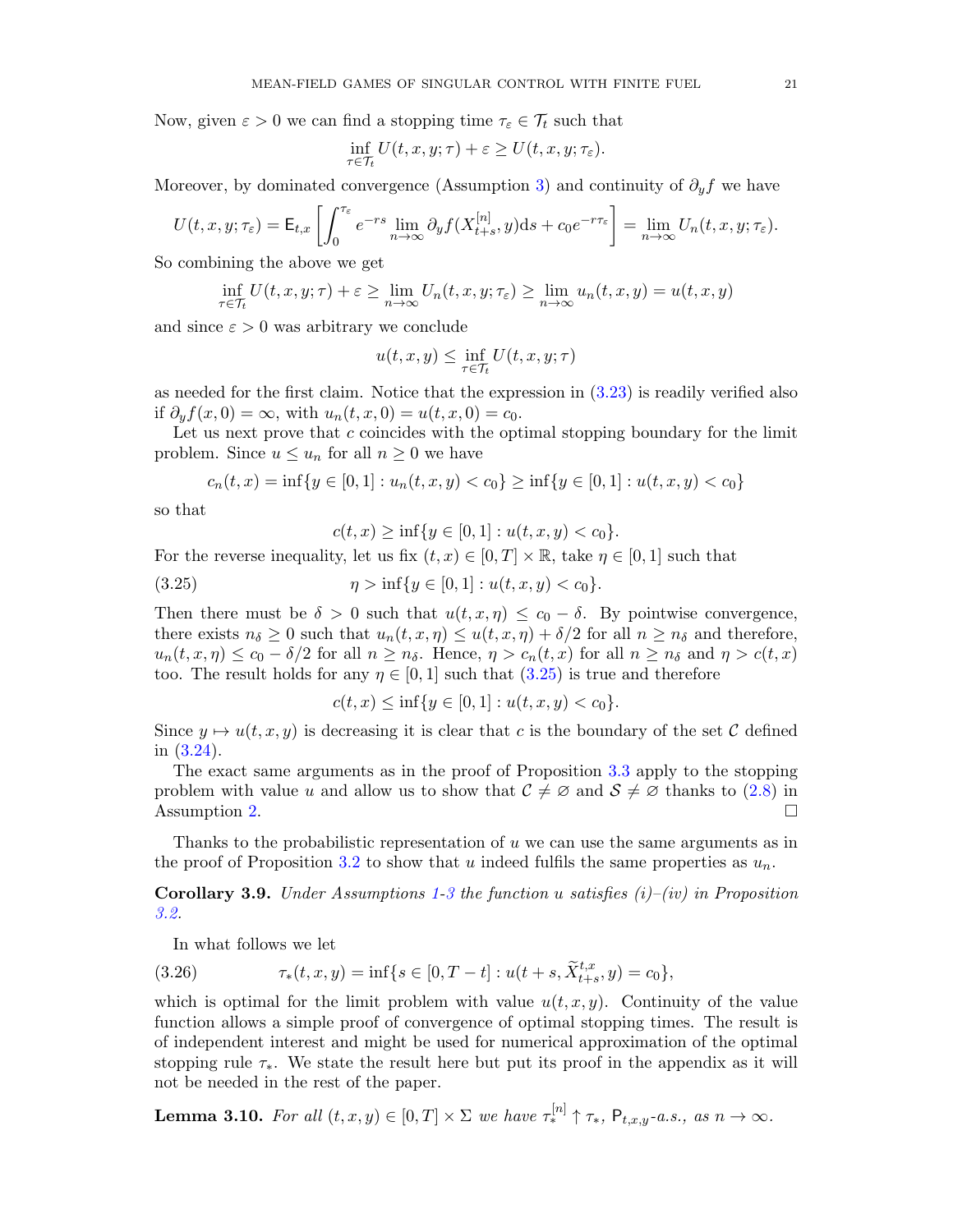Since the dynamics of  $(X_t)_{t\in[0,T]}$  is fully specified and we have obtained a solution of the optimal stopping problem with value  $u$  (Lemma [3.8\)](#page-20-2), we can state a result similar to Proposition [3.5.](#page-18-0)

<span id="page-22-0"></span>**Proposition [3](#page-10-4).11.** Let Assumptions [1–](#page-9-0)3 hold and let  $\widetilde{X}$  be specified as in Lemma [3.7.](#page-19-2) Define

> 1 .

<span id="page-22-1"></span>
$$
\hat{v}(t, x, y) := \sup_{\xi \in \Xi_{t, x}(y)} \hat{J}(t, x, y; \xi) \quad \text{with}
$$
\n
$$
(3.27)
$$
\n
$$
\hat{J}(t, x, y; \xi) := \mathsf{E}_{t, x} \left[ \int_0^{T-t} e^{-rs} f(\tilde{X}_{t+s}, y + \xi_{t+s}) \, \mathrm{d}s - \int_{[0, T-t]} e^{-rs} c_0 \, \mathrm{d}\xi_{t+s} \right]
$$

Then, for any  $(t, x, y) \in [0, T] \times \Sigma$  we have

$$
\hat{v}(t,x,y) = \Phi(t,x) - \int_y^1 u(t,x,z)dz \quad \text{with} \quad \Phi(t,x) := \mathsf{E}_{t,x} \left[ \int_0^{T-t} e^{-rs} f(\widetilde{X}_{t+s}, 1)ds \right].
$$

Moreover,

<span id="page-22-3"></span>
$$
(3.28) \t\t \xi_{t+s}^* := \sup_{0 \le u \le s} \left( c(t+u, \widetilde{X}_{t+u}) - y \right)^+ \t with \t \xi_u^* = 0, \ u \in [0, t),
$$

is the unique *optimal control in*  $(3.27)$ , up to *indistinguishability*.

**Remark 3.12.** Before passing to the proof we would like to emphasise that at this stage we are not claiming that  $(\widetilde{m}, \xi^*)$  is a solution of the MFG because  $\widetilde{m}$  is specified in<br>(3.3.1) and a priori the consistence condition (Definition 2.3.(ii)) may not hold. Hence  $(3.21)$  and a priori the consistency condition (Definition [2.3-](#page-8-0)(ii)) may not hold. Hence, a priori  $\hat{v}$  is not the function v defined in [\(2.7\)](#page-8-1). Of course uniqueness of the optimal control also holds in Proposition [3.5](#page-18-0) albeit not stated there.

Proof. We only need to prove uniqueness of the optimal control as all remaining claims are obtained by repeating verbatim the proof of Proposition [3.5.](#page-18-0) As usual, uniqueness follows by strict concavity of the map  $y \mapsto f(x, y)$ , convexity of the set  $\Xi_{t,x}(y)$  of admissible controls and an argument by contradiction.

For notational simplicity and with no loss of generality we take  $t = 0$ . Assume that  $\eta \in \Xi_{0,x}(y)$  is another optimal control. Since,  $\eta$  and  $\xi^*$  are both right-continuous they are indistinguishable as soon as they are modifications, i.e. if  $P_{x,y}(\xi_s^* = \eta_s) = 1$  for all  $s \in [0,T]$ . Arguing by contradiction assume there exists  $s_0 \in [0,T)$  such that  $3p :=$  $\mathsf{P}_{x,y}(\xi_{s_0}^* \neq \eta_{s_0}) > 0$ . Then, there also exists  $\varepsilon > 0$  such that  $\mathsf{P}_{x,y}(|\xi_{s_0}^* - \eta_{s_0}| \geq \varepsilon) \geq 2p$ and, by right-continuity of the paths, there exists  $s_1 > s_0$  such that

$$
\mathsf{P}_{x,y}\left(\inf_{s_0\leq u\leq s_1}|\xi_u^*-\eta_u|\geq \varepsilon\right)\geq p>0.
$$

Let us denote

<span id="page-22-2"></span>(3.29) 
$$
A_0 := \left\{ \omega : \inf_{s_0 \le u \le s_1} |\xi_u^*(\omega) - \eta_u(\omega)| \ge \varepsilon \right\}.
$$

For any  $\lambda \in (0, 1)$ , since  $\eta$  and  $\xi^*$  are both optimal, we have

$$
\hat{v}(0, x, y) = \lambda \hat{J}(0, x, y; \eta) + (1 - \lambda) \hat{J}(0, x, y; \xi^*)
$$
  
\n
$$
= \mathsf{E}_{x} \left[ \int_{0}^{T} e^{-rs} \left[ \lambda f(\tilde{X}_{s}, y + \eta_{s}) + (1 - \lambda) f(\tilde{X}_{s}, y + \xi_{s}^*) \right] ds \right]
$$
  
\n
$$
- \mathsf{E}_{x} \left[ \int_{[0, T]} e^{-rs} c_{0} (\lambda d\eta_{s} + (1 - \lambda) d\xi_{s}^{*}) \right].
$$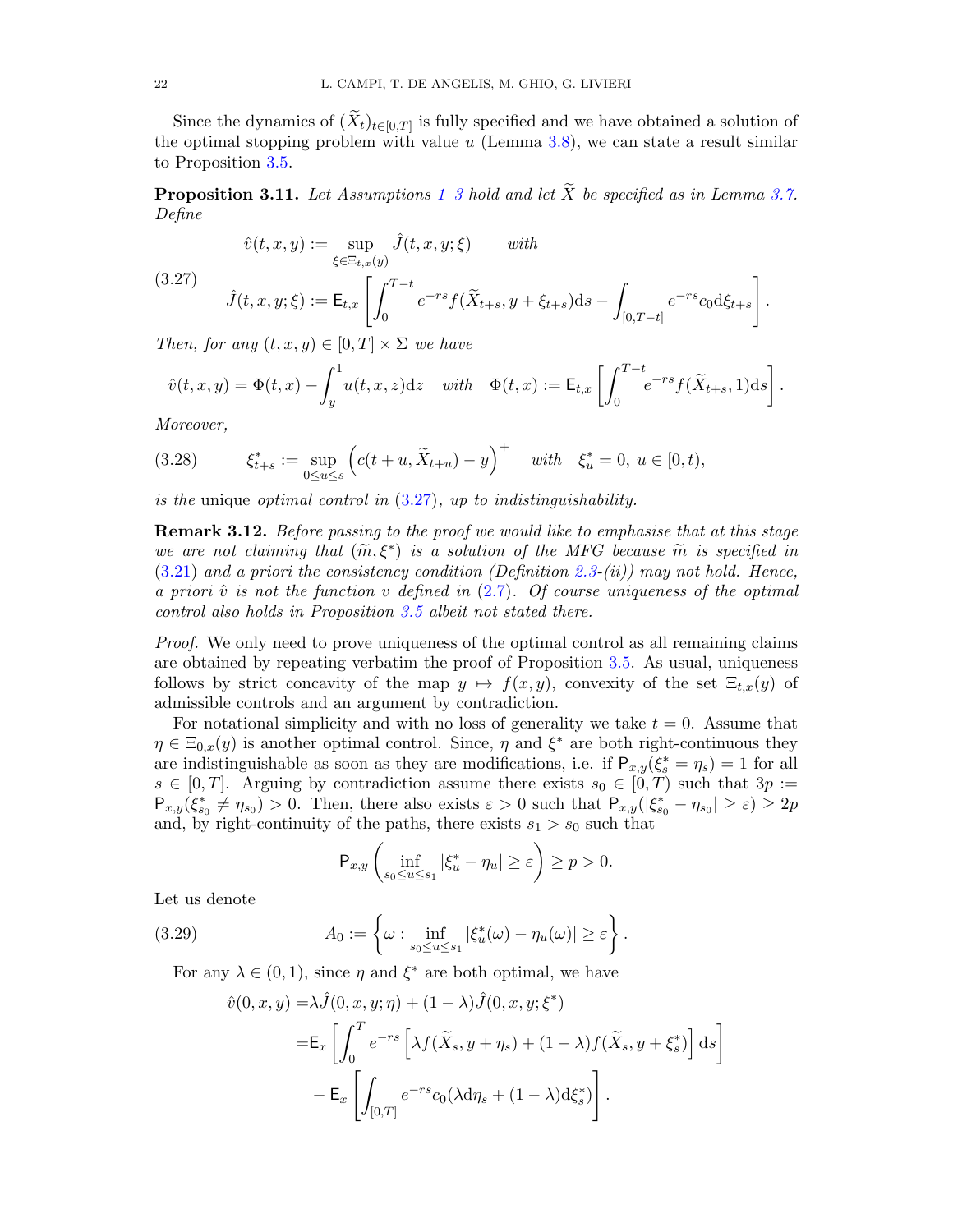Now, letting  $\zeta^{\lambda} := \lambda \eta + (1 - \lambda)\xi^*$  it is immediate to check that  $\zeta^{\lambda} \in \Xi_{0,x}(y)$  and, by strict concavity of  $y \mapsto f(x, y)$  (and joint continuity of f), we have

$$
\mathbb{1}_{A_0} \left[ \lambda f(\widetilde{X}_s, y + \eta_s) + (1 - \lambda) f(\widetilde{X}_s, y + \xi_s^*) \right] < \mathbb{1}_{A_0} f(\widetilde{X}_s, y + \zeta_s^{\lambda}), \quad \text{for } s \in [s_0, s_1]
$$

with  $\mathbb{1}_{A_0}$  the indicator of the event in [\(3.29\)](#page-22-2). For all times  $s \in [0, T]$  and on  $\Omega \setminus A_0$  the same inequality holds with ' $\leq$ ' by concavity. Since  $P_{0,x}(A_0) > 0$  and  $s_0 < s_1$ , the strict inequality holds for the expected values as well. Hence we reach the contradiction

$$
\hat{v}(0, x, y) < \hat{J}(0, x, y; \zeta^{\lambda}),
$$

which concludes the proof.  $\Box$ 

3.5. Solution of the MFG. In this section we first show that  $\tilde{\xi}$  obtained in the previous section (see [\(3.20\)](#page-19-4)) is optimal for the control problem in Proposition [3.11](#page-22-0) and then conclude that  $(\widetilde{m}, \xi)$  solves the MFG.

**Proposition [3](#page-10-4).13.** Let Assumptions [1–](#page-9-0)3 hold, take  $\tilde{\xi}$  as in [\(3.20\)](#page-19-4),  $\tilde{m}$  as in [\(3.21\)](#page-19-3) and  $X$  as in Lemma [3.7.](#page-19-2) Then

$$
\hat{v}(t,x,y) = \hat{J}(t,x,y;\tilde{\xi}), \quad \text{for any } (t,x,y) \in [0,T] \times \Sigma
$$

and  $\tilde{\xi}$  is indistinguishable from  $\xi^*$  as in [\(3.28\)](#page-22-3).

*Proof.* We only need to prove optimality of  $\tilde{\xi}$  as the rest follows by uniqueness of the optimal control (Proposition [3.11\)](#page-22-0).

Recall the value function  $v_n$  of  $SC^{[n]}$  (see [\(3.2\)](#page-11-4)–[\(3.3\)](#page-11-5)) and its expression from Proposition [3.5.](#page-18-0) Using dominated convergence we obtain

$$
\lim_{n \to \infty} \left( \Phi_n(t, x) - \int_y^1 u_n(t, x, z) dz \right)
$$
  
=  $\mathsf{E}_{t,x} \left[ \int_0^{T-t} e^{-rs} \lim_{n \to \infty} f(X_{t+s}^{[n]}, 1) ds \right] - \int_y^1 \lim_{n \to \infty} u_n(t, x, z) dz = \hat{v}(t, x, y),$ 

where the final equality is due to  $(3.18)$ ,  $(3.20)$  and Proposition [3.11.](#page-22-0) Therefore we have

$$
\lim_{n \to \infty} v_n(t, x, y) = \hat{v}(t, x, y).
$$

Since  $v_n(t, x, y) = J_n(t, x, y; \xi^{[n]*})$ , if we can show that

$$
\lim_{n \to \infty} J_n(t, x, y; \xi^{[n]*}) = \hat{J}(t, x, y; \tilde{\xi}),
$$

the proof is complete. The latter is not difficult, indeed by integration by parts and dominated convergence we have

$$
\lim_{n \to \infty} J_n(t, x, y; \xi^{[n]*})
$$
\n
$$
= \lim_{n \to \infty} \mathsf{E}_{t,x} \left[ \int_0^{T-t} e^{-rs} f(X_{t+s}^{[n]}, y + \xi_{t+s}^{[n]*}) \mathrm{d}s - c_0 e^{-r(T-t)} \xi_T^{[n]*} - rc_0 \int_0^{T-t} e^{-rs} \xi_{t+s}^{[n]*} \mathrm{d}s \right]
$$
\n
$$
= \mathsf{E}_{t,x} \left[ \int_0^{T-t} e^{-rs} \lim_{n \to \infty} f(X_{t+s}^{[n]}, y + \xi_{t+s}^{[n]*}) \mathrm{d}s
$$
\n
$$
- c_0 e^{-r(T-t)} \lim_{n \to \infty} \xi_T^{[n]*} - rc_0 \int_0^{T-t} e^{-rs} \lim_{n \to \infty} \xi_{t+s}^{[n]*} \mathrm{d}s \right]
$$
\n
$$
= \mathsf{E}_{t,x} \left[ \int_0^{T-t} e^{-rs} f(\tilde{X}_{t+s}, y + \tilde{\xi}_{t+s}) \mathrm{d}s - c_0 e^{-r(T-t)} \tilde{\xi}_T - rc_0 \int_0^{T-t} e^{-rs} \tilde{\xi}_{t+s} \mathrm{d}s \right]
$$
\n
$$
= \hat{J}(t, x, y; \tilde{\xi}),
$$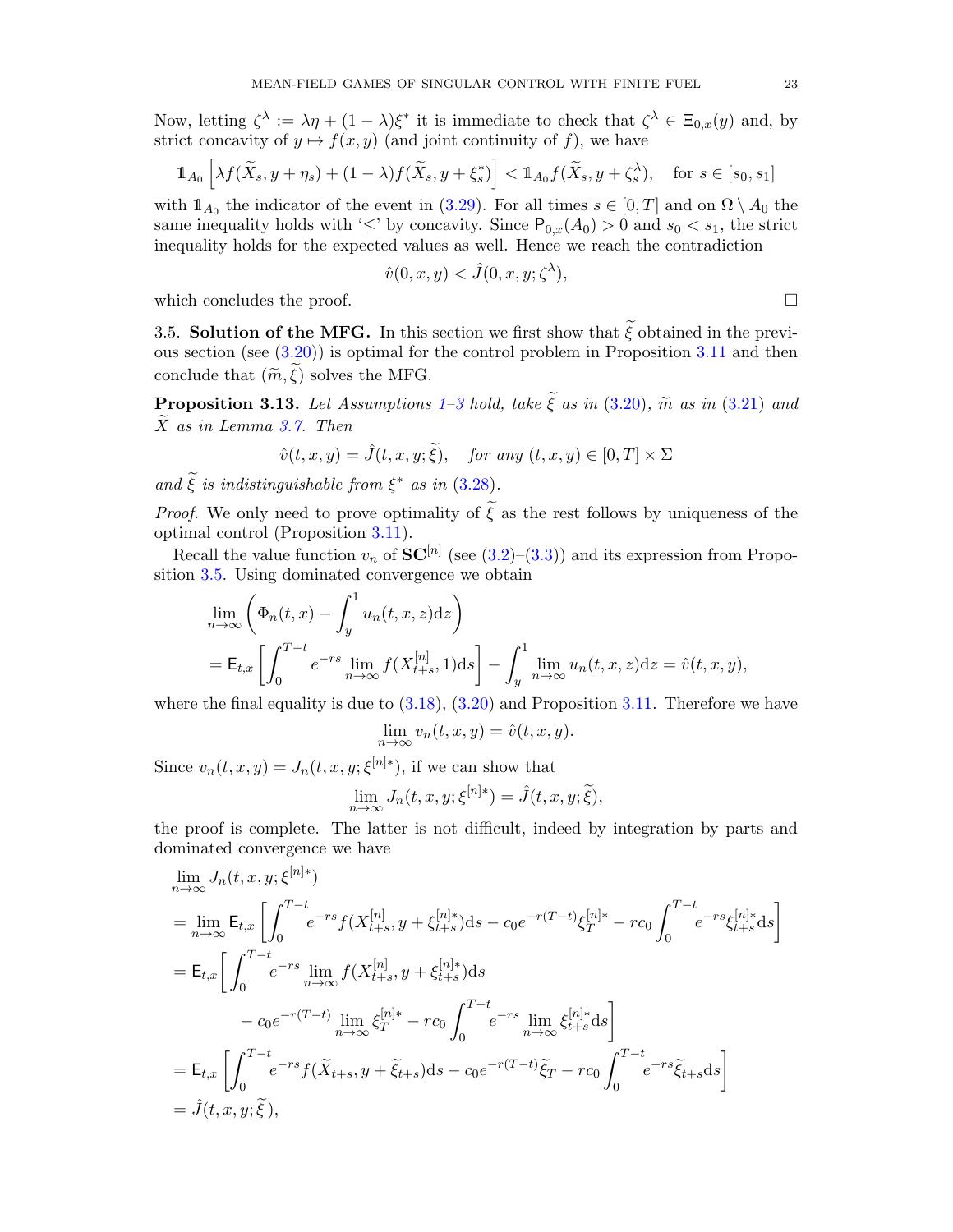where the penultimate equality comes from [\(3.20\)](#page-19-4) and the final one is obtained by undoing the integration by parts.  $\Box$ 

By construction  $\widetilde{Y}$  and  $\widetilde{m}$  fulfill the consistency condition [\(3.21\)](#page-19-3) hence we have a simple corollary.

Corollary 3.14. The pair  $(\widetilde{m}, \widetilde{\xi})$  is a solution of the MFG as in Definition [2.3.](#page-8-0) Since  $\widetilde{\xi}$  is indistinguishable from  $\xi^*$  in [\(3.28\)](#page-22-3) then Theorem [2.5](#page-10-0) holds with

$$
X^* = \widetilde{X}, \quad Y^* = Y_{0-} + \widetilde{\xi} = Y_{0-} + \xi^* \quad and \quad m^* = \widetilde{m}.
$$

As a byproduct of this result and of Proposition [3.11](#page-22-0) we also have that the classical connection between singular stochastic control and optimal stopping still holds in our specific mean-field game.

Remark 3.15. It is interesting to notice that, upon a close inspection, the existence of a solution for our MFG could have been derived following ideas as in [Dianetti et al.](#page-44-16) [\(2020\)](#page-44-16) based on submodularity of the game's structure and the use of Tarski's fixed point theorem. However, that approach does not reveal any information on the structure of the solution, which makes its implementation in the N-player (pre-limit) games a very difficult task. Thanks to our constructive method, we have obtained a more explicit form of a MFG's solution, which we use in the next section to also obtain approximate Nash equilibria in the N-player games for N large enough (with a convergence rate).

A clearer parallel at the technical level seems in order. In our set-up the function f is independent of the measure flow so that the submodularity is trivially satisfied. We also have an indirect dependence of the players' objectives on the measure flow via the state X (similarly to Subsection 4.4 in [Dianetti et al.](#page-44-16)  $(2020)$ ). Indeed, we recall that the drift of X depends on the average of the state Y in a monotone fashion (Assumption [1-](#page-9-0)(ii)).  $\stackrel{\cdot}{Denoting} Y^{m,*}_t$  $t^{m,*} := Y_{0-} + \xi_t^{\tilde{m,*}}$  $t^{m,*}$  the optimally controlled process Y (where we emphasise its dependence on  $m(t)$ , it is not difficult to show as in Proposition [3.6](#page-18-2) that  $m \mapsto \mathbb{E}[Y_t^{m,*}]$  $_{t}^{m,*}]$ is non-increasing with respect to the natural order  $m' \geq m$ . The latter is defined as  $m'(t) \geq m(t)$  for all  $t \in [0,T]$  over the set of all measurable functions  $m : [0,T] \to [0,1]$ . Such set is a complete lattice under that order, so Tarski's fixed point theorem applies leading to the existence of MFG solutions in our case.

#### 4. Approximate Nash equilibria for the N-player game

<span id="page-24-1"></span><span id="page-24-0"></span>4.1. The N-player game: setting and assumptions. Here we start with a formal description of the N-player game sketched in the introduction.

Let  $\Pi := (\Omega, \mathcal{F}, \overline{\mathbb{F}} = (\mathcal{F}_t)_{t \geq 0}, \overline{P})$  be a filtered probability space satisfying the usual conditions, supporting an infinite sequence of independent one-dimensional  $\bar{F}$ -Brownian motions  $(W^i)_{i=1}^{\infty}$ , as well as i.i.d.  $\mathcal{F}_0$ -measurable initial states  $(X_0^i, Y_{0-}^i)_{i=1}^{\infty}$  with common distribution  $\nu \in \mathcal{P}(\Sigma)$ , independent of the Brownian motions. With no loss of generality we assume that  $\Pi$  is the same probability space that also accommodates the Brownian motion and the random initial conditions used in the setting of the MFG in Section [2.1.](#page-6-5) For each  $N \geq 1$ , define  $\mathbb{F}^N = (\mathcal{F}_0 \vee \mathcal{F}_t^N)_{t \geq 0}$ , where  $(\mathcal{F}_t^N)_{t \geq 0}$  is the augmented filtration generated by the Brownian motions  $(W^i)_{i=1}^N$ . Then the filtered probability spaces  $\Pi^N := (\Omega, \mathcal{F}, \mathbb{F}^N, \bar{P})$  satisfy the usual conditions. These are the spaces on which we define strong solutions for the SDEs appearing in the N-player systems. In what follows the classes of admissible strategies associated to the probability spaces  $\Pi^N$  are denoted by  $\Xi^{\Pi^N}$  with the same meaning as in Section [1.4](#page-5-0) but with  $\Pi^N$  instead of  $\Pi$ .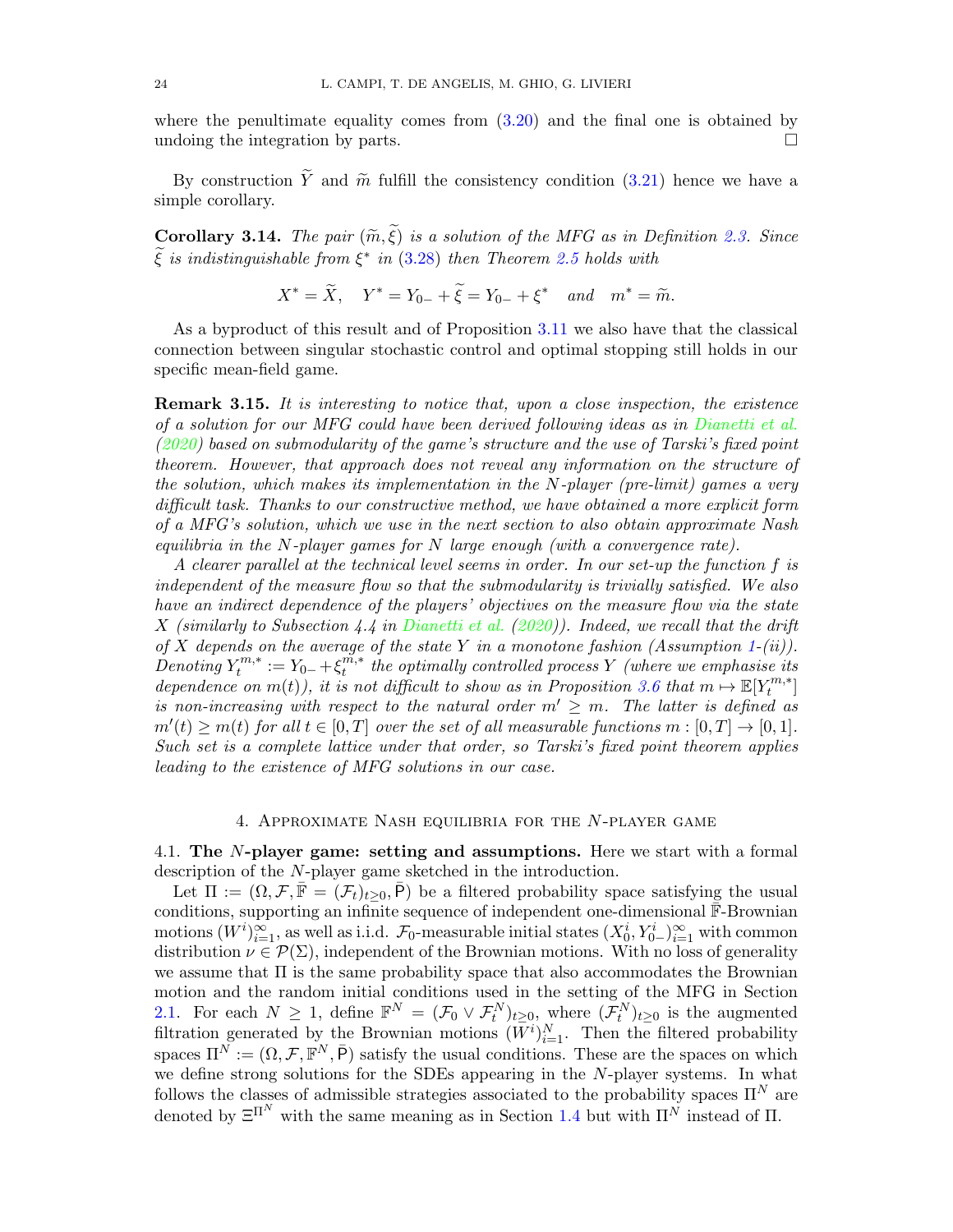Each player  $i = 1, ..., N$  observes/controls her own private state process  $(X^{N,i}, Y^{N,i}),$ whose dynamics is

<span id="page-25-0"></span>(4.1) 
$$
X_t^{N,i} = X_0^i + \int_0^t a(X_s^{N,i}, m_s^N) ds + \int_0^t \sigma(X_s^{N,i}) dW_s^i,
$$

$$
Y_t^{N,i} = Y_{0-}^i + \xi_t^{N,i}, \qquad t \in [0, T],
$$

where  $\xi^{N,i} \in \Xi^{\Pi^N}(Y^i_{0-})$  is the strategy chosen by the *i*-th player, while  $m^N$  is the mean-field interaction term given by

$$
m_t^N = \frac{1}{N} \sum_{i=1}^N Y_t^{N,i} = \int_{\Sigma} y \,\mu_t^N(\mathrm{d}x, \mathrm{d}y), \quad \mu_t^N = \frac{1}{N} \sum_{i=1}^N \delta_{(X_t^{N,i}, Y_t^{N,i})}.
$$

The process  $\mu_t^N$  above denotes the empirical distribution of the players' states, with  $\delta_z$ the Dirac delta mass at  $z \in \Sigma$ .

In the rest of this section we use the notations  $\xi^N := (\xi^{N,i})_{i=1}^N$  and

$$
\Xi^N(Y_{0-}) = \{ \xi^N : \xi^{N,i} \in \Xi^{\Pi^N}(Y_{0-}^i) \text{ for all } i = 1, \dots N \},
$$

where  $Y_{0-} = (Y_{0-}^1, \ldots, Y_{0-}^N)$ . We will also consider the dynamics of  $(X^N, Y^N)$  conditionally on specific initial conditions  $(\mathbf{x}, \mathbf{y}) := (x^i, y^i)_{i=1}^N$  drawn independently from the common initial distribution  $\nu$ . Analogously to [\(2.4\)](#page-7-1) we have

$$
\bar{\mathsf{P}}(\,\cdot\,) = \int_{\Sigma^N} \mathsf{P}_{\mathbf{x},\mathbf{y}}(\,\cdot\,)\nu^N(\mathrm{d}\mathbf{x},\mathrm{d}\mathbf{y}), \quad \bar{\mathsf{E}}(\,\cdot\,) = \int_{\Sigma^N} \mathsf{E}_{\mathbf{x},\mathbf{y}}(\,\cdot\,)\nu^N(\mathrm{d}\mathbf{x},\mathrm{d}\mathbf{y}),
$$

where  $\nu^N$  is the N-fold product of the measure  $\nu$ . The dynamics of the state variables under  $P_{x,y}$  reads

$$
X_t^{N,i} = x^i + \int_0^t a(X_s^{N,i}, m_s^N) ds + \int_0^t \sigma(X_s^{N,i}) dW_s^i,
$$
  

$$
Y_t^{N,i} = y^i + \xi_t^{N,i}, \qquad t \in [0, T].
$$

Accordingly, since the initial conditions  $(\mathbf{x}, \mathbf{y}) = (x^i, y^i)_{i=1}^N$  are drawn from  $\nu^N$ , the expected payoff of the  $i$ -th player is given by

$$
J^{N,i}(\xi^N):=\int_{\Sigma^N}J^{N,i}(\mathbf{x},\mathbf{y};\xi^N)\nu^N(\mathrm{d}\mathbf{x},\mathrm{d}\mathbf{y}),
$$

where

$$
J^{N,i}(\mathbf{x}, \mathbf{y}; \xi^N) := \mathsf{E}_{\mathbf{x}, \mathbf{y}} \left[ \int_0^T e^{-rt} f\left(X_t^{N,i}, Y_t^{N,i}\right) dt - \int_{[0,T]} e^{-rt} c_0 d\xi_t^{N,i} \right].
$$

<span id="page-25-1"></span>**Definition 4.1** (ε-Nash equilibrium for the N-player game). Given  $\varepsilon > 0$ , an admissible strategy vector  $\xi^{\varepsilon} \in \Xi^N(Y_{0-})$  is called  $\varepsilon$ -Nash equilibrium for the N-player game of capacity expansion if for every  $i = 1, ..., N$  and for every admissible individual strategy  $\xi^i \in \Xi^{\Pi^N}(Y^i_{0-}),$  we have

$$
J^{N,i}(\xi^{\varepsilon}) \ge J^{N,i}([\xi^{\varepsilon,-i},\xi^i]) - \varepsilon,
$$

where  $[\xi^{\varepsilon,-i},\xi^i]$  denotes the N-player strategy vector that is obtained from  $\xi^{\varepsilon}$  by replacing the *i*-th entry with  $\xi^i$ .

In order to construct  $\varepsilon$ -Nash equilibria using the optimal control obtained in the MFG it is convenient to make an additional set of assumptions on the profit function.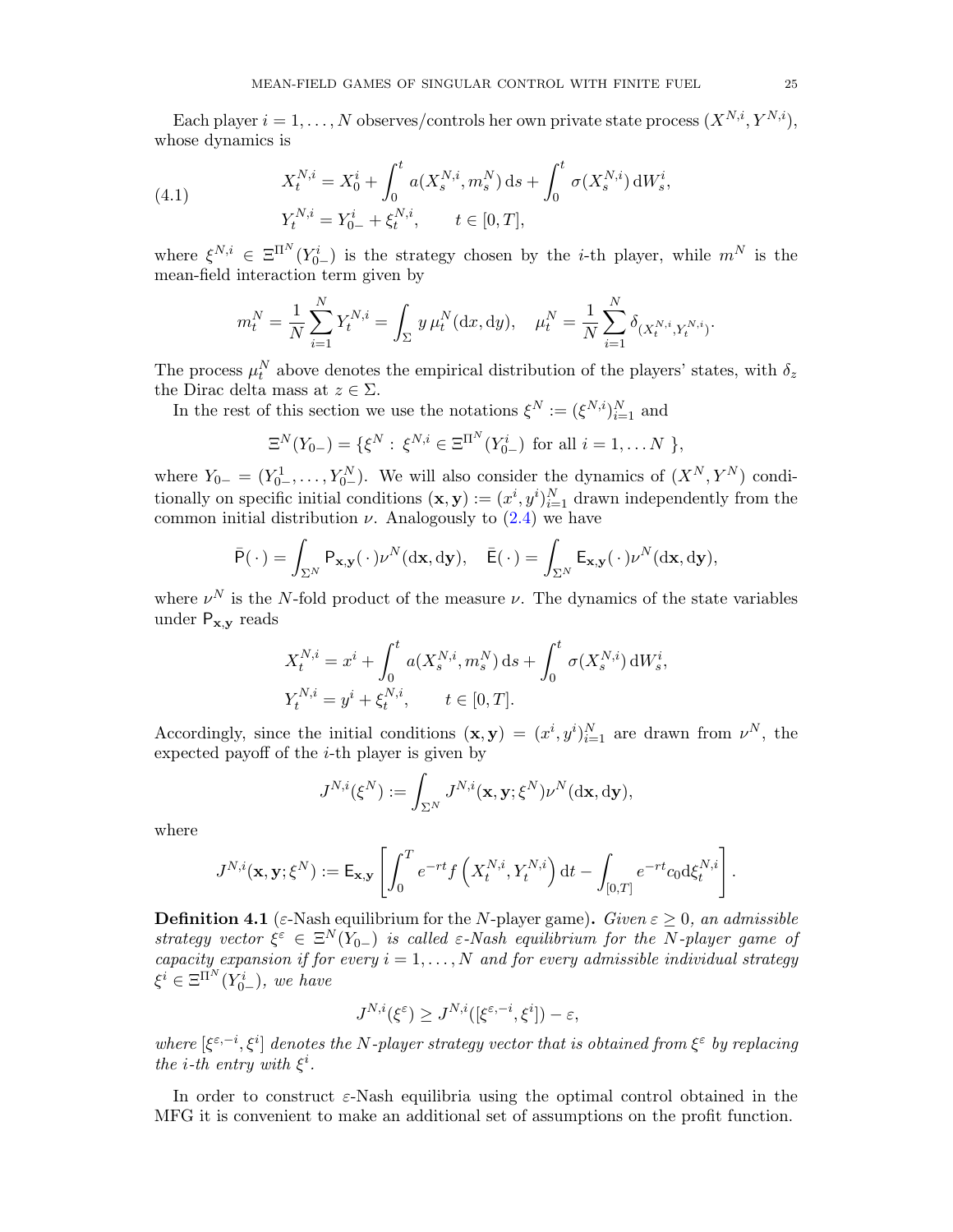<span id="page-26-2"></span>Assumption 4. The running payoff f is locally Lipschitz, i.e.

$$
|f(x,y) - f(x',y')| \le \Lambda(x,x')(|x - x'| + |y - y'|), \quad (x,y), (x',y') \in \Sigma.
$$

Moreover, there exists  $q > 1$  such that the function  $\Lambda : \mathbb{R} \times \mathbb{R} \to \mathbb{R}_+$  satisfies the integrability condition

<span id="page-26-0"></span>(4.2) 
$$
C(\Lambda, q) := \sup_{N \in \mathbb{N}} \sup_{\xi^{N,1}} \overline{E} \left[ \int_0^T \Lambda^q(X_t^{N,1}, X_t^*) dt \right] < \infty
$$

where  $X^{N,1}$  is the solution of [\(4.1\)](#page-25-0),  $X^* = \tilde{X}$  is the solution of [\(2.1\)](#page-6-2) obtained in the MFG (see also [\(3.22\)](#page-19-0)) and the supremum is taken over all admissible controls  $\xi^{N,1} \in \Xi^{\Pi^N}(Y_{0-}^1)$ and all  $N \in \mathbb{N}$ .

The assumption above is of technical nature and it is needed in the proof of Theorem [4.2](#page-27-0) in order to use dominated convergence in some steps of the construction of  $\varepsilon$ -Nash equilibria. In Section [4.3](#page-31-0) we will provide two examples of running profit of Cobb-Douglas type that satisfy that assumption. The integrability condition  $(4.2)$  is redundant if f is Lipschitz continuous. Since  $Y^{N,1} \in [0,1]$  there is no loss of generality in taking  $Λ$  independent of y and the supremum over  $ξ<sup>N,1</sup>$  is not restrictive either. If  $Λ$  has polynomial growth of order  $p \geq 1$ , then [\(4.2\)](#page-26-0) holds thanks to the Lipschitz continuity of the coefficients  $a(x, m)$  and  $\sigma(x)$  as soon as  $\mathsf{E}[(X_0)^{p \cdot q}] < \infty$ . Later in Section [4.4](#page-36-0) we will consider and example where  $\Lambda$  has exponential growth and  $(4.2)$  holds.

The next is an assumption on the optimal boundary found in Theorem [2.5.](#page-10-0)

<span id="page-26-1"></span>**Assumption 5.** The optimal boundary  $(t, x) \mapsto c(t, x)$  of Theorem [2.5](#page-10-0) is uniformly Lipschitz continuous in x with constant  $\theta_c > 0$ , i.e.

$$
\sup_{0\leq t\leq T}|c(t,x)-c(t,x')|\leq \theta_c|x-x'|,\quad x,x'\in\mathbb{R}.
$$

The study of regularity of free boundaries in singular stochastic control and in optimal stopping has a long tradition. Early work by, e.g., [Van Moerbeke](#page-45-11) [\(1975\)](#page-45-11) and [Kotlow](#page-45-12) [\(1973\)](#page-45-12) address the question in optimal stopping of one-dimensional diffusions with finitetime horizon. In those cases the free boundary is a function of time only and it is shown to be continuously differentiable away from the terminal time in the optimisation. Methods from those papers (and subsequent ones in analogous settings) do not extend easily to free boundaries which are functions of several variables.

In singular stochastic control some of the main contributions were given by [Soner](#page-45-13) [and Shreve](#page-45-13) [\(1991b\)](#page-45-13), [Soner and Shreve](#page-45-14) [\(1991a\)](#page-45-14) and [Williams et al.](#page-45-15) [\(1994\)](#page-45-15), who adopt an approach based on variational inequalities with gradient constraint. The latter two papers consider problems with an infinite-time horizon, which lead to elliptic variational problems. The first paper is more closely related to our set-up as it considers problems with finite-time horizon and d-dimensional dynamics (with controls acting on a single spatial coordinate). In [Soner and Shreve](#page-45-13) [\(1991b\)](#page-45-13) the free boundary is shown to be a Lipschitz continuous function of time and of  $d-1$  spatial coordinates. Differently from our set-up the state dynamics in all three papers has diffusive component in all its spatial coordinates, thus leading to uniformly elliptic second order differential operators. In our case there is no diffusive component in the y-coordinate, so those PDE techniques cannot be employed directly.

Free boundary problems are also widely studied in the PDE literature, often beyond their applications in stochastic control theory. Self-contained expositions of fundamental results and complementary methods are contained, for example, in the monographs [Friedman](#page-44-20) [\(1988\)](#page-44-20) and [Caffarelli and Salsa](#page-43-10) [\(2005\)](#page-43-10). Also in these references the regularity of the free boundary is analysed when the second order differential operator is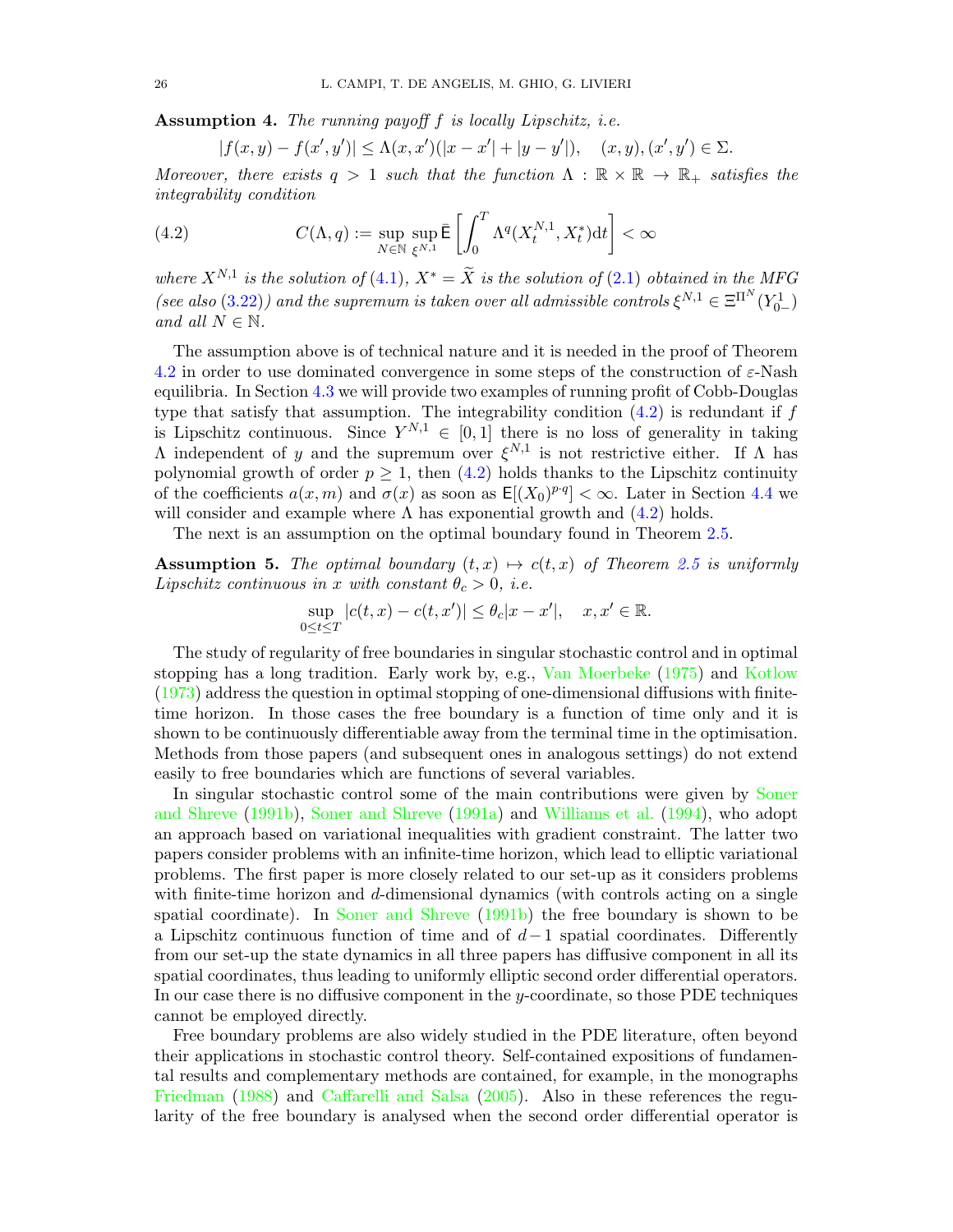the Laplacian or a uniformly elliptic operator with suitable coefficients. Extensions to degenerate settings like ours are not straightforward.

A probabilistic approach developed in [De Angelis and Stabile](#page-44-21) [\(2019\)](#page-44-21) instead does not require uniform non-degeneracy of the state dynamics. In Section [4.3](#page-31-0) we show how those ideas can be used in our framework to prove that Assumption [5](#page-26-1) indeed holds in a large class of examples.

4.2. Approximate Nash equilibria. Here we prove that the MFG solution constructed in Theorem [2.5](#page-10-0) induces approximate Nash equilibria in the N-player game of capacity expansion, when  $N$  is large enough.

<span id="page-27-0"></span>**Theorem 4.2** (Approximate Nash equilibria for the N-player game). Suppose Assump-tions [1](#page-9-0)[–5](#page-26-1) hold. Recall the solution  $(m^*, \xi^*)$  of the MFG of capacity expansion constructed in Theorem [2.5.](#page-10-0) Notice that the control  $\xi^*$  is in feedback form and reads:

$$
\xi_t^* = \eta^*(t, X^*, Y_{0-}), \quad t \in [0, T],
$$

with  $\eta^*: [0,T] \times C([0,T];\mathbb{R}) \times [0,1] \to [0,1]$  the non-anticipative mapping defined by

<span id="page-27-1"></span>(4.3) 
$$
\eta^*(t,\varphi,y) := \sup_{0 \le s \le t} \left( c(s,\varphi(s)) - y \right)^+
$$

and with  $X^*$  the dynamics in  $(2.1)$  associated to  $m^*$ .

Setting  $\hat{\xi}_t^{N,i}$  $t^{N,i}_t := \eta^*(t, X^{N,i}, Y^i_{0-}),$  the vector  $\hat{\xi}^N$  is a  $\varepsilon_N$ -Nash equilibrium for the N-player game of capacity expansion according to Definition [4.1](#page-25-1) with  $\varepsilon_N \to 0$  as  $N \to \infty$ . Further, if  $q \ge 2$  in [\(4.2\)](#page-26-0) of Assumption [4,](#page-26-2) then the rate of convergence is at least of order  $N^{-1/2}$ .

*Proof.* For each Brownian motion  $W<sup>i</sup>$  we introduce the following auxiliary dynamics with  $m^*$  as in Theorem [2.5](#page-10-0) and with  $\eta^*$  as defined in [\(4.3\)](#page-27-1):

<span id="page-27-2"></span>(4.4) 
$$
X_t^i = X_0^i + \int_0^t a(X_s^i, m^*(s))ds + \int_0^t \sigma(X_s^i) dW_s^i,
$$

$$
Y_t^i = Y_{0-}^i + \zeta_t^i := Y_{0-} + \eta^*(t, X^i, Y_{0-}^i), \quad t \in [0, T], \quad i \in \{1, \dots, N\}.
$$

These are the analogues of the solution  $(X^*, Y^*)$  of  $(2.1)$ .

Notice that the initial conditions above are the same as in the dynamics of  $(X^{N,i}, Y^{N,i})$ . Moreover,  $(X_t^i, Y_t^i)_{i=1}^{\infty}$  is a sequence of i.i.d. random variables with values in  $\mathbb{R} \times [0,1]$ , so that in particular the law of large numbers (LLN) holds. The rest of the proof is structured in three steps:

- (i) We prove that  $J^{N,1}(\hat{\xi}^N) \to J(\xi^*)$  as  $N \to \infty$ .
- (ii) Recalling the notation  $[\hat{\xi}^{N,-1}, \xi] = (\xi, \hat{\xi}^{N,2}, \dots, \hat{\xi}^{N,N})$  introduced in Definition [4.1](#page-25-1) we prove

$$
\limsup_{N \to \infty} \sup_{\xi \in \Xi^{\Pi^N}(Y^1_{0-})} J^{N,1}([\hat{\xi}^{N,-1}, \xi]) \le J(\xi^*) = V^{\nu}.
$$

(iii) Combining (i) and (ii), for any  $\varepsilon > 0$  there exists  $N_{\varepsilon} \in \mathbb{N}$  such that

$$
J^{N,1}(\hat{\xi}^N) \geq \sup_{\xi \in \Xi^{\Pi^N}(Y^1_{0-})} J^{N,1}([\hat{\xi}^{N,-1},\xi]) - \varepsilon
$$

for all  $N \geq N_{\varepsilon}$ .

In the three steps above we singled out the first player with no loss of generality since the N-player game is symmetric.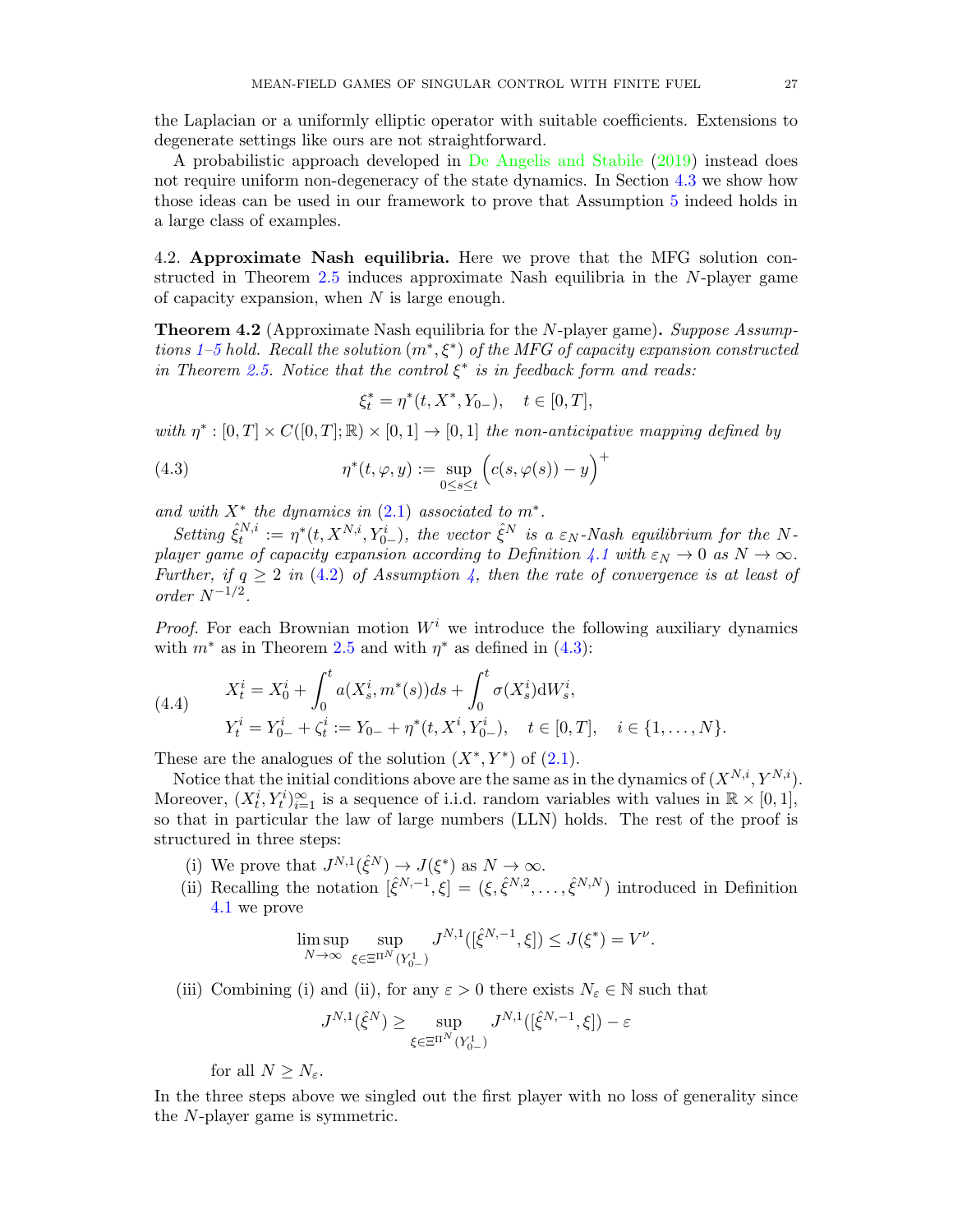(i) Let us start by observing that  $(X^*, Y^*, \xi^*)$  from Theorem [2.5](#page-10-0) and  $(X^1, Y^1, \zeta^1)$ defined above have the same law, so that

$$
J(\xi^*) = \bar{\mathsf{E}} \left[ \int_0^T e^{-rs} f(X_t^1, Y_t^1) \mathrm{d}t - c_0 \int_{[0,T]} e^{-rt} \mathrm{d}\zeta_t^1 \right].
$$

By triangular inequality we get

<span id="page-28-0"></span>(4.5) 
$$
|J^{N,1}(\hat{\xi}^N) - J(\xi^*)| \leq \bar{E} \left[ \int_0^T e^{-rt} \left| f(\hat{X}_t^{N,1}, \hat{Y}_t^{N,1}) - f(X_t^1, Y_t^1) \right| dt \right] + c_0 \bar{E} \left[ \left| \int_{[0,T]} e^{-rt} d(\hat{\xi}_t^{N,1} - \zeta_t^1) \right| \right],
$$

where we use  $(\hat{X}^{N,i}, \hat{Y}^{N,i})$  for the state process of the *i*-th player when all players use the control vector  $\hat{\xi}^N$ . Similarly we denote by  $\hat{m}^N$  the empirical average of the processes  $\hat{Y}^{N,i}$ , that is

$$
\hat{m}_t^N = \frac{1}{N} \sum_{i=1}^N \hat{Y}_t^{N,i}.
$$

We estimate the first term on the right-hand side using Assumption [4](#page-26-2) and obtain

$$
\begin{split}\n&\bar{\mathsf{E}}\left[\int_{0}^{T}e^{-rt}\Big|f(\hat{X}_{t}^{N,1},\hat{Y}_{t}^{N,1})-f(X_{t}^{1},Y_{t}^{1})\Big|\mathrm{d}t\right] \\
&\leq \bar{\mathsf{E}}\left[\int_{0}^{T}e^{-rt}\Lambda(\hat{X}_{t}^{N,1},X_{t}^{1})(|\hat{X}_{t}^{N,1}-X_{t}^{1}|+|\hat{Y}_{t}^{N,1}-Y_{t}^{1}|)\mathrm{d}t\right] \\
&\leq C_{1}\bar{\mathsf{E}}\left[\int_{0}^{T}\Lambda^{q}(\hat{X}_{t}^{N,1},X_{t}^{1})\mathrm{d}t\right]^{\frac{1}{q}}\bar{\mathsf{E}}\left[\int_{0}^{T}\left(|\hat{X}_{t}^{N,1}-X_{t}^{1}|^{p}+|\hat{Y}_{t}^{N,1}-Y_{t}^{1}|^{p}\right)\mathrm{d}t\right]^{\frac{1}{p}} \\
&\leq C_{1}C(\Lambda,q)\bar{\mathsf{E}}\left[\int_{0}^{T}\left(|\hat{X}_{t}^{N,1}-X_{t}^{1}|^{p}+|\hat{Y}_{t}^{N,1}-Y_{t}^{1}|^{p}\right)\mathrm{d}t\right]^{\frac{1}{p}},\n\end{split}
$$

for some positive constant  $C_1 = C_1(T, q)$ , using Hölder's inequality with  $p = q/(q - 1)$ and  $q > 1$  as in Assumption [4.](#page-26-2) For the remaining term in  $(4.5)$  we use integration by parts and  $\hat{\xi}_{0-}^{N,1} = \zeta_{0-}^1 = 0$  to obtain

$$
\begin{aligned} \bar{\mathsf{E}}\left[\left|\int_{[0,T]}e^{-rt}\mathrm{d}\left(\hat{\xi}^{N,1}_t-\zeta^1_t\right)\right|\right] &= \bar{\mathsf{E}}\left[\left|e^{-rT}\left(\hat{\xi}^{N,1}_T-\zeta^1_T\right)+r\int_0^Te^{-rt}\left(\hat{\xi}^{N,1}_t-\zeta^1_t\right)\mathrm{d}t\right|\right] \\ &\leq \bar{\mathsf{E}}\left[\left|\hat{\xi}^{N,1}_T-\zeta^1_T\right|+r\int_0^Te^{-rt}\left|\hat{\xi}^{N,1}_t-\zeta^1_t\right|\mathrm{d}t\right]. \end{aligned}
$$

Recall that  $\hat{\xi}_t^{N,1} = \eta^*(t, \hat{X}^{N,1}, Y_{0-}^1)$  and  $\zeta_t^1 = \eta^*(t, X^1, Y_{0-}^1)$ . Then using Assumption [5](#page-26-1) we obtain for any  $t \in [0, T]$ 

<span id="page-28-1"></span>
$$
(4.6) \qquad \left| \hat{\xi}_t^{N,1} - \zeta_t^1 \right| \le \sup_{0 \le s \le t} \left| c(s, \hat{X}_s^{N,1}) - c(s, X_s^1) \right| \le \theta_c \sup_{0 \le s \le t} \left| \hat{X}_s^{N,1} - X_s^1 \right|
$$

and the same bound also holds for  $|\hat{Y}_t^{N,1} - Y_t^1|$ . Then, combining the above estimates we arrive at

<span id="page-28-2"></span>(4.7) 
$$
|J^{N,1}(\hat{\xi}^{N}) - J(\xi^{*})| \leq C_{1}C(\Lambda, q)T(1 + \theta_{c})\bar{\mathbb{E}}\Big[\sup_{0 \leq t \leq T} |\hat{X}_{t}^{N,1} - X_{t}^{1}|^{p}\Big]^{\frac{1}{p}} + c_{0}\theta_{c}(1 + rT)\bar{\mathbb{E}}\Big[\sup_{0 \leq t \leq T} |\hat{X}_{t}^{N,1} - X_{t}^{1}|\Big].
$$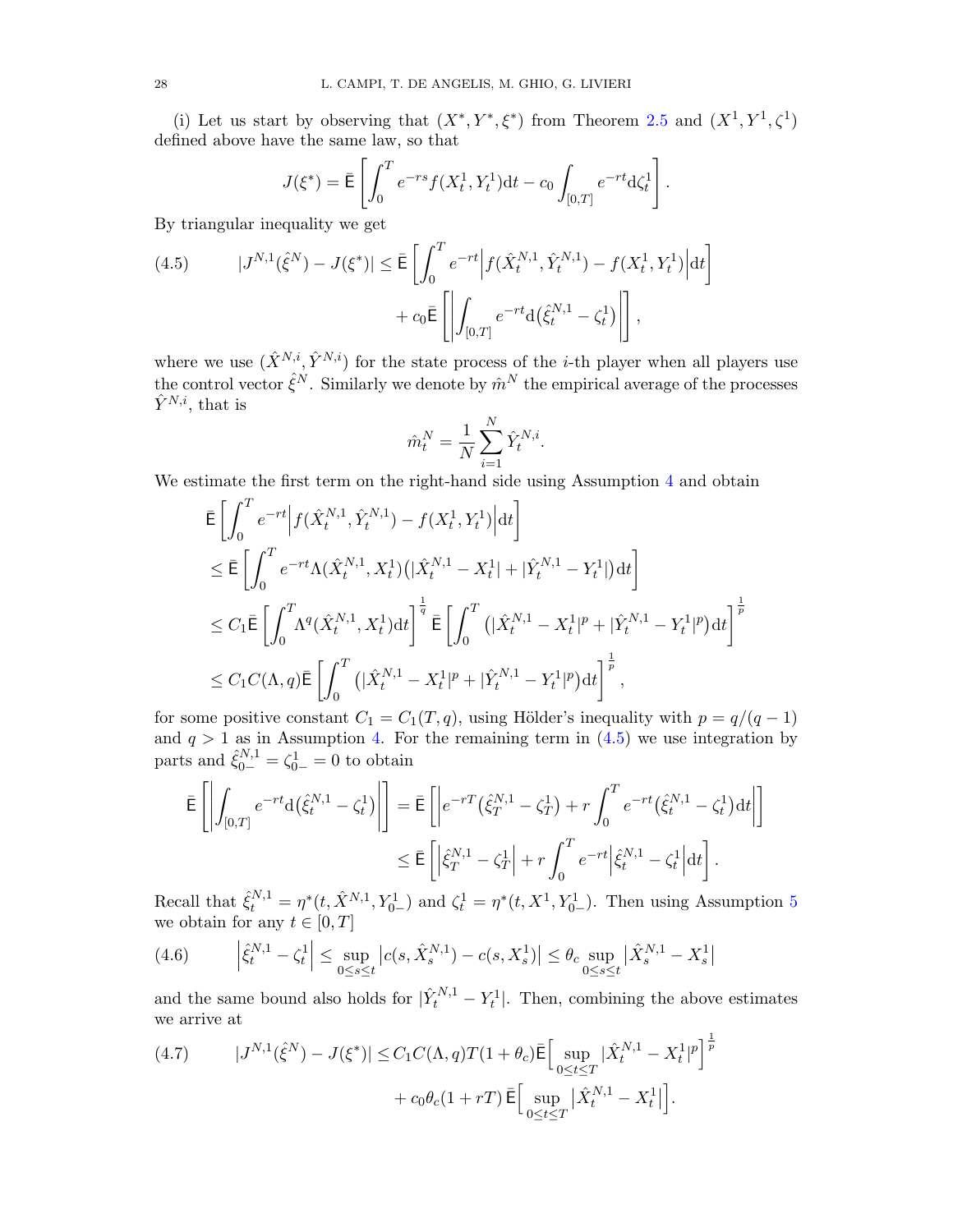Since  $p > 1$  it remains to show that

<span id="page-29-2"></span>(4.8) 
$$
\lim_{N \to \infty} \bar{E} \Big[ \sup_{0 \le t \le T} |\hat{X}_t^{N,1} - X_t^1|^p \Big] = 0.
$$

Repeating the same estimates as those in the proof of Lemma [3.7](#page-19-2) but with  $(\hat{X}^{N,1}, X^1)$ instead of  $(X^{[n]}, X')$  and with  $(\hat{m}^N, m^*)$  instead of  $(m^{[n]}, \widetilde{m})$  we obtain

<span id="page-29-0"></span>(4.9) 
$$
\overline{\mathsf{E}}\Big[\sup_{0\leq t\leq T}|\hat{X}_t^{N,1}-X_t^1|^p\Big]\leq C\,\overline{\mathsf{E}}\left[\int_0^T\big|\hat{m}_t^N-m^*(t)\big|^p\,\mathrm{d}t\right],
$$

for some constant  $C > 0$  depending on p, T and the Lipschitz constant of the coefficients  $a(\cdot)$  and  $\sigma(\cdot)$ .

In order to estimate the right-hand side of  $(4.9)$  we first observe that for  $Y^i$  introduced in  $(4.4)$  we have

<span id="page-29-1"></span>(4.10) 
$$
\varepsilon_{p,N} := \int_0^T \bar{\mathbf{E}} \left[ \left| \frac{1}{N} \sum_{i=1}^N Y_t^i - m^*(t) \right|^p \right] dt \to 0, \text{ as } N \to \infty,
$$

by the LLN and the bounded convergence theorem, since  $(Y_t^i)_{i=1}^N$  are i.i.d. with mean  $m^*(t)$  (recall that  $\eta^*$  is the feedback map of the optimal control in the MFG). Hence, we have

<span id="page-29-3"></span>
$$
\begin{split} \bar{\mathsf{E}}\left[\int_{0}^{T}|\hat{m}_{t}^{N}-m^{*}(t)|^{p}\mathrm{d}t\right] \leq & 2^{p-1}\int_{0}^{T}\bar{\mathsf{E}}\left[\left|\frac{1}{N}\sum_{i=1}^{N}(\hat{Y}_{t}^{N,i}-Y_{t}^{i})\right|^{p}\right]\mathrm{d}t + 2^{p-1}\varepsilon_{p,N} \\ \leq & 2^{p-1}\int_{0}^{T}\frac{1}{N}\sum_{i=1}^{N}\bar{\mathsf{E}}\left[|\hat{Y}_{t}^{N,i}-Y_{t}^{i}|^{p}\right]\mathrm{d}t + 2^{p-1}\varepsilon_{p,N} \\ =& 2^{p-1}\int_{0}^{T}\bar{\mathsf{E}}\left[\left|\hat{Y}_{t}^{N,1}-Y_{t}^{1}\right|^{p}\right]\mathrm{d}t + 2^{p-1}\varepsilon_{p,N} \\ \leq & 2^{p-1}\theta_{c}^{p}\int_{0}^{T}\bar{\mathsf{E}}\left[\left|\sup_{0\leq s\leq t}\left|\hat{X}_{s}^{N,1}-X_{s}^{1}\right|^{p}\right]\mathrm{d}t + 2^{p-1}\varepsilon_{p,N} \end{split}
$$

where the first inequality uses  $|a+b|^p \leq 2^{p-1}(|a|^p + |b|^p)$ , the second inequality follows by Jensen's inequality  $(p > 1)$ , the equality by the fact that the processes  $(\hat{Y}^{N,i} - Y^i)_{i=1}^N$ are exchangeable and the final inequality uses [\(4.6\)](#page-28-1) applied to  $|\hat{Y}_t^{N,1} - Y_t^1|$ .

Plugging the latter estimate back into [\(4.9\)](#page-29-0) and applying Gronwall's lemma we obtain

$$
\bar{\mathsf{E}}\Big[\sup_{0\leq t\leq T}|\hat{X}^{N,1}_{t}-X^{1}_{t}|^{p}\Big]\leq C'\varepsilon_{p,N},
$$

for a suitable constant  $C' > 0$  depending on T and the other constants above. Thanks to  $(4.10)$  we obtain  $(4.8)$ .

(ii). This part of the proof is similar to the above but now the first player deviates by choosing a generic admissible control  $\xi$  while all remaining players pick  $\hat{\xi}^{N,i}$ ,  $i =$ 2, ..., N; we denote this strategy vector  $\beta^{N} = [\hat{\xi}^{N,-1}, \xi]$ . In particular we notice that the empirical average associated to this strategy reads

$$
\frac{1}{N} \left( Y_{0-}^1 + \xi_t + \sum_{i=2}^N (Y_{0-}^i + \hat{\xi}_t^{N,i}) \right) = \bar{m}_t^N + \frac{1}{N} (\xi_t - \hat{\xi}_t^{N,1}),
$$

where  $\bar{m}_t^N := N^{-1} \sum_{i=1}^N (Y_{0-}^i + \hat{\xi}_t^{N,i})$  $t^{N,i}$ ). One should be careful here that  $\bar{m}^N$  is different to  $\hat{m}^N$  used in the proof of (i) above, because the deviation of player 1 from the strategy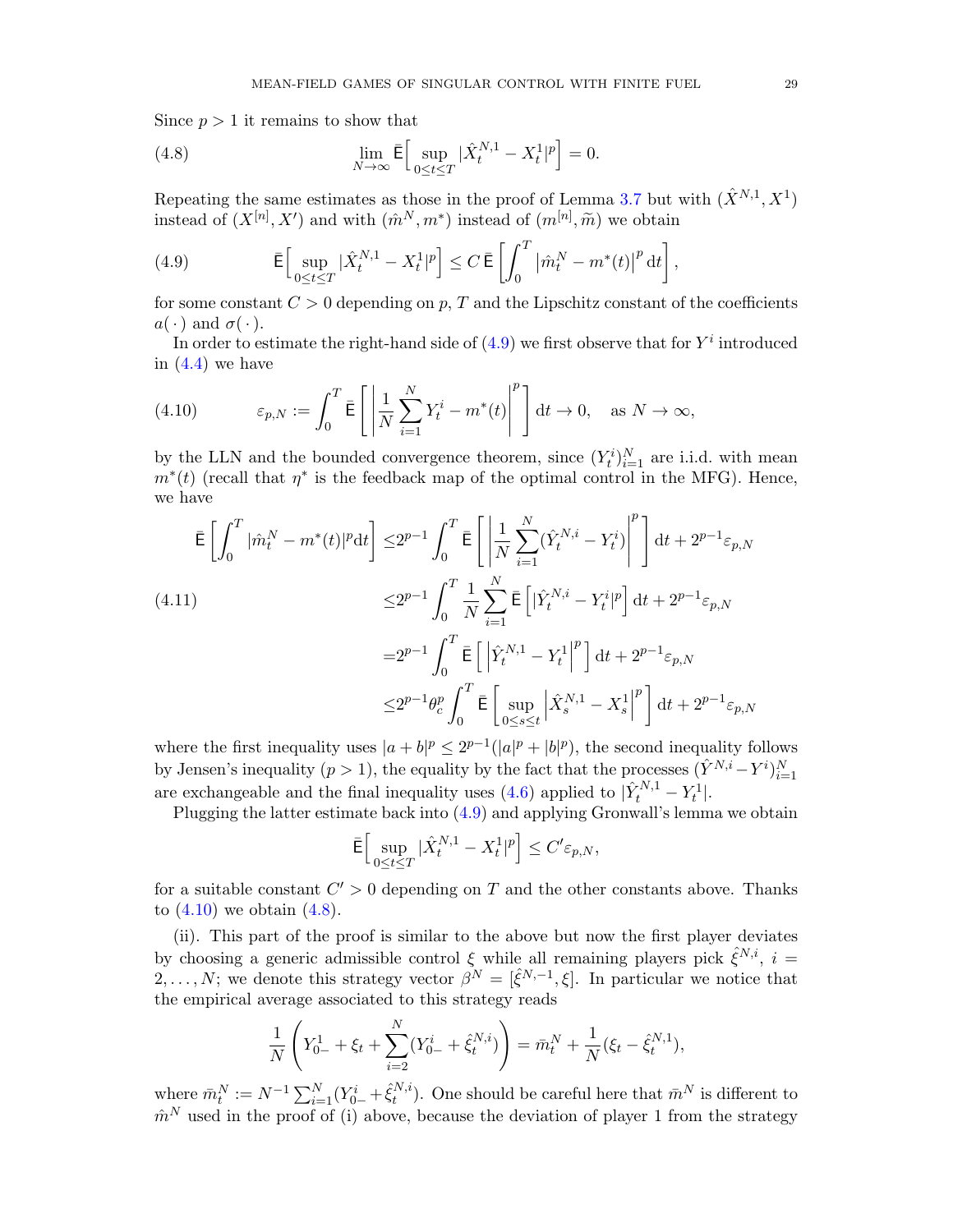vector  $\hat{\xi}^N$  causes a knock-on effect on the dynamics of  $\hat{\xi}^{N,i}$  for all *i*'s through the nonanticipative mapping  $\eta^*(t, X^{N,i;\beta}, Y^i_{0-})$ . To keep track of this subtle aspect we use the notations  $\hat{\xi}_t^{N,i;\beta} = \eta^*(t, X^{N,i;\beta}, Y_{0-}^i)$  and  $\bar{Y}_t^{N,i;\beta} = Y_{0-}^i + \hat{\xi}_t^{N,i;\beta}$  $t^{N,i;\beta}_{t}$ , for  $i=1,\ldots,N$ , in the calculations below. Accordingly, the state process of the first player reads

$$
X_t^{N,1;\beta} = X_0^1 + \int_0^t a(X_s^{N,1;\beta}, \bar{m}_s^N + N^{-1}(\xi_s - \hat{\xi}_s^{N,1;\beta})) ds + \int_0^t \sigma(X_s^{N,1;\beta}) dW_s^1
$$
  

$$
Y_t^{N,1;\beta} = Y_{0-}^1 + \xi_t, \qquad t \in [0,T].
$$

Using the above expression for  $X^{N,1;\beta}$  and the same arguments as in [\(4.9\)](#page-29-0) we obtain

$$
\begin{aligned} &\bar{\mathsf{E}} \Big[ \sup_{0 \le t \le T} |X_t^{N,1;\beta} - X_t^1|^p \Big] \\ &\le C \, \bar{\mathsf{E}} \left[ \int_0^T \Big| \bar{m}_t^N + N^{-1} (\xi_t - \hat{\xi}_t^{N,1;\beta}) - m^*(t) \Big|^p \, \mathrm{d} t \right] \\ &\le 2^{p-1} C \, \bar{\mathsf{E}} \left[ \int_0^T \big| \bar{m}_t^N - m^*(t) \big|^p \, \mathrm{d} t \right] + 2^p 2^{p-1} C T N^{-p}, \end{aligned}
$$

where the final inequality uses  $|a+b|^p \leq 2^{p-1}(|a|^p + |b|^p)$  and  $|\xi_t - \hat{\xi}_t^{N,1;\beta}|$  $|t^{N,1;\rho}| \leq 2$  (by the finite-fuel condition), and  $C > 0$  is a suitable constant. Repeating the same steps as in  $(4.11)$  we have

$$
\begin{aligned} \bar{\mathsf{E}}\left[\int_0^T|\bar{m}^N_t-m^*(t)|^p\mathrm{d} t\right] \leq& 2^{p-1}\int_0^T\bar{\mathsf{E}}\left[\left|\frac{1}{N}\sum_{i=1}^N(\bar{Y}^{N,i;\beta}_t-Y^i_t)\right|^p\right]\mathrm{d} t + 2^{p-1}\varepsilon_{p,N}\\ \leq& 2^{p-1}\int_0^T\bar{\mathsf{E}}\left[\left|\bar{Y}^{N,1;\beta}_t-Y^1_t\right|^p\right]\mathrm{d} t + 2^{p-1}\varepsilon_{p,N}\\ \leq& 2^{p-1}\theta^p_c\int_0^T\bar{\mathsf{E}}\left[\left|\sup_{0\leq s\leq t}\left|X^{N,1;\beta}_s-X^1_s\right|^p\right]\mathrm{d} t + 2^{p-1}\varepsilon_{p,N} \end{aligned}
$$

where we have used that  $(\bar{Y}^{N,i;\beta} - Y^i)_{i=1}^N$  are exchangeable by construction. Combining the two estimates above and using Gronwall's inequality we obtain a bound which is uniform with respect to  $\xi \in \Xi^{\Pi^N}(Y_{0-}^1)$ . In particular we have

<span id="page-30-0"></span>
$$
(4.12) \quad \lim_{N \to \infty} \sup_{\xi \in \Xi^{\Pi^N}(Y^1_{0-})} \bar{E} \Big[ \sup_{0 \le t \le T} |X_t^{N,1;\beta} - X_t^1|^p \Big] \le C' \lim_{N \to \infty} \left( \varepsilon_{p,N} + N^{-p} \right) = 0,
$$

where  $C' > 0$  is the constant appearing from Gronwall's inequality. Since any  $\xi \in$  $\Xi^{\Pi^{N}}(Y_{0-}^1)$  is admissible but suboptimal in the MFG with state process  $X^1$  as in [\(4.4\)](#page-27-2) we get

$$
\sup_{\xi \in \Xi^{\Pi^N}(Y_{0-}^1)} J^{N,1}([\hat{\xi}^{N,-1},\xi]) - V^{\nu}
$$
\n
$$
\leq \sup_{\xi \in \Xi^{\Pi^N}(Y_{0-}^1)} \left( J^{N,1}([\hat{\xi}^{N,-1},\xi]) - J(\xi) \right)
$$
\n
$$
\leq \sup_{\xi \in \Xi^{\Pi^N}(Y_{0-}^1)} \bar{E} \left[ \int_0^T e^{-rs} \left( f(X_t^{N,1;\beta}, Y_{0-}^1 + \xi_t) - f(X_t^1, Y_{0-}^1 + \xi_t) \right) dt \right]
$$
\n
$$
\leq \sup_{\xi \in \Xi^{\Pi^N}(Y_{0-}^1)} \bar{E} \left[ \int_0^T e^{-rt} \Lambda(X_t^{N,1;\beta}, X_t^1) |X_t^{N,1;\beta} - X_t^1| dt \right]
$$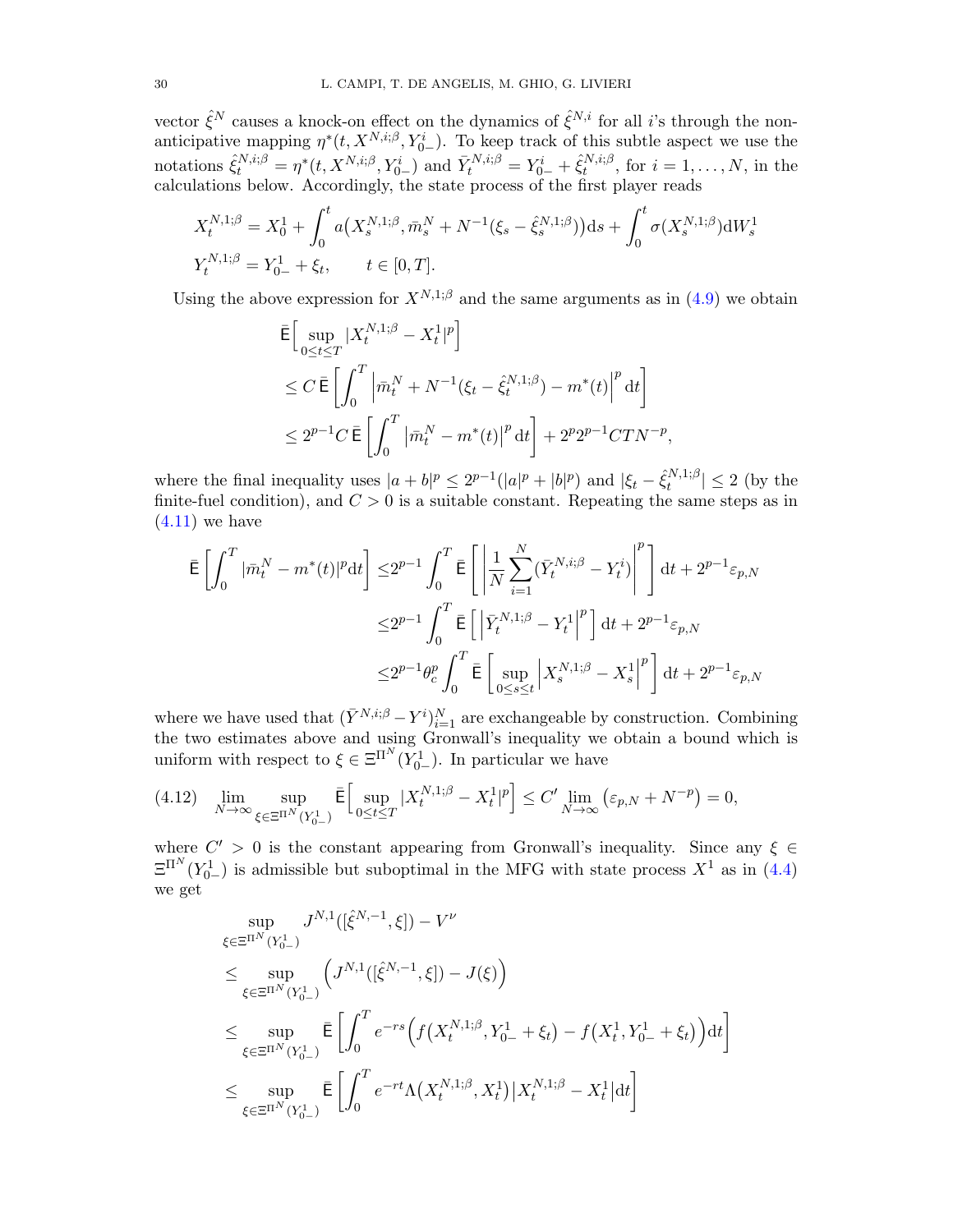where in the final inequality we used Assumption [4.](#page-26-2) Now, arguing as in (i) and using  $(4.12)$  and  $(4.2)$  we obtain

$$
\limsup_{N \to \infty} \sup_{\xi \in \Xi^{\Pi^N}(Y^1_{0-})} J^{N,1}([\hat{\xi}^{N,-1}, \xi]) \le V^{\nu} = J(\xi^*),
$$

where the final equality holds by optimality of  $\xi^*$  in the MFG.

(iii). This step follows from the previous two. With no loss of generality we consider only the first player as the game is symmetric. Given  $\varepsilon > 0$ , thanks to (ii) there exists  $N_{\varepsilon} > 0$  sufficiently large that for any  $\xi \in \Xi^{\Pi^N}(Y_{0-}^1)$ 

$$
J^{N,1}([\hat{\xi}^{N,-1},\xi]) \le V^{\nu} + \frac{\varepsilon}{2} \quad \text{for all } N > N_{\varepsilon}.
$$

From (i), with no loss of generality we can also assume  $N_{\varepsilon} > 0$  sufficiently large that

$$
J^{N,1}(\hat{\xi}^N) \ge V^{\nu} - \frac{\varepsilon}{2} \quad \text{for all } N > N_{\varepsilon}.
$$

Combining the two inequalities above we obtain that for all  $\xi \in \Xi^{\Pi^N}(Y^1_{0-})$  it holds

$$
J^{N,1}(\hat{\xi}^N) \ge J^{N,1}([\hat{\xi}^{N,-1},\xi]) - \varepsilon \quad \text{for all } N > N_{\varepsilon}.
$$

The final claim on the speed of convergence can be verified by taking  $q = p = 2$  in the above estimates (for  $q > 2$  the result clearly continues to hold). The leading term in the convergence of [\(4.7\)](#page-28-2) is  $\sqrt{\varepsilon_{2,N}}$  (see [\(4.12\)](#page-30-0)). Equation [\(4.10\)](#page-29-1) reads

$$
\varepsilon_{2,N} = \int_0^T \text{Var}\left(\frac{1}{N}\sum_{i=1}^N Y_t^i\right) dt = \frac{1}{N} \int_0^T \text{Var}(Y_t^1) dt,
$$

upon noticing that  $\mathsf{E}[N^{-1}\sum_{i=1}^N Y_t^i] = \mathsf{E}[Y_t^1] = m^*(t)$  since  $(Y^i)_{i=1}^N$  are i.i.d. Then the claim follows.  $\square$ 

<span id="page-31-0"></span>4.3. Conditions for a Lipschitz continuous optimal boundary. Here we complement results from [De Angelis and Stabile](#page-44-21) [\(2019\)](#page-44-21) to provide sufficient conditions under which Assumption [5](#page-26-1) holds. Notice that our problem is parabolic and degenerate as there is no diffusive dynamics in the y-direction. Therefore, as explained above, classical PDE results cannot be applied. Moreover, we extend [De Angelis and Stabile](#page-44-21) [\(2019\)](#page-44-21) by considering non-constant diffusion coefficients in the the dynamics of  $X^*$ . Thanks to Lemma [3.8,](#page-20-2) the question reduces to finding sufficient conditions on the data of the optimal stopping problem [\(3.23\)](#page-20-0) that guarantee a Lipschitz stopping boundary. In [\(3.23\)](#page-20-0) the dynamics of  $\widetilde{X}$  was obtained from Lemma [3.7](#page-19-2) and it corresponds to the dynamics of  $X^*$  in the MFG. In the rest of this section we always use such  $X^*$ .

We make some additional assumptions on the coefficients of the SDE.

<span id="page-31-2"></span>**Assumption 6.** We have  $x \mapsto a(x, m)$  and  $x \mapsto \sigma(x)$  continuously differentiable with  $\partial_{x}\sigma(x) \geq 0$  and  $\partial_{x}a(x,m) \leq \bar{a}$  for some  $\bar{a} > 0$ .

Thanks to this assumption we have that the stochastic flow  $x \mapsto X^{*,t,x}(\omega)$  is continuously differentiable. The dynamics of  $Z^{t,x} := \partial_x X^{*,t,x}$  is given by (see [Protter,](#page-45-16) [1990,](#page-45-16) Chapter V.7)

<span id="page-31-1"></span>
$$
(4.13)\ \ Z_{t+s}^{t,x} = 1 + \int_0^s \partial_x a(X_{t+u}^{*,t,x}, m^*(t+u)) Z_{t+u}^{t,x} \mathrm{d}u + \int_0^s \partial_x \sigma(X_{t+u}^{*,t,x}) Z_{t+u}^{t,x} \, \mathrm{d}W_{t+u},
$$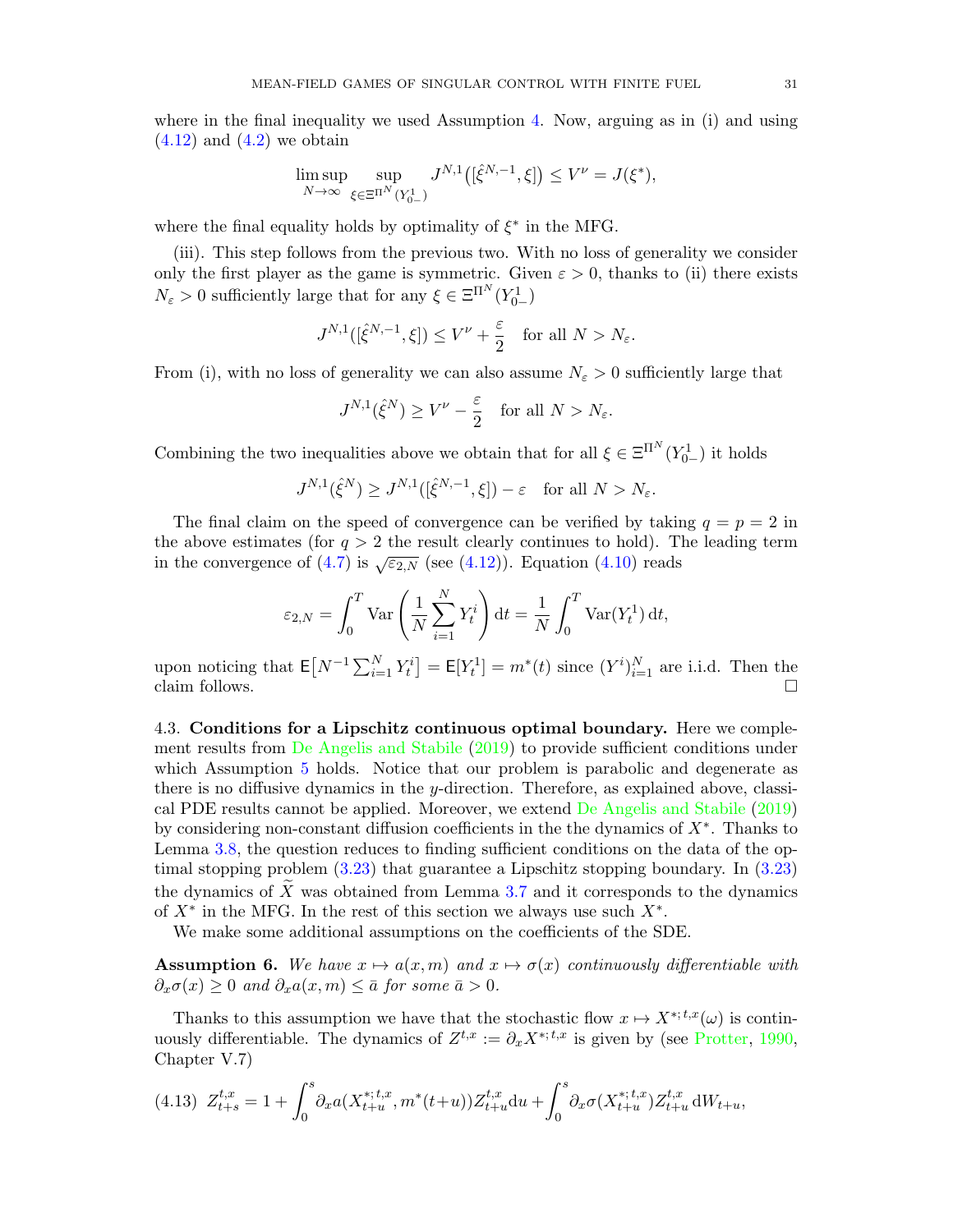for all  $(t, x) \in [0, T] \times \mathbb{R}$  and  $s \in [0, T - t]$ . The solution of  $(4.13)$  is explicit in terms of  $X^*$  and it reads

$$
Z_{t+s}^{t,x} = \exp\Big[\int_0^s \Big(\partial_x a(X_{t+u}^{*,t,x}, m^*(t+u)) - \frac{1}{2}\partial_x \sigma(X_{t+u}^{*,t,x})^2\Big) du + \int_0^s \partial_x \sigma(X_{t+u}^{*,t,x}) dW_{t+u}\Big],
$$

for  $(t, x) \in [0, T] \times \mathbb{R}$  and  $s \in [0, T - t]$ . Thanks to this explicit formula we can deduce that  $(t, x) \mapsto Z^{t, x}$  is a continuous flow, by continuity of the flow  $(t, x) \mapsto X^{*, t, x}$ .

Later on we will perform a change of measure using  $Z$  and for that we also require:

<span id="page-32-4"></span>**Assumption 7.** For all  $(t, x) \in [0, T] \times \mathbb{R}$  we have

$$
\mathsf{E}_{t,x}\left[\int_0^{T-t}\Big(\partial_x\sigma(X^*_{t+u})Z_{t+u}\Big)^2{\rm d}u\right]<+\infty.
$$

Then, letting  $Z_T = Z_T^{0,x}$  $T^{\,0,x},$ 

<span id="page-32-3"></span>(4.14) 
$$
\frac{\mathrm{d}\mathsf{Q}}{\mathrm{d}\mathsf{P}}\Big|_{\mathcal{F}_T} := Z_T \exp\left(-\int_0^T \partial_x a(X_t^*, m^*(t)) \mathrm{d}t\right)
$$

defines the Radon-Nikodym derivative of the absolutely continuous change of measure from P to Q.

Next we assume some extra conditions on the profit function. Let  $\Sigma^{\circ} = \mathbb{R} \times (0, 1)$ .

<span id="page-32-1"></span>**Assumption 8.** We have  $f \in C^2(\Sigma^{\circ})$  and either  $\sigma(x) = \sigma$  is constant or we have  $x \mapsto \partial_{xy}f(x, y)$  non-increasing. Moreover, the integrability condition below holds:

$$
\sup_{(t,x,y)\in K} \mathsf{E}_{t,x}\left[\int_0^{T-t} e^{-rs}\Big(\left|\partial_{yy}f(X^*_{t+s},y)\right|+(1+Z_{t+s})\left|\partial_{xy}f(X^*_{t+s},y)\right|\Big)\mathrm{d}s\right]<\infty,
$$

for any compact  $K \subset [0,T] \times \Sigma^{\circ}$ .

Notice that  $f(x, y) = x^{\alpha}y^{\beta}$  with  $\alpha \in (0, 1], \beta \in (0, 1)$  and  $x > 0$  satisfies Assumption [8](#page-32-1) combined with Assumption [1.](#page-9-0) The next proposition provides sufficient conditions for Lipschitz continuity of the optimal boundary.

<span id="page-32-2"></span>**Proposition 4.[3](#page-10-4).** Let Assumptions  $1-3$  and Assumptions  $6-8$  $6-8$  hold. If either of the two conditions below holds:

(i) there exist  $\alpha, \gamma > 0$  such that

$$
|\partial_{yy} f| \ge \alpha > 0 \quad and \quad |\partial_{xy} f| \le \gamma (1 + |\partial_{yy} f|) \quad on \ \Sigma^{\circ};
$$

(ii) there exists  $\gamma > 0$  such that  $|\partial_{xy} f| \leq \gamma |\partial_{yy} f|$  on  $\Sigma^{\circ}$ ;

then Assumption [5](#page-26-1) holds.

The proof of the proposition uses the next lemma concerning the optimal stopping time defined in [\(3.26\)](#page-21-1). We move its slightly technical proof to the appendix.

<span id="page-32-0"></span>**Lemma 4.4.** The mapping  $(t, x, y) \mapsto \tau_*(t, x, y)$  is P-almost surely continuous on  $[0, T] \times \Sigma^{\circ}$  with  $\tau_*(t, x, y) = 0$ , P-a.s. for  $(t, x, y) \in \partial \mathcal{C}$ .

*Proof of Proposition [4.3.](#page-32-2)* The proof combines ideas from [De Angelis and Stabile](#page-44-21) [\(2019\)](#page-44-21) and [De Angelis and Peskir](#page-44-22) [\(2020\)](#page-44-22). First, for  $\delta > 0$  we define

$$
c_{\delta}(t, x) := \inf\{y \in [0, 1] : u(t, x, y) < c_0 - \delta\}
$$

with inf  $\emptyset = 1$ . Then it is clear that  $c_{\delta}(\cdot) > c_{\delta}(\cdot) > c(\cdot)$  for all  $0 < \delta' < \delta$  by monotonicity of  $y \mapsto u(t, x, y)$ . Since u is continuous then

$$
\lim_{\delta \downarrow 0} c_{\delta}(t, x) = c(t, x) \quad (t, x) \in [0, T] \times \mathbb{R}
$$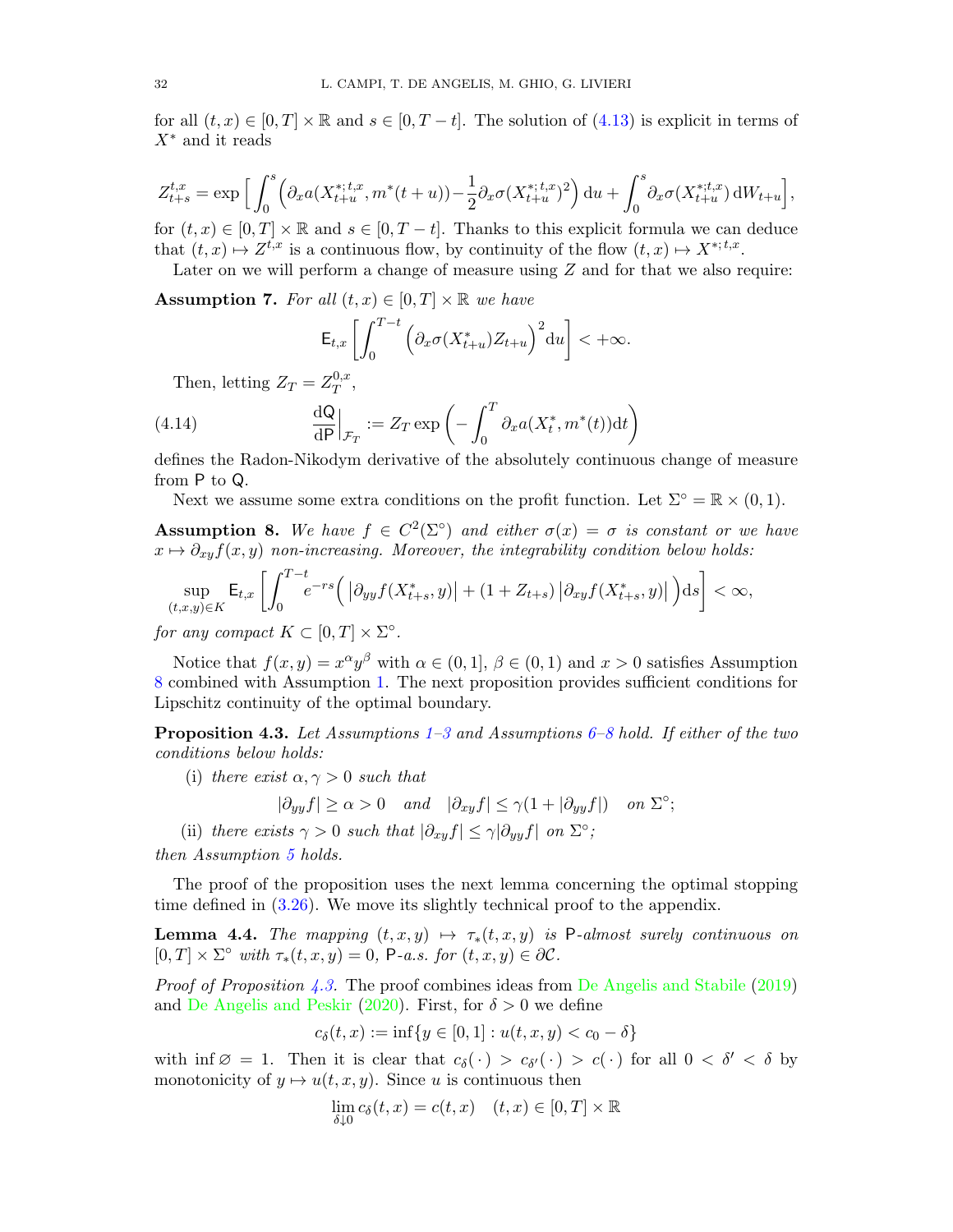and if we can prove that  $x \mapsto c_\delta(t, x)$  is Lipschitz with a constant independent of  $\delta$  we can conclude. By continuity of  $u$  we know that

$$
u(t, x, c_{\delta}(t, x)) = c_0 - \delta
$$

so that by the implicit function theorem, whose use is justified in step 1 below, we have

<span id="page-33-1"></span>(4.15) 
$$
\partial_x c_{\delta}(t,x) = -\frac{\partial_x u(t,x,c_{\delta}(t,x))}{\partial_y u(t,x,c_{\delta}(t,x))}, \quad (t,x) \in [0,T] \times \mathbb{R}.
$$

Thanks to Corollary [3.9](#page-21-2) we have  $\partial_x c_\delta(t, x) \geq 0$ . In step 2 below we will find an upper bound so that  $0 \leq \partial_x c_\delta \leq \theta_c$  on  $[0, T] \times \mathbb{R}$ , for a suitable constant  $\theta_c > 0$ . This concludes the proof.

Step 1: (Gradient estimates). We fix an arbitrary  $(t, x, y) \in [0, T] \times \Sigma^{\circ}$  and let  $\tau_* = \tau_*(t, x, y)$ . Then for any small  $\varepsilon > 0$  we have

$$
u(t, x, y + \varepsilon) - u(t, x, y)
$$
  
\n
$$
\leq \mathsf{E}\left[\int_0^{\tau_*} e^{-rs} \left(\partial_y f(X_{t+s}^{*,t,x}, y + \varepsilon) - \partial_y f(X_{t+s}^{*,t,x}, y)\right) ds\right]
$$
  
\n
$$
= \int_0^{\varepsilon} \mathsf{E}\left[\int_0^{\tau_*} e^{-rs} \partial_{yy} f(X_{t+s}^{*,t,x}, y + z) ds\right] dz,
$$

where we used Fubini's theorem in the final equality. Dividing by  $\varepsilon$ , letting  $\varepsilon \to 0$  and using the integrability condition from Assumption [8](#page-32-1) we conclude

$$
\limsup_{\varepsilon\to 0}\frac{u(t,x,y+\varepsilon)-u(t,x,y)}{\varepsilon}\leq \mathsf E\left[\int_0^{\tau_*}e^{-rs}\partial_{yy}f(X^{*,t,x}_{t+s},y)\mathrm d s\right].
$$

Taking  $\tau_*^{\varepsilon} := \tau_*(t, x, y + \varepsilon)$  in the first expression above we have

$$
u(t, x, y + \varepsilon) - u(t, x, y)
$$
  
\n
$$
\geq \mathsf{E}\left[\int_0^{\tau_*^{\varepsilon}} e^{-rs} \Big(\partial_y f(X_{t+s}^{*,t,x}, y + \varepsilon) - \partial_y f(X_{t+s}^{*,t,x}, y)\Big) ds\right]
$$
  
\n
$$
= \int_0^{\varepsilon} \mathsf{E}\left[\int_0^{\tau_*^{\varepsilon}} e^{-rs} \partial_{yy} f(X_{t+s}^{*,t,x}, y + z) ds\right] dz.
$$

Dividing again by  $\varepsilon > 0$  and letting  $\varepsilon \to 0$ , we can now invoke Lemma [4.4](#page-32-0) to justify that  $\tau_*^{\varepsilon} \to \tau_*$  and obtain

$$
\liminf_{\varepsilon \to 0} \frac{u(t, x, y + \varepsilon) - u(t, x, y)}{\varepsilon} \ge \mathsf{E}\left[\int_0^{\tau_*} e^{-rs} \partial_{yy} f(X^{*,t,x}_{t+s}, y) \mathrm{d} s\right].
$$

So, in conclusion we have shown that  $\partial_y u$  exists in  $[0,T] \times \Sigma^{\circ}$  and it reads

$$
\partial_y u(t, x, y) = \mathsf{E}\left[\int_0^{\tau_*} e^{-rs} \partial_{yy} f(X_{t+s}^{*,t,x}, y) \mathrm{d} s\right].
$$

Further, in light of the fact that  $(t, x, y) \mapsto \tau_*(t, x, y)$  and  $(t, x, y) \mapsto (X^{*,t,x}_{t+s})$  $_{t+s}^{*,t,x}$ , y) are P-a.s. continuous, we deduce that  $\partial_y u$  is also continuous on  $[0,T] \times \Sigma^{\circ}$ , by dominated convergence and Assumption [8.](#page-32-1) Finally, since  $\partial_{yy} f < 0$  (Assumption [2-](#page-10-1)(ii)), we have that

<span id="page-33-0"></span>(4.16) 
$$
\partial_y u(t, x, c_\delta(t, x)) < 0, \text{ for all } (t, x) \in [0, T) \times \mathbb{R},
$$

for which  $(t, x, c_\delta(t, x)) \in [0, T) \times \Sigma^\circ$ , since  $\tau_* > 0$  at those points.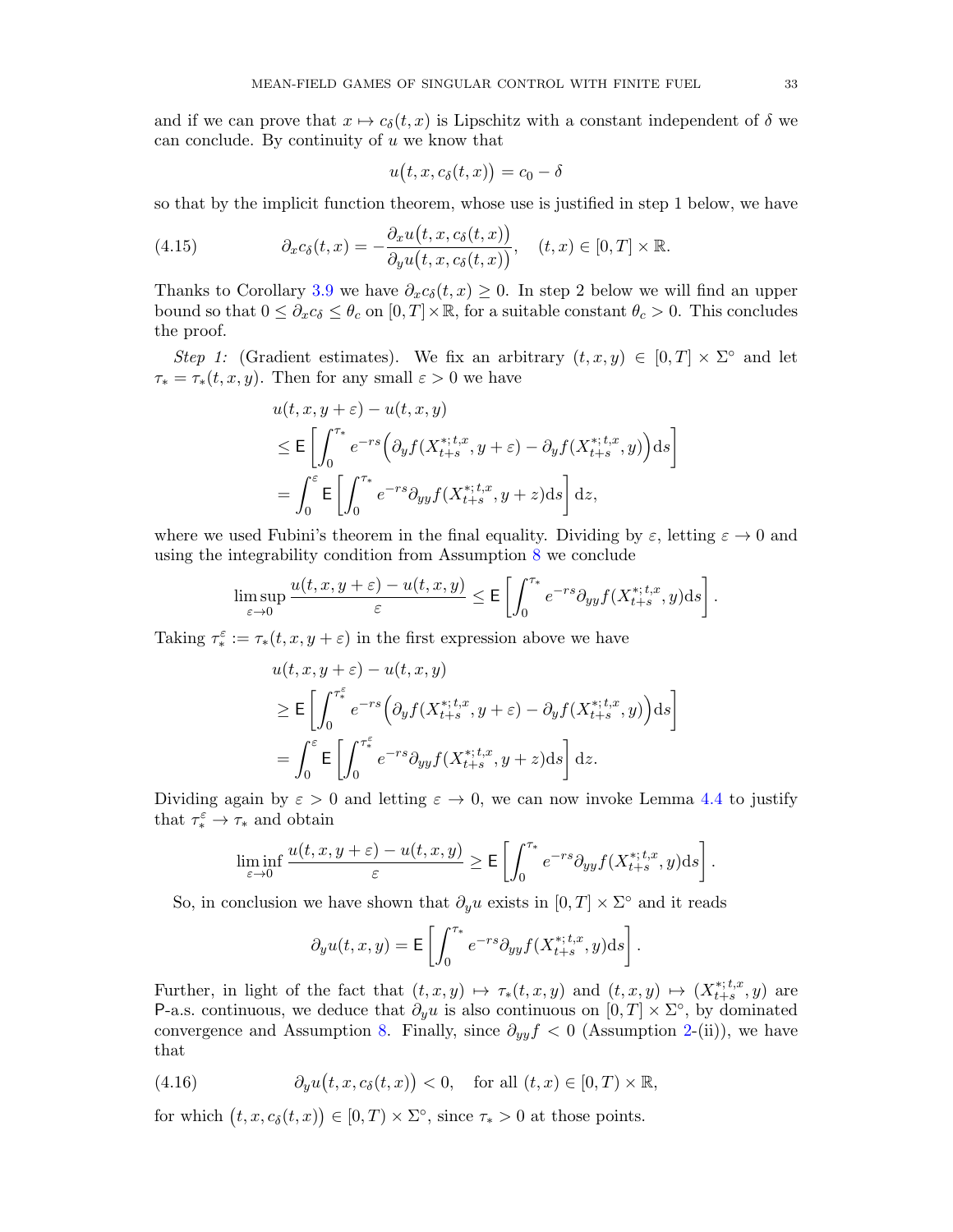Next we obtain a similar result for  $\partial_x u$ . With the same notation as above we have

$$
u(t, x + \varepsilon, y) - u(t, x, y)
$$
  
\n
$$
\leq \mathsf{E}\left[\int_0^{\tau_*} e^{-rs} \Big(\partial_y f(X_{t+s}^{*,t,x+\varepsilon}, y) - \partial_y f(X_{t+s}^{*,t,x}, y)\Big) ds\right]
$$
  
\n
$$
= \int_x^{x+\varepsilon} \mathsf{E}\left[\int_0^{\tau_*} e^{-rs} \partial_{xy} f(X_{t+s}^{*,t,\eta}, y) Z_{t+s}^{t,\eta} ds\right] d\eta.
$$

Dividing by  $\varepsilon$  and letting  $\varepsilon \to 0$ , we use dominated convergence (Assumption [8\)](#page-32-1) and continuity of the flows  $x \mapsto (X^{*,t,x}, Z^{t,x})$  to conclude

$$
\limsup_{\varepsilon\to 0}\frac{u(t,x+\varepsilon,y)-u(t,x,y)}{\varepsilon}\leq \mathsf E\left[\int_0^{\tau_*}e^{-rs}\partial_{xy}f(X^{*,t,x}_{t+s},y)Z^{t,x}_{t+s}{\mathord{{\rm d}}} s\right].
$$

By a symmetric argument and continuity of the optimal stopping time we also obtain the reverse inequality and therefore conclude

$$
\partial_x u(t, x, y) = \mathsf{E}\left[\int_0^{\tau_*} e^{-rs} \partial_{xy} f(X_{t+s}^{*,t,x}, y) Z_{t+s}^{t,x} \mathrm{d} s\right].
$$

Also in this case continuity of  $(t, x, y) \mapsto \tau_*(t, x, y)$ , due to Lemma [4.4,](#page-32-0) and  $(t, x) \mapsto$  $(X^{*,t,x}, Z^{t,x})$ , combined with dominated convergence, imply that  $\partial_x u$  is continuous on  $[0, T] \times \Sigma^{\circ}.$ 

Since  $\partial_{\theta}u$  and  $\partial_{x}u$  are continuous and [\(4.16\)](#page-33-0) holds, the equation in [\(4.15\)](#page-33-1) is fully justified as an application of the implicit function theorem.

Step 2: (Bound on  $\partial_x c_{\delta}$ ). In this step we use the probabilistic representations of  $\partial_x u$  and  $\partial_y u$  to obtain an upper bound on  $\partial_x c_{\delta}$ . First we recall the change of measure induced by  $Z$  (see  $(4.14)$ ) and we use it to write

$$
\partial_x u(t,x,y) = \mathsf{E}^{\mathsf{Q}}_{t,x} \left[ \int_0^{\tau_*} e^{-rs + \int_0^s a(X^*_{t+u}, m^*(t+u)) \mathrm{d}u} \partial_{xy} f(X^*_{t+s}, y) \mathrm{d}s \right].
$$

We want to find an upper bound for  $\partial_x u$  in terms of the process under the original measure P. Under the measure Q we have, by Girsanov theorem, that  $X^*$  evolves according to

$$
dX_{t+s}^* = [a(X_{t+s}^*, m^*(t+s)) + \sigma(X_{t+s}^*)\partial_x \sigma(X_{t+s}^*)]ds + \sigma(X_{t+s}^*)dW_{t+s}^{\mathbb{Q}},
$$

where  $W_{t+s}^{\mathsf{Q}} = W_{t+s} - \int_0^s \partial_x \sigma(X_{t+u}^*) \, \mathrm{d}u$  defines a Brownian motion under Q. Analogously, under the original measure P we can define a process  $\overline{X}$  with the same dynamics, i.e.,

$$
d\bar{X}_{t+s} = [a(\bar{X}_{t+s}, m^*(t+s)) + \sigma(\bar{X}_{t+s})\partial_x \sigma(\bar{X}_{t+s})]ds + \sigma(\bar{X}_{t+s})dW_{t+s},
$$

and denote

 $\bar{\tau}_* := \inf \{ s \in [0, T - t] : c(t + s, \bar{X}_{t+s}) \geq y \}.$ 

Then we have that the processes and stopping times are equal in law, i.e.

$$
\mathrm{Law}^\mathsf{Q}\big(X^*,\tau_*\big)=\mathrm{Law}^\mathsf{P}\big(\bar{X},\bar{\tau}_*\big)
$$

and we can express  $\partial_x u$  in terms of the original measure as

<span id="page-34-0"></span>(4.17) 
$$
\partial_x u(t,x,y) = \mathsf{E}_{t,x} \left[ \int_0^{\bar{\tau}_*} e^{-rs + \int_0^s a(\bar{X}_{t+u}, m^*(t+u)) \mathrm{d}u} \partial_{xy} f(\bar{X}_{t+s}, y) \mathrm{d}s \right].
$$

Let us first consider  $x \mapsto \sigma(x)$  not constant. By comparison principles we have  $\bar{X} \geq X^*$ , P-a.s., since  $\partial_x \sigma \geq 0$  (Assumption [6\)](#page-31-2). Therefore  $\partial_{xy} f(\bar{X}, y) \leq \partial_{xy} f(X^*, y)$ , P-a.s., by Assumption [8.](#page-32-1) Since  $x \mapsto c(t, x)$  is non-decreasing as pointwise limit of non-decreasing functions (recall Proposition [3.3\)](#page-15-2), then  $c(t+s, \bar{X}_{t+s}) \geq c(t+s, X^*_{t+s})$ , hence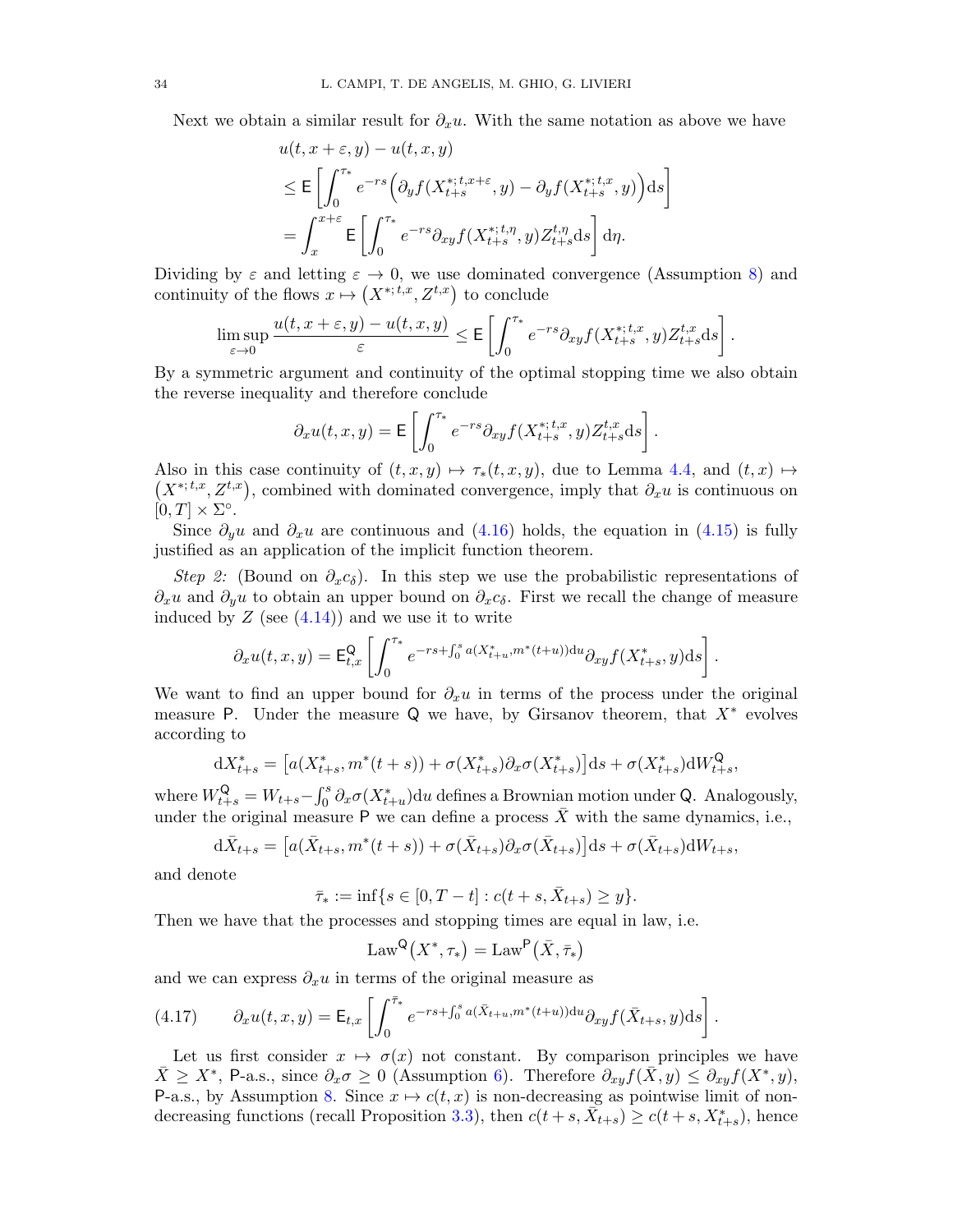implying  $\bar{\tau}_* \leq \tau_*$ , P-a.s. Recalling that  $\partial_{xy} f > 0$  from Assumption [2](#page-10-1) and combining these few facts we have

$$
\partial_x u(t, x, y) \le e^{\bar{a}(T-t)} \mathsf{E}_{t,x} \left[ \int_0^{\tau_*} e^{-rs} \partial_{xy} f(X^*_{t+s}, y) \mathrm{d} s \right],
$$

where we also used  $\partial_x a \leq \bar{a}$  (Assumption [6\)](#page-31-2). If instead  $\sigma(x) = \sigma$  is constant then  $X^* = \overline{X}$  by uniqueness of the SDE and therefore the above estimate follows directly from [\(4.17\)](#page-34-0). Plugging this bound into [\(4.15\)](#page-33-1) and recalling that  $\partial_{yy} f < 0$  we obtain

$$
0 \leq \partial_x c_\delta(t,x) \leq e^{\bar{a}(T-t)} \frac{\mathsf{E}_{t,x} \left[ \int_0^{\tau_*} e^{-rs} \partial_{xy} f\left(X^*_{t+s}, c_\delta(t,x)\right) \mathrm{d}s \right]}{\mathsf{E}_{t,x} \left[ \int_0^{\tau_*} e^{-rs} \left| \partial_{yy} f\left(X^*_{t+s}, c_\delta(t,x)\right) \right| \mathrm{d}s \right]}.
$$

Now, if condition (i) holds we obtain

$$
0\leq \partial_x c_\delta(t,x)\leq e^{\bar{a}(T-t)}\left(\frac{\gamma}{\alpha}+\gamma\right),\quad \text{for all } (t,x)\in [0,T]\times \mathbb{R}\text{ and any }\delta>0,
$$

whereas if condition (ii) holds we obtain

$$
0 \le \partial_x c_\delta(t, x) \le e^{\bar{a}(T-t)}\gamma, \quad \text{for all } (t, x) \in [0, T] \times \mathbb{R} \text{ and any } \delta > 0.
$$

So in the first case Assumption [5](#page-26-1) holds with

$$
\theta_c = e^{\bar{a}T} \left( \frac{\gamma}{\alpha} + \gamma \right),
$$

and in the second case with  $\theta_c = \gamma \exp(\bar{a}T)$ .

Next we provide a couple of examples meeting the requirements of Proposition [4.3.](#page-32-2)

Example 4.5 (Ornstein-Uhlenbeck dynamics with exponential-Cobb-Douglas profit). Let  $a(x, m) := \alpha(m - x)$  for some  $\alpha > 0$  and  $\sigma(x) \equiv \sigma$  for some  $\sigma > 0$ . Given a Borel function  $m : [0, T] \rightarrow [0, 1]$  the dynamics of X from  $(2.1)$  reads

$$
X_t = X_0 + \int_0^t \alpha(m(s) - X_s)ds + \sigma W_t, \quad t \in [0, T].
$$

Let  $f(x,y) := e^x y^\beta$  for some  $\beta \in (0,1)$  and for all  $(x,y) \in \Sigma$ . Finally assume that  $E[\exp(qX_0)] < \infty$  for some  $q \geq 1$ .

We check the assumptions of Proposition [4.3.](#page-32-2) Assumptions [1](#page-9-0) and Assumption [6](#page-31-2) on the coefficients of the SDE are trivially satisfied. The profit function f has the monotonicity required by Assumption [2-](#page-10-1)(i) and it is strictly concave (Assumption 2-(ii)). Also,  $\partial_{xy}f(x,y) = \beta e^x y^{\beta-1} > 0$  (Assumption [2-](#page-10-1)(iii)) and [\(2.8\)](#page-10-3) is satisfied since

$$
\lim_{x \to -\infty} \frac{\beta e^x}{y^{1-\beta}} = 0 < rc_0 < \lim_{x \to \infty} \frac{\beta e^x}{y^{1-\beta}} = +\infty
$$

for any  $y \in (0,1]$  fixed. The integrability Assumption [3](#page-10-4) is satisfied by the Ornstein-Uhlenbeck dynamics with initial condition as above. Assumption  $\gamma$  is trivially satisfied since  $\partial_x \sigma \equiv 0$ . Assumption [8](#page-32-1) holds because  $\sigma$  is constant and the integrability condition is not difficult to check. Finally Assumption (ii) in Proposition  $4.3$  is satisfied with any  $\gamma \geq \frac{1}{1-\beta}$  since

$$
|\partial_{xy} f(x, y)| = \frac{\beta e^x}{y^{1-\beta}}
$$
 and  $|\partial_{yy} f(x, y)| = \frac{\beta(1-\beta)e^x}{y^{2-\beta}}$ 

.

We also notice that Assumption [4](#page-26-2) holds so that Theorem [4.2](#page-27-0) can be applied.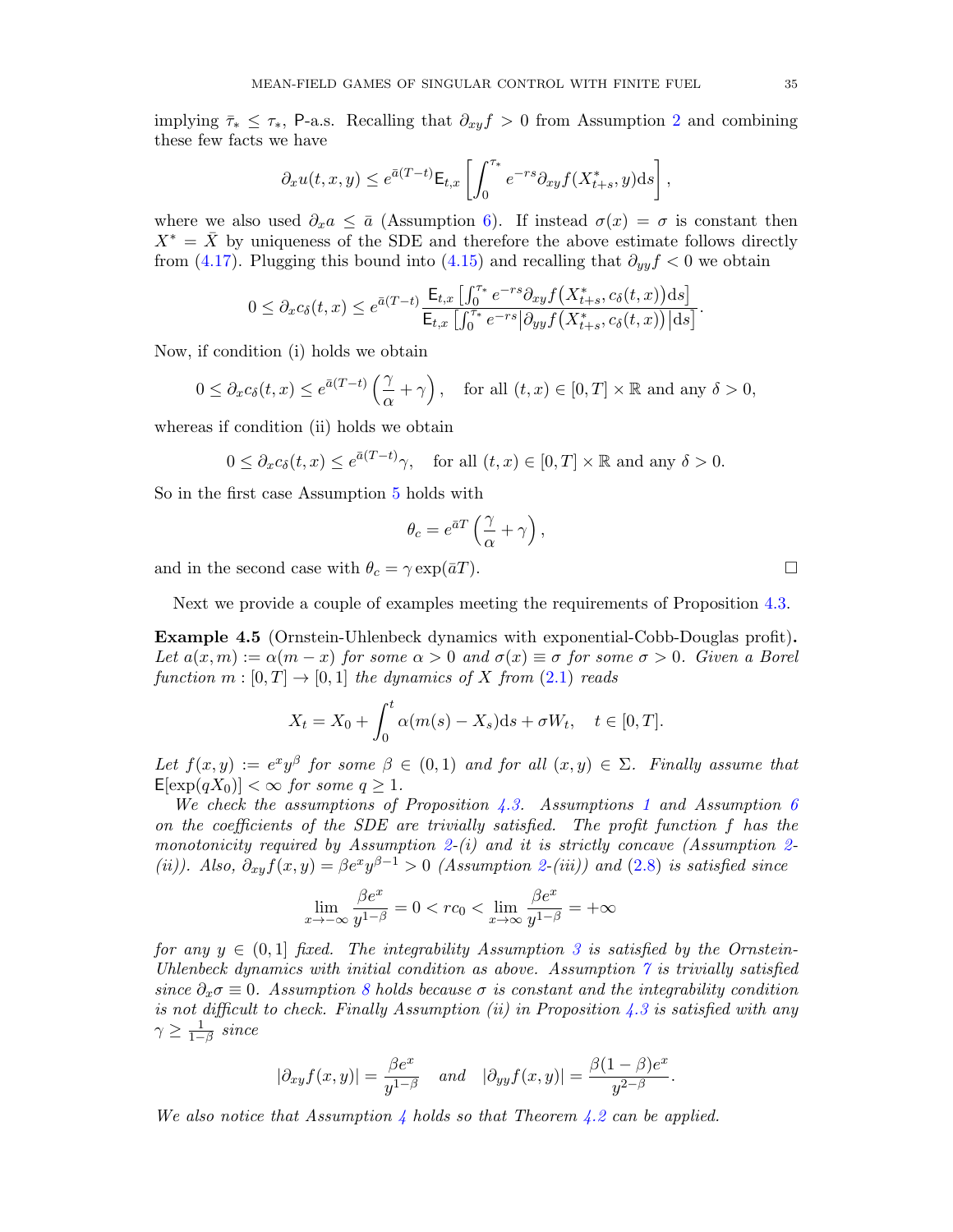**Example 4.6** (GBM dynamics with linear-Cobb-Douglas profit). Let  $a(x, m) := \alpha mx$ for some  $\alpha > 0$  and  $\sigma(x) := \sigma x$  for some  $\sigma > 0$ . Given a Borel function  $m : [0, T] \rightarrow$  $[0, 1]$ , the dynamics of X from  $(2.1)$  reads

$$
X_t = X_0 + \int_0^t \alpha X_s m(s) \mathrm{d}s + \int_0^t \sigma X_s \mathrm{d}W_s, \quad t \in [0, T].
$$

Non-negativity of the trajectories reduces the state space  $\Sigma$  to  $(0,\infty)\times[0,1]$  (see Remark [2.4\)](#page-10-2). Let  $f(x, y) := (1 + x)(1 + y)^{\beta}$  for some  $\beta \in (0, 1)$  and for all  $(x, y) \in \Sigma$ . Finally assume that  $\nu \in \mathcal{P}_2(\Sigma)$  and that  $rc_0 > \beta$ .

Let us check the assumptions of Proposition [4.3.](#page-32-2) Assumptions [1](#page-9-0) and Assumption [6](#page-31-2) on the coefficients of the SDE are trivially satisfied. The profit function f has the monotonicity required by Assumption [2-](#page-10-1)(i) and it is strictly concave (Assumption 2-(ii)). Also,  $\partial_{xy}f(x,y) = \beta(1+y)^{\beta-1} > 0$  (Assumption [2-](#page-10-1)(iii)) and Eq. [\(2.8\)](#page-10-3) is satisfied since

$$
\lim_{x \to 0} \frac{\beta(1+x)}{(1+y)^{1-\beta}} = \frac{\beta}{(1+y)^{1-\beta}} \le \beta < rc_0 < \lim_{x \to \infty} \frac{\beta(1+x)}{(1+y)^{1-\beta}} = +\infty
$$

for any  $y \in [0,1]$  fixed. The integrability Assumption [3](#page-10-4) is satisfied with  $p = 2$  (or higher provided the initial condition has finite p-th moment) thanks to sub-linearity of the logarithm and standard estimates on the GBM dynamics. Assumption [7](#page-32-4) is another integrability assumption that reduces to finiteness of the second moment of the exponential martingale Z (which is satisfied by boundedness of  $\partial_x a$  and  $\partial_x \sigma$ ). Assumption [8](#page-32-1) holds because  $x \mapsto \partial_{xy}f(x, y)$  is non-increasing. Finally Assumption (ii) in Proposition [4.3](#page-32-2) is satisfied with any  $\gamma \geq \frac{2}{1-\beta}$  since

$$
|\partial_{xy} f(x,y)| = \frac{\beta}{(1+y)^{1-\beta}}
$$
 and  $|\partial_{yy} f(x,y)| = \frac{\beta(1-\beta)(1+x)}{(1+y)^{2-\beta}}$ .

We also notice that Assumption [4](#page-26-2) holds so that Theorem [4.2](#page-27-0) can be applied.

We would like to emphasise that the conditions of Proposition [4.3](#page-32-2) are far from being necessary. While it would be overly complicated to state a general theorem in this sense, we provide below an example with a clear economic interpretation for which Proposition [4.3](#page-32-2) is not directly applicable.

<span id="page-36-0"></span>4.4. A model with Geometric Brownian Motion. Let us assume that  $a(x, m) =$  $(\mu + m)x$  and  $\sigma(x) = \sigma x$  for some  $\mu \in \mathbb{R}$  and  $\sigma \in \mathbb{R}_{+}$ . Let us also assume that  $f(x, y) = xg(y)$  with  $g \in C^2([0, 1]), g > 0$ , strictly concave and strictly increasing. This specification corresponds to the classical model of the goodwill problem in which firms produce a good whose price evolves as a geometric Brownian motion and revenues are linear in the price of the good and increasing and concave in the amount of investment that goes towards advertising.

On the one hand, Assumptions [1–](#page-9-0)[3](#page-10-4) are easily verified and Theorem [2.5](#page-10-0) holds (i.e., our construction of the solution to the MFG holds). On the other hand, neither (i) or (ii) in Proposition [4.3](#page-32-2) hold, so we cannot apply directly the result on Lipschitz continuity of the boundary which is needed for the approximation result in Theorem [4.2.](#page-27-0) However, we shall now see how an alternative argument of proof can be applied to prove that Assumption [5](#page-26-1) remains valid.

First of all we change our coordinates by letting  $\psi := \ln x$ , so that the value function of the optimal stopping problem can be written as

$$
\widetilde{u}(t,\psi,y) := u(t,e^{\psi},y) = \inf_{\tau \in \mathcal{T}_t} \mathsf{E}_{t,\psi} \left[ \int_0^{\tau} e^{-rs} g'(y) e^{\Psi_{t+s}} ds + e^{-r\tau} c_0 \right],
$$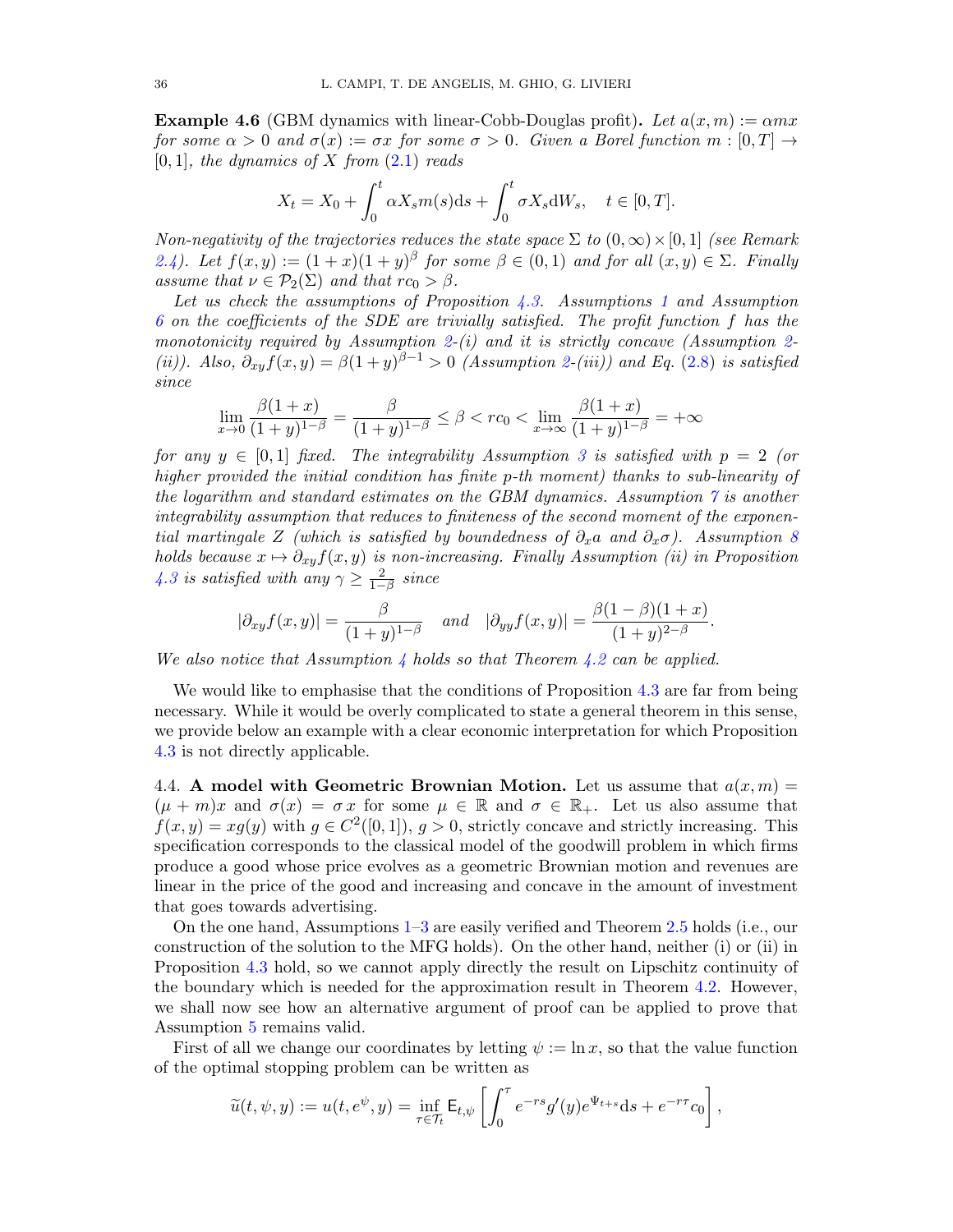where  $\Psi_{t+s} := \ln X^*_{t+s}$  is just a Brownian motion with drift, i.e.,

$$
\Psi_{t+s}^{t,\psi} = \psi + \int_0^s (\mu - \sigma^2/2 + m^*(t+u)) \, du + \sigma(W_{t+s} - W_t)
$$

The optimal boundary can also be expressed in terms of  $(t, \psi)$  by putting  $\tilde{c}(t, \psi)$  $c(t, e^{\psi})$ . Then the mean-field optimal control reads

$$
\xi_t^* = \sup_{0 \le s \le t} \left( \tilde{c}(s, \Psi_s) - y \right)^+, \quad t \in [0, T]
$$

whereas the optimal stopping time for the value  $\tilde{u}(t, \psi, y)$  reads

$$
\tau_* = \inf\{s \in [0, T - t] : \tilde{c}(t + s, \Psi_{t+s}) \ge y\}.
$$

Now we show that the optimal boundary  $\tilde{c}(\cdot)$  is indeed Lipschitz with respect to  $\psi$  and therefore the proof of Theorem [4.2](#page-27-0) can be repeated with  $\Psi$  instead of  $X^*$  so that the theorem holds as stated. Since  $\partial_{\psi} \Psi_{t+s}^{t,\psi} \equiv 1$  for  $s \in [0, T - t]$  and Assumption [8](#page-32-1) holds, we can use the same arguments as in step 1 of the proof of Proposition [4.3](#page-32-2) to obtain

$$
\partial_y \widetilde{u}(t, \psi, y) = g''(y) \mathsf{E}_{t, \psi} \left[ \int_0^{\tau_*} e^{-rs + \Psi_{t+s}} \mathrm{d} s \right]
$$

and

$$
\partial_{\psi}\widetilde{u}(t,\psi,y) = g'(y)\mathsf{E}_{t,\psi}\left[\int_0^{\tau_*} e^{-rs+\Psi_{t+s}}\mathrm{d} s\right]
$$

.

Then, by the same arguments as in step 2 of the proof of Proposition [4.3](#page-32-2) we obtain

$$
\partial_{\psi}\widetilde{c}_{\delta}(t,\psi)=-\frac{\partial_{x}\widetilde{w}\big(t,\psi,\widetilde{c}_{\delta}(t,\psi)\big)}{\partial_{y}\widetilde{w}\big(t,\psi,\widetilde{c}_{\delta}(t,\psi)\big)}=\frac{g'\big(\widetilde{c}_{\delta}(t,\psi)\big)}{|g''\big(\widetilde{c}_{\delta}(t,\psi)\big)|}\leq \kappa,
$$

for some  $\kappa > 0$ , where the final inequality holds because  $g \in C^2([0,1])$  and strictly concave. Therefore for the optimal boundary we have

$$
\sup_{0 \le t \le T} |\widetilde{c}(t, \psi_1) - \widetilde{c}(t, \psi_2)| \le \kappa |\psi_1 - \psi_2|, \quad \psi_1, \psi_2 \in \mathbb{R},
$$

as needed. In conclusion, the result of Theorem [4.2](#page-27-0) remains valid, even though the optimal boundary in the original parameterisation of the problem is not uniformly Lipschitz.

#### 5. Appendix

In this appendix we collect a number of technical results used in the paper.

**Proof of Proposition [3.5](#page-18-0).** Fix  $(t, x, y) \in [0, T] \times \Sigma$ . Take any admissible control  $\zeta \in \Xi_{t,x}(y)$  and define, for  $q \geq 0$ , its right-continuous inverse (see, e.g., [\(Revuz and](#page-45-17) [Yor,](#page-45-17) [1999,](#page-45-17) Ch. 0, Sec. 4))  $\tau^{\zeta}(q) := \inf\{s \in [t,T) : \zeta_s > q\} \wedge T$ . The process  $\tau^{\zeta} :=$  $(\tau^{\zeta}(q))_{q\geq 0}$  has increasing right-continuous sample paths, hence it admits left limits  $\tau_-^{\zeta}(q) := \inf \{ s \in [t,T) : \zeta_s \ge q \} \wedge T$ , for  $q \ge 0$ . It can be shown that both  $\tau^{\zeta}(q)$  and  $\tau_-^{\zeta}(q)$  are  $(\mathcal{F}_{t+s})$ -stopping times for any  $q \geq 0$ .

Let now  $q = z - y$  for  $z \ge y$  and consider the function w defined as

$$
w(t, x, y) := \Phi_n(t, x) - \int_y^1 u_n(t, x, z) dz.
$$

Since  $\tau^{\zeta}(z-y)$  is admissible for  $u_n(t, x, z)$  we have

$$
w(t,x,y) - \Phi_n(t,x) \ge -\int_y^1 \mathsf{E}_{t,x} \left[ c_0 e^{-r\tau^{\zeta}(z-y)} + \int_t^{\tau^{\zeta}(z-y)} e^{-rs} \partial_y f(X_s^{[n]},z) \mathrm{d}s \right] \mathrm{d}z.
$$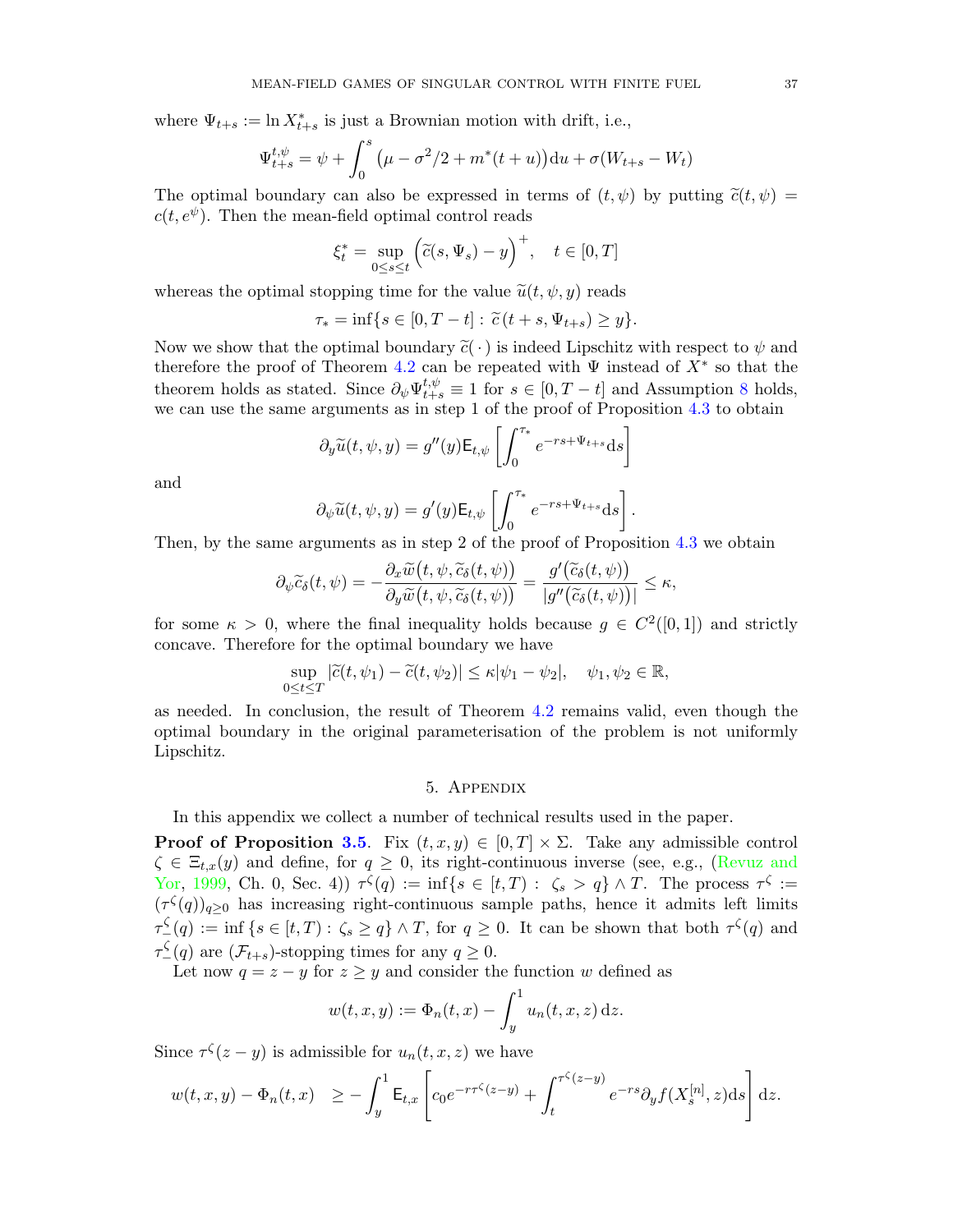In order to compute the integral with respect to dz we observe that for  $t \leq s < T$  we have

$$
\{\zeta_s < z - y\} \subseteq \{s < \tau^{\zeta}(z - y)\} \subseteq \{\zeta_s \le z - y\}
$$

by right-continuity and monotonicity of the process  $s \mapsto \zeta_s$ . The left-most and rightmost events above are the same up to  $dz$ -null sets. Then, applying Fubini's theorem more than once we obtain

$$
w(t, x, y) - \Phi_n(t, x)
$$
  
\n
$$
\geq \mathsf{E}_{t,x} \left[ -\int_y^1 e^{-r\tau^{\zeta}(z-y)} c_0 \,dz - \int_t^T e^{-rs} \int_y^1 \partial_y f(X_s^{[n]}, z) \mathbf{1}_{\{s < \tau^{\zeta}(z-y)\}} \,dz \,ds \right]
$$
  
\n
$$
= \mathsf{E}_{t,x} \left[ -\int_y^1 e^{-r\tau^{\zeta}(z-y)} c_0 \,dz - \int_t^T e^{-rs} \int_y^1 \partial_y f(X_s^{[n]}, z) \mathbf{1}_{\{\zeta_s < z-y\}} \,dz \,ds \right]
$$
  
\n
$$
= \mathsf{E}_{t,x} \left[ -\int_y^1 e^{-r\tau^{\zeta}(z-y)} c_0 \,dz - \int_t^T e^{-rs} [f(X_s^{[n]}, 1) - f(X_s^{[n]}, y + \zeta_s)] \,ds \right]
$$
  
\n
$$
= J_n(t, x, y; \zeta) - \Phi_n(t, x),
$$

where the final equality uses the well-known change of variable formula (see, e.g., [Revuz](#page-45-17) [and Yor,](#page-45-17) [1999,](#page-45-17) Ch. 0, Proposition 4.9)

$$
\int_{y}^{1} e^{-r\tau^{\zeta}(z-y)} dz = \int_{[t,T]} e^{-rs} d\zeta_{s}.
$$

By the arbitrariness of  $\zeta \in \Xi_{t,x}(y)$  we conclude  $w_n(t,x,y) \ge v_n(t,x,y)$ .

For the reverse inequality we take  $\zeta_{t+s} = \xi_{t+s}^{[n]*}$  $t+s$  as defined in Lemma [3.4.](#page-16-1) Recall that

$$
\tau_*^{[n]}(t, x, z) = \inf \left\{ s \in [0, T - T] : z \le c_n(t + s, X_{t + s}^{[n]; t, x}) \right\}.
$$

and since  $s \mapsto c_n(s, X_s^{[n]; t, x}) - z$  is upper semi-continuous, it attains a maximum over any compact interval in  $[t, T)$ . In particular, for  $s \in [t, T)$ 

$$
\tau_*^{[n]}(t, x, z) \le s \iff \text{there exists } \theta \in [t, t+s] \text{ such that } c_n(\theta, X_{\theta}^{[n]; t, x}) \ge z.
$$

For any  $y \leq z$ , the latter is also equivalent to

$$
\xi_{t+s}^{[n]*} = \sup_{0 \le u \le s} \left( c_n(t+u, X_{t+u}^{[n]; t, x}) - y \right)^+ \ge z - y
$$

and, therefore, it is also equivalent to  $\tau_{-}^{\xi^{[n]*}}(z-y) \leq s$ . Since  $s \in [t, T]$  was arbitrary the chain of equivalences implies that  $\tau_{-}^{\xi^{[n]*}}(z-y) = \tau_{*}^{[n]}(t, x, z)$ , P-a.s. for any  $z > y$ . However, we have already observed that for a.e.  $z > y$  it must be  $\tau_{-}^{\xi^{[n]*}}(z - y) =$  $\tau^{\xi^{[n]*}}(z-y)$ , P-a.s., hence  $\tau^{\xi^{[n]*}}(z-y) = \tau_*^{[n]}(t,x,z)$  as well. The latter, in particular implies

$$
w(t,x,y) - \Phi_n(t,x) = -\int_y^1 \mathsf{E}_{t,x} \Big[ c_0 e^{-r\tau^{\xi^{[n]*}}(z-y)} + \int_t^{\tau^{\xi^{[n]*}}(z-y)} e^{-rs} \partial_y f(X_s^{[n]},z) \mathrm{d} s \Big] \mathrm{d} z,
$$

by optimality of  $\tau_*^{[n]}(t, x, z)$  in  $u_n(t, x, z)$ . Repeating the same steps as above we then find

$$
w(t, x, y) = J_n(t, x, y; \xi^{[n]*}),
$$

which combined with  $v_n \leq w$  concludes the proof.

$$
\Box
$$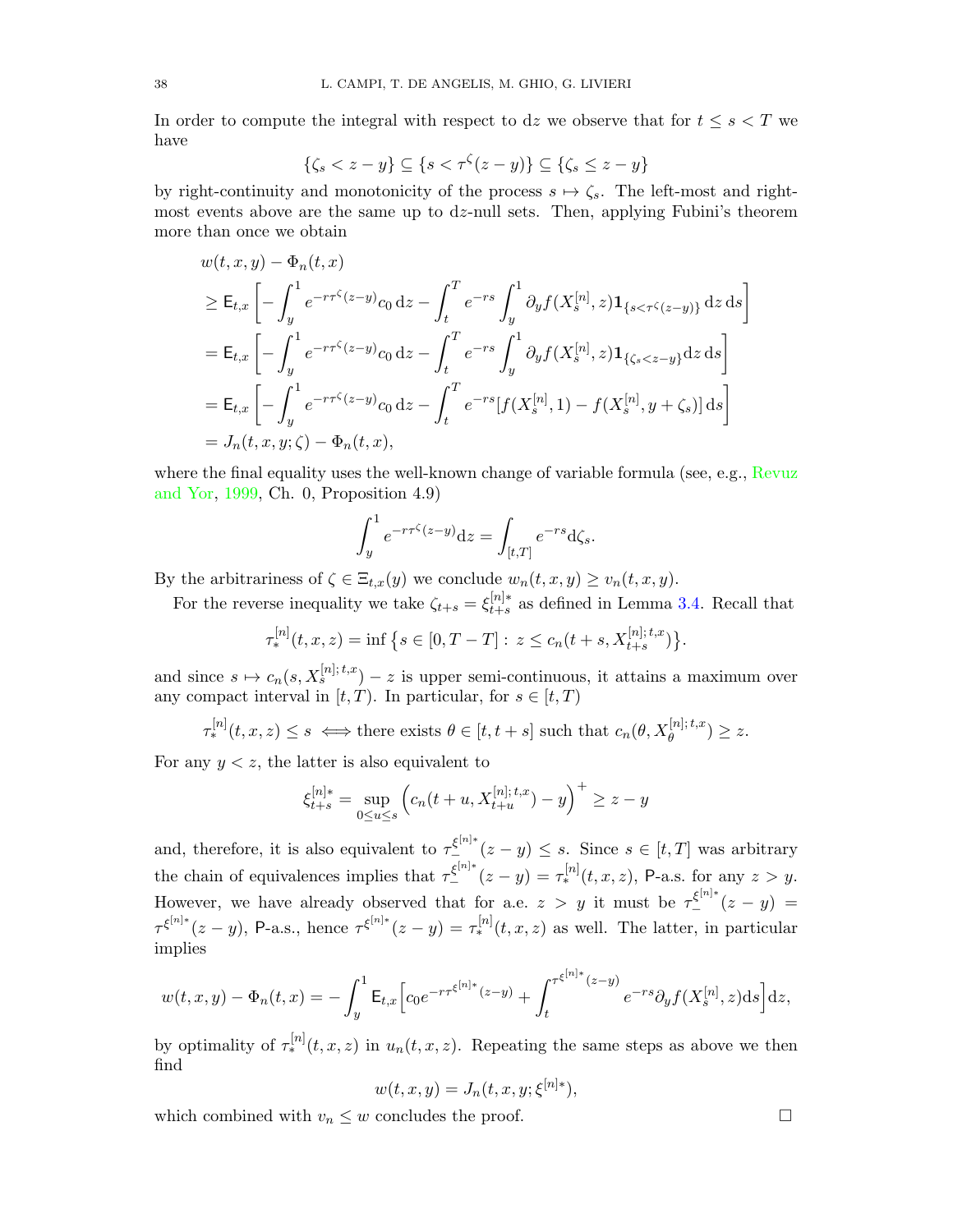**Proof of Lemma [3.10](#page-21-3)**. We have  $\mathcal{C}^{[n]} \subset \mathcal{C}^{[n+1]} \subset \mathcal{C}$  because the sequence  $(c_n)_{n\geq 0}$ is decreasing. Then, the sequence  $({\tau_*^{[n]}})_{n\geq 0}$  is increasing and  $\lim_{n\to\infty}{\tau_*^{[n]}} \leq {\tau_*}$ ,  $P_{t,x,y}$ a.s. for any  $(t, x, y) \in [0, T] \times \Sigma$ . In order to prove the reverse inequality, first we observe that  $t \mapsto X_t^{[k]}$  $t_k^{[\kappa]}(\omega)$  is continuous for all  $\omega \in \Omega \setminus N_k$  with  $P(N_k) = 0$ , for all  $k \geq 0$ . Moreover,  $t \mapsto X_t(\omega)$  is continuous for all  $\omega \in \Omega \setminus N$  with  $P(N) = 0$ . Let us set  $N_0 := (\cup_k N_k) \cup N$  and  $\Omega_0 := \Omega \setminus N_0$  so that  $P(\Omega_0) = 1$ . Fix  $(t, x, y) \in [0, T] \times \Sigma$ and  $\omega \in \Omega_0$ . Let  $\delta > 0$  be such that  $\tau_*(\omega) > \delta$  (if no such  $\delta$  exists, then  $\tau_*(\omega) = 0$  and  $\tau_*^{[n]}(\omega) \ge \tau_*(\omega)$  for all  $n \ge 0$ ). Then, since  $s \mapsto u(t+s, \widetilde{X}_{t+s}(\omega), y)$  is continuous, there must exist  $\varepsilon > 0$  such that

<span id="page-39-0"></span>(5.1) 
$$
\sup_{0\leq s\leq \delta}\left(u(t+s,\widetilde{X}_{t+s}(\omega),y)-c_0\right)\leq -\varepsilon.
$$

At the same time we also notice that  $s \mapsto u_n(t + s, X_{t+s}^{[n]}(\omega), y)$  is continuous and moreover

$$
u_n(t+s,X_{t+s}^{[n]}(\omega),y) \ge u_{n+1}(t+s,X_{t+s}^{[n]}(\omega),y) \ge u_{n+1}(t+s,X_{t+s}^{[n+1]}(\omega),y)
$$

by monotonicity of the sequences  $(u_n)_{n\geq 0}$  and  $(X^{[n]})_{n\geq 0}$  and of the map  $x \mapsto u_n(t, x, y)$ . So we have that  $u_n(t+\cdot,X^{[n]}(\omega),y)$  is a decreasing sequence of continuous functions of time and since the limit is also continuous, the convergence is uniform on  $[0, \delta]$ . Then, there exists  $n_0 \geq 0$  sufficiently large that

$$
\sup_{0\le s\le\delta}\Big|u(t+s,\widetilde X_{t+s}(\omega),y)-u_n(t+s,X^{[n]}_{t+s}(\omega),y)\Big|\le -\frac{\varepsilon}{2},\quad\text{for }n\ge n_0.
$$

Using this fact and  $(5.1)$  we have

$$
\sup_{0 \le s \le \delta} \left( u_n(t+s, X_{t+s}^{[n]}(\omega), y) - c_0 \right) \le -\frac{\varepsilon}{2}
$$

and  $\tau_*^{[n]}(\omega) > \delta$ , for all  $n \geq n_0$ . Since  $\delta > 0$  was arbitrary, we obtain

$$
\lim_{n\to\infty}\tau_*^{[n]}(\omega)\geq\tau_*(\omega).
$$

Recalling that  $\omega \in \Omega_0$  was also arbitrary we obtain the desired result.  $\Box$ 

**Proof of Lemma [4.4](#page-32-0).** The proof is divided into two steps: first we show that  $(t, x, y) \mapsto$  $\tau_*(t, x, y)$  is lower semi-continuous and then that it is upper semi-continuous. Both parts of the proof rely on continuity of the flow  $(t, x, s) \mapsto X_{t+s}^{*,t,x}$ <sup>\*\*; t,x</sup>( $\omega$ ). The latter holds for all  $\omega \in \Omega \setminus N$  where N is a universal set with  $P(N) = 0$ . For simplicity, in the rest of the proof we just write  $X$  instead of  $X^*$ .

Step 1. (Lower semi-continuity). This part of the proof is similar to that of Lemma [3.10.](#page-21-3) Fix  $(t, x, y) \in [0, T] \times \Sigma$  and take a sequence  $(t_n, x_n, y_n)_{n \geq 1}$  that converges to  $(t, x, y)$  as  $n \to \infty$ . Denote  $\tau_* = \tau_*(t, x, y)$  and  $\tau_n := \tau_*(t_n, x_n, y_n)$  and fix an arbitrary  $\omega \in \Omega \setminus N$ . If  $(t, x, y) \in S$  then  $\tau_*(\omega) = 0$  and  $\liminf_n \tau_n(\omega) \geq \tau_*(\omega)$  trivially. Let δ > 0 be such that τ∗(ω) > δ. Then by continuity of the value function u and of the trajectory  $s \mapsto X_{t+1}^{t,x}$  $t,x_{t+s}(\omega)$  there must exist  $\varepsilon > 0$  such that

$$
\sup_{0\leq s\leq \delta} \left( u(t+s,X^{t,x}_{t+s}(\omega),y)-c_0\right)\leq -\varepsilon.
$$

Thanks to continuity of the stochastic flow there is no loss of generality in assuming that  $(t_n + s, X_{t_n+s}^{t_n,x_n}(\omega), y_n)$  lies in a compact K for all  $n \geq 1$  and  $s \leq \delta$ . Then there must exits  $n_{\varepsilon} > 0$  such that

$$
\sup_{0 \le s \le \delta} \left| u(t+s, X_{t+s}^{t,x}(\omega), y) - u(t_n+s, X_{t_n+s}^{t_n,x_n}(\omega), y) \right| \le \varepsilon/2
$$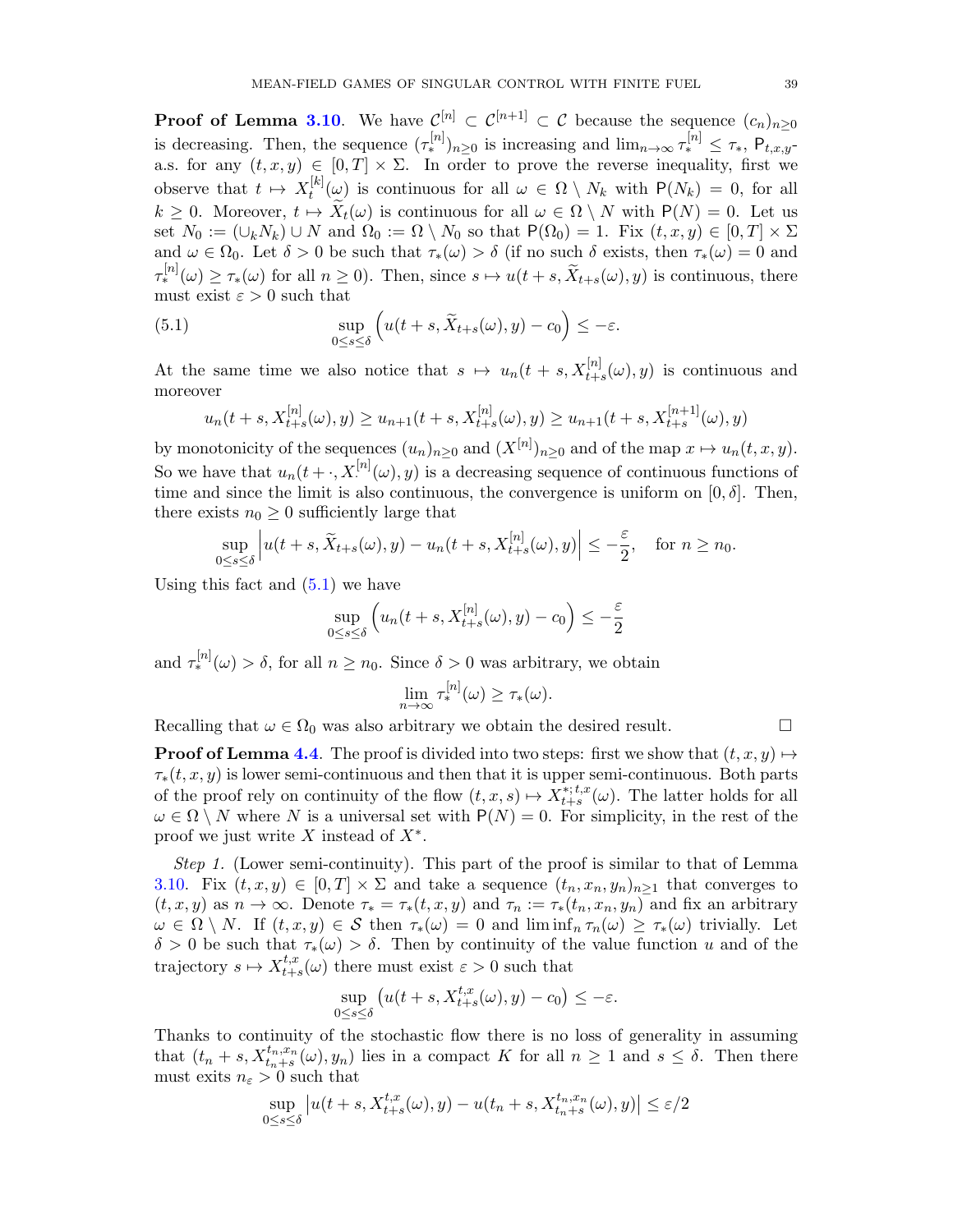for all  $n \geq n_{\varepsilon}$  (by uniform continuity). Combining the above we get

$$
\sup_{n\geq n_{\varepsilon}}\sup_{0\leq s\leq\delta}\left(u(t_n+s,X^{t_n,x_n}_{t_n+s}(\omega),y_n)-c_0\right)\leq-\varepsilon/2,
$$

which implies  $\tau_n(\omega) > \delta$  for all  $n \geq n_{\varepsilon}$ . Hence  $\liminf_{n} \tau_n(\omega) > \delta$  and since  $\delta$  and  $\omega$  were arbitrary we conclude  $\liminf_n \tau_n(\omega) \geq \tau_*(\omega)$ , for all  $\omega \in \Omega \setminus N$ .

Step 2. (Upper semi-continuity). For this part of the proof we need to introduce the *hitting time*  $\sigma_*^{\circ}$  to the interior of the stopping set  $\mathcal{S}^{\circ} := \text{int}(\mathcal{S})$  (which is not empty thanks to the argument of proof of Lemma [3.8\)](#page-20-2), i.e.,

$$
\sigma_*^{\circ}(t,x,y) := \inf \{ s \in (0,T-t] \, : \, (t+s, X^{t,x}_{t+s}, y) \in \mathcal{S}^{\circ} \}.
$$

Assume for a moment that

<span id="page-40-0"></span>(5.2) 
$$
\mathsf{P}_{t,x,y}(\tau_* = \sigma_*^{\circ}) = 1 \text{ for all } (t,x,y) \in [0,T] \times \Sigma^{\circ}.
$$

Then we can invoke Lemma 4 in [De Angelis and Peskir](#page-44-22) [\(2020\)](#page-44-22) (see Eq. (3.7) therein) to conclude that  $(t, x, y) \mapsto \sigma^{\circ}(t, x, y)$  is upper semi-continuous. Hence, given  $(t, x, y) \in$  $[0,T] \times \Sigma^{\circ}$  and any sequence  $(t_n, x_n, y_n)_{n \geq 1}$  converging to  $(t, x, y)$  as  $n \to \infty$ , setting  $\tau_n = \tau_*(t_n, x_n, y_n)$  and  $\sigma_n^{\circ} = \sigma_*^{\circ}(t_n, x_n, y_n)$ , we have  $\tau_n(\omega) = \sigma_n^{\circ}(\omega)$  for all  $\omega \in \Omega_n$  with  $P(\Omega_n) = 1$  for each  $n \geq 1$ ; therefore letting  $\overline{\Omega} := \cap_{n \geq 1} \Omega_n$  we have  $P(\overline{\Omega}) = 1$  and

$$
\limsup_{n \to \infty} \tau_n(\omega) = \limsup_{n \to \infty} \sigma_n^{\circ}(\omega) \le \sigma_*^{\circ}(\omega) = \tau_*(\omega),
$$

with  $\tau_* = \tau_*(t, x, y)$  and  $\sigma_*^{\circ} = \sigma_*^{\circ}(t, x, y)$ , for all  $\omega \in \overline{\Omega} \cap {\tau_*} = \sigma_*^{\circ}$  where  $P(\overline{\Omega} \cap {\tau_*} = \tau_*$  $\sigma_*^{\circ}$ }) = 1.

Let us now prove [\(5.2\)](#page-40-0). We introduce the generalised left-continuous inverse of  $x \mapsto$  $c(t, x)$ , i.e.

$$
b(t, y) = \sup\{x \in \mathbb{R} : c(t, x) < y\}.
$$

Then it is easy to check that  $t \mapsto b(t, y)$  is non-increasing. This implies that  $P_{t,x,y}(\tau_*)$  $\sigma_*^{\circ}$ ) = 1 for all  $(t, x, y) \in S^{\circ}$  by continuity of the paths of X. Moreover, for  $(t, x, y) \in C$ we have  $\sigma_*^{\circ} = \tau_* + \sigma_*^{\circ} \circ \theta_{\tau_*}$ , where  $\{\theta_t, t \geq 0\}$  is the shift operator, i.e.,  $(t, X_t(\omega)) \circ \theta_s =$  $(t + s, X_{t+s}(\omega))$ . Then,  $\tau_* = \sigma_*^{\circ}$  if and only if  $\sigma_*^{\circ} \circ \theta_{\tau_*} = 0$ . Since  $\sigma_*^{\circ} \circ \theta_{\tau_*}$  is the hitting time to  $\mathcal{S}^{\circ}$  after the process  $(t, X, y)$  has reached the boundary  $\partial \mathcal{C}$  of the continuation set, the previous condition is implied by  $P_{t,x,y}(\sigma^{\circ}_{*}=0)=1$  for  $(t,x,y)\in\partial\mathcal{C}$ . So we now focus on proving the latter.

We claim that

$$
\mathcal{S}^{\circ} = \{(t, x, y) \in (0, T) \times \Sigma^{\circ} : x > b(t, y)\}
$$

and will give a proof of this fact in Lemma [5.1](#page-40-1) below. Then by the law of iterated logarithm and non-increasing  $t \mapsto b(t, y)$  we immediately obtain  $P_{t,x,y}(\sigma^{\circ}_*) = 0 = 1$  for  $(t, x, y) \in \partial \mathcal{C}$  because  $(t, x, y) \in \partial \mathcal{C} \cap [(0, T) \times \Sigma^{\circ}]$  if and only if  $x \geq b(t, y)$ .

#### <span id="page-40-1"></span>Lemma 5.1. We have

<span id="page-40-2"></span>(5.3) 
$$
S^{\circ} = \{(t, x, y) \in (0, T) \times \Sigma^{\circ} : x > b(t, y)\}.
$$

*Proof.* While the claim may seem obvious, since  $y \mapsto b(t, y)$  is non-decreasing, one should notice that for it to hold we must rule out the case  $b(t, y) < b(t, y+)$  for all  $(t, y) \in [0, T] \times [0, 1)$ . Indeed, if the latter occurs for some  $(t_0, y_0) \in (0, T] \times (0, 1)$  we have  $\{t_0\} \times (b(t_0, y_0), b(t_0, y_0+)) \times \{y_0\} \in \partial \mathcal{C}$  and  $(5.3)$  fails.

We proceed in two steps.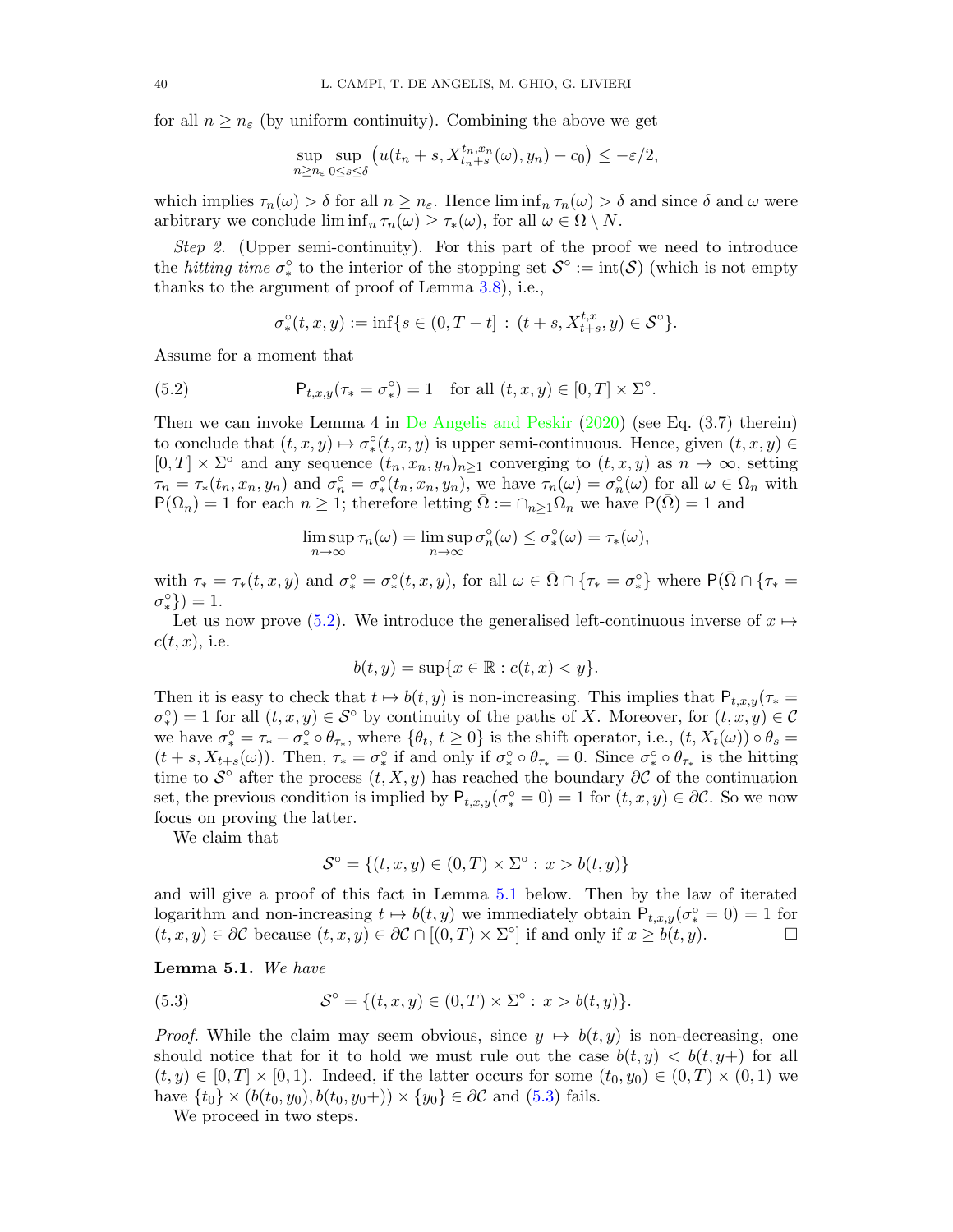Step 1. (A PDE for the value function). Since  $(t, x) \mapsto a(x, m^*(t))$  is not continuous in general we cannot immediately apply standard PDE arguments that guarantee that

<span id="page-41-0"></span>(5.4) 
$$
\partial_t u + \frac{\sigma^2(\cdot)}{2} \partial_{xx} u + a(\cdot, m^*(\cdot)) \partial_x u - ru = -\partial_y f, \text{ for } (t, x, y) \in \mathcal{C}
$$

(see [Peskir and Shiryaev,](#page-45-9) [2006,](#page-45-9) Chapter III). However, we show that for any  $y \in [0, 1]$ ,  $u(\cdot, y)$  solves [\(5.4\)](#page-41-0) in the a.e. sense. Fix  $(t, x, y) \in \mathcal{C}$  and let  $\mathcal{O}$  be an open rectangle in  $[0, T] \times \mathbb{R}$  containing  $(t, x)$  with parabolic boundary  $\partial_P \mathcal{O}$  such that  $\overline{\mathcal{O}} \times \{y\} \subset \mathcal{C}$ . Let

<span id="page-41-2"></span>(5.5) 
$$
\tau_{\mathcal{O}} = \inf\{s \ge 0 : (t + s, X_{t+s}^*) \notin \mathcal{O}\}\
$$
 and  $\tau_{\overline{\mathcal{O}}} = \inf\{s \ge 0 : (t + s, X_{t+s}^*) \notin \overline{\mathcal{O}}\}.$ 

Since  $\inf_{(t,x)\in\overline{\mathcal{O}}} \sigma(x) > 0$ , then it is not difficult to verify that  $P_{t,x}(\tau_{\mathcal{O}} = \tau_{\overline{\mathcal{O}}}) = 1$  for all  $(t, x) \in \mathcal{O}.$ 

Let us now regularise the drift of  $X^*$  by introducing

$$
a^{n}(x,t) = n \int_{t}^{t+1/n} a(x, m^{*}(s)) \mathrm{d}s.
$$

Notice that  $|a^n(x,t) - a^n(x',t)| \leq L|x-x'|$  with the same constant L as in Assumption [1.](#page-9-0) Moreover,  $a^n$  is locally bounded on any compact by a constant independent of n. By Lipschitz continuity of  $\alpha$  it is immediate to verify

<span id="page-41-1"></span>(5.6) 
$$
\sup_{x \in \mathbb{R}} \left| a^n(x,t) - a(x, m^*(t)) \right| \le L \ n \int_t^{t+1/n} \left| m^*(s) - m^*(t) \right| ds,
$$

so that  $a^n(\cdot, t) \to a(\cdot, m^*(t))$  for each t and uniformly in x, by right-continuity of  $m^*$ . Denoting by  $X^n$  the unique strong solution of [\(2.5\)](#page-7-0) with the drift  $a(\cdot)$  replaced by  $a^n(\cdot)$ , thanks to  $(5.6)$  we have

$$
\lim_{n \to \infty} \mathsf{E}_{t,x} \Big[ \sup_{0 \le s \le T-t} |X_{t+s}^n - X_{t+s}^*|^2 \Big] = 0.
$$

Then, there is a subsequence  $(n_i)_{i\in\mathbb{N}}$  for which

<span id="page-41-3"></span>(5.7) 
$$
\lim_{j \to \infty} \sup_{0 \le s \le T-t} |X_{t+s}^{n_j} - X_{t+s}^*|^2 = 0, \quad \mathsf{P}_{t,x} - a.s.
$$

Letting  $\tau_{\mathcal{O}}^n$  and  $\tau_{\overline{\mathcal{O}}}^n$  $\frac{n}{\mathcal{O}}$  be the analogues of [\(5.5\)](#page-41-2) but with  $X^n$  instead of  $X^*$ , we have

<span id="page-41-5"></span>(5.8) 
$$
\tau_{\mathcal{O}} \leq \liminf_{j \to \infty} \tau_{\mathcal{O}}^{n_j} \leq \limsup_{j \to \infty} \tau_{\overline{\mathcal{O}}}^{n_j} \leq \tau_{\overline{\mathcal{O}}} = \tau_{\mathcal{O}}, \quad \mathsf{P}_{t,x} - a.s.
$$

thanks to [\(5.7\)](#page-41-3) and arguments as in the proof of Lemma [4.4](#page-32-0) (step 1 for lower semicontinuity of  $\tau_{\mathcal{O}}^{n_j}$  $\overline{\mathcal{O}}^{n_j}$  and step 2 for upper semi-continuity of  $\tau_{\overline{\mathcal{O}}}^{n_j}$  $\frac{n_j}{\overline{O}}$ ).

Thanks to the improved regularity of  $a^n$ , for each  $y \in [0,1]$  there exists a unique solution  $u^n(\cdot, y) \in C^{1,2}(\mathcal{O}) \cap C(\overline{\mathcal{O}})$  of the boundary value problem

<span id="page-41-4"></span>(5.9) 
$$
\begin{aligned}\n(\partial_t u^n + \frac{\sigma^2}{2}(\cdot)\partial_{xx} u^n + a^n(\cdot)\partial_x u^n - ru^n)(t, x, y) &= -\partial_y f(t, x, y), \quad (t, x) \in \mathcal{O},\\
u^n(t, x, y) &= u(t, x, y), \quad (t, x) \in \partial_P \mathcal{O}.\n\end{aligned}
$$

By Feynman-Kac formula and [\(5.9\)](#page-41-4) we have

$$
u^{n}(t,x,y) = \mathsf{E}_{t,x}\Big[e^{-r\tau_{\mathcal{O}}^{n}}u(t+\tau_{\mathcal{O}}^{n},X_{t+\tau_{\mathcal{O}}^{n}}^{n},y) + \int_{0}^{\tau_{\mathcal{O}}^{n}}e^{-rs}\partial_{y}f(X_{t+s}^{n},y)\mathrm{d}s\Big].
$$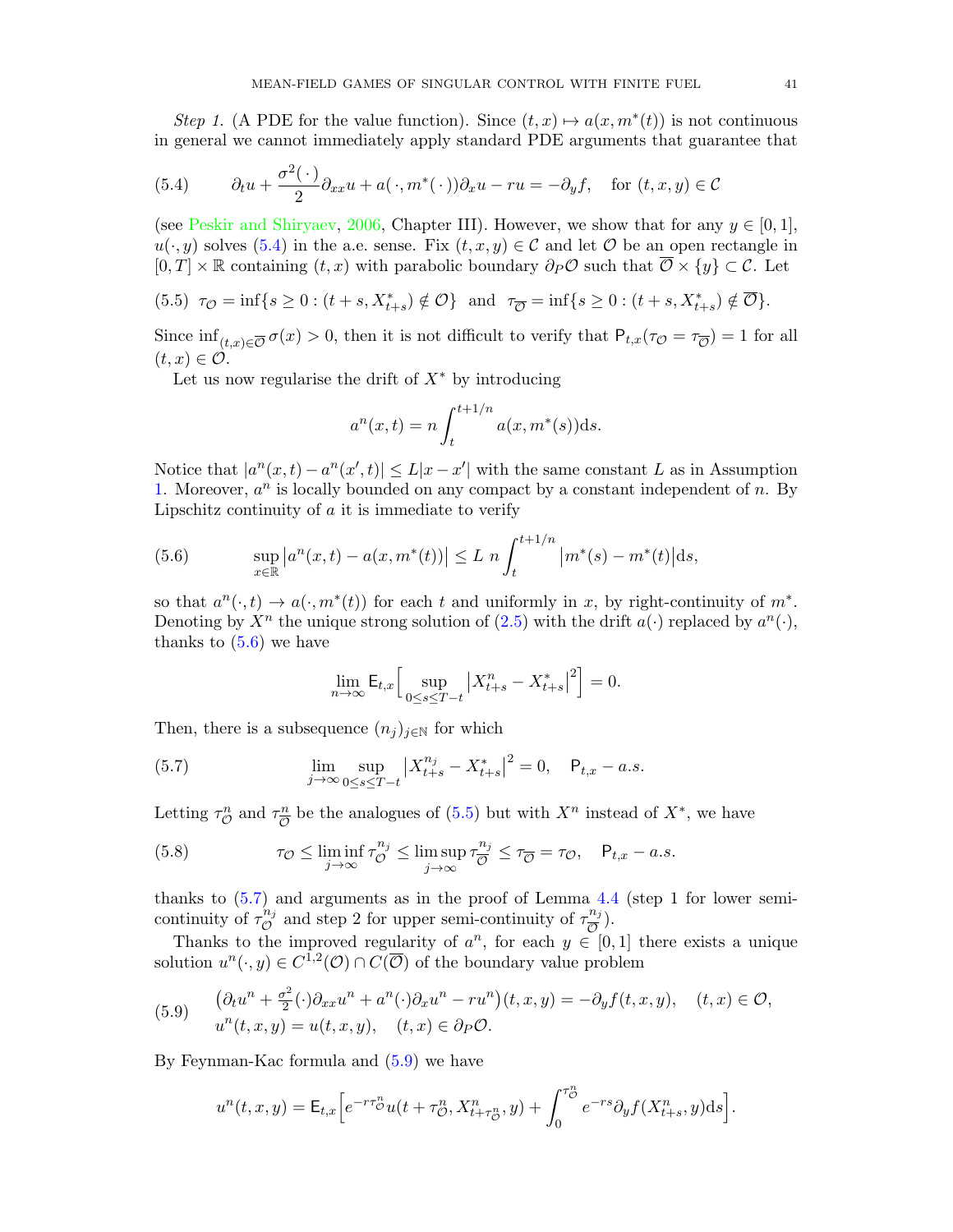Taking limits along the subsequence  $(n_i)_{i\in\mathbb{N}}$ , using [\(5.7\)](#page-41-3), [\(5.8\)](#page-41-5) and dominated convergence, we obtain

<span id="page-42-0"></span>(5.10)  
\n
$$
\lim_{j \to \infty} u^{n_j}(t, x, y)
$$
\n
$$
= \mathsf{E}_{t,x} \Big[ e^{-r\tau \phi} u(t + \tau \phi, X_{t + \tau \phi}^*, y) + \int_0^{\tau \phi} e^{-rs} \partial_y f(X_{t+s}^*, y) \mathrm{d}s \Big]
$$
\n
$$
= u(t, x, y),
$$

where the final equality holds because u is an harmonic function in  $\mathcal O$  by standard optimal stopping theory.

Thanks to [\(Krylov,](#page-45-18) [2008,](#page-45-18) Thm. 5, Ch. 5, Sec. 2), for any compact  $K \subset \mathcal{O}$  and  $p \in [2,\infty)$  there is a constant  $c > 0$  depending on K and p, on L from Assumption [1](#page-9-0) and on  $||u(\cdot,y)||_{L^{\infty}(K)}$ ,  $||a||_{L^{\infty}(K)}$  and  $||\sigma||_{L^{\infty}(K)}$ , such that  $||u^{n}(\cdot,y)||_{W^{1,2;p}(K)} \leq c$  for all  $n \in \mathbb{N}$ . Here  $W^{1,2,2}(K)$  is the Sobolev space of functions  $\varphi \in L^p(K)$  whose weak derivatives  $\partial_t \varphi$ ,  $\partial_x \varphi$ ,  $\partial_x \varphi$  also belong to  $L^p(K)$ . Then,  $u^{n_j}(\cdot, y) \to \bar{u}(\cdot, y)$  weakly in  $W^{1,2,p}(K)$  as  $j \to \infty$ . By uniqueness of the limit and  $(5.10)$  we have  $\bar{u}(\cdot,y)$  $u(\cdot,y) \in W^{1,2,p}(K)$ . Thus, by arbitrariness of  $\mathcal O$  and  $K$  we have  $u(\cdot,y) \in W^{1,2,p}_{loc}(\mathcal{C}_y)$ with  $\mathcal{C}_y = \{(t, x) : (t, x, y) \in \mathcal{C}\}\.$  Passing to the (weak) limit in [\(5.9\)](#page-41-4) and using [\(5.6\)](#page-41-1) we have

<span id="page-42-1"></span>(5.11) 
$$
(\partial_t u + \frac{\sigma^2(\cdot)}{2} \partial_{xx} u + a(\cdot, m^*(\cdot)) \partial_x u - ru)(\cdot, y) = -\partial_y f(\cdot, y)
$$
, a.e. in  $\mathcal{O}$ .

Finally, we notice the Sobolev compact embedding  $W_{loc}^{1,2;p}(\mathcal{C}_y) \hookrightarrow C_{loc}^{0,1;\alpha}(\mathcal{C}_y)$  for  $\alpha =$  $1-3/p$  with  $p > 3$ , where  $C^{0,1;\alpha}$  is the class of  $\alpha$ -Hölder continuous function with Hölder continuous spatial derivative. We will later use that  $\partial_x u(\cdot, y)$  is continuous in  $\mathcal{C}_y$ .

Step 2. (Contradiction). Here we use an argument by contradiction inspired to [De Angelis](#page-44-23) [\(2015\)](#page-44-23). Assume that there exists  $(t_0, y_0) \in (0, T) \times (0, 1)$  such that  $x_1^0 :=$  $b(t_0, y_0) < b(t_0, y_0+) =: x_2^0$ . Let  $\mathcal{O} \times (y_0, y_0 + \delta) \subset \mathcal{C}$  and  $\{t_0\} \times (x_1^0, x_2^0) \subset \mathcal{O}$ . Pick an arbitrary  $\varphi \in C_c^{\infty}((x_1^0, x_2^0)), \varphi \ge 0$  and multiply  $(5.11)$  by  $\varphi$ . Since  $t \mapsto u(t, x, y)$  is non-decreasing we have  $\partial_t u(\cdot, y) \geq 0$  a.e. on  $\mathcal O$  and therefore, for each  $y \in (y_0, y_0 + \delta)$ we have

$$
\varphi(\cdot)\left[\frac{\sigma^2(\cdot)}{2}\partial_{xx}u(\cdot,y) + a(\cdot,m^*(\cdot))\partial_xu(\cdot,y) - ru(\cdot,y)\right] \le -\varphi(\cdot)\partial_yf(\cdot,y), \text{ a.e. in } \mathcal{O}.
$$

By monotonicity of  $t \mapsto b(t, y)$ , we have  $[0, t_0) \times (x_1^0, x_2^0) \times (y_0, y_0 + \delta) \subset \mathcal{C}$ . Then, for arbitrary  $0 \le t < t_0$  and  $0 < h < t_0 - t$ , using integration by parts we obtain<sup>[1](#page-42-2)</sup>

$$
\frac{1}{h} \int_{t}^{t+h} \int_{x_1^0}^{x_2^0} \left(\frac{1}{2} \partial_{xx} \left[\sigma^2(x)\varphi(x)\right] + a(x, m^*(s))\varphi(x)\partial_x - r\varphi(x)\right) u(s, x, y) \, dx \, ds
$$
\n
$$
\leq -\frac{1}{h} \int_{t}^{t+h} \int_{x_1^0}^{x_2^0} \partial_y f(x, y)\varphi(x) \, dx \, ds.
$$

<span id="page-42-2"></span><sup>&</sup>lt;sup>1</sup>Notice that the argument seems to require  $\sigma \in C^2(\mathbb{R})$ . However, given that the final estimate [\(5.12\)](#page-43-11) does not depend on  $\sigma$  we can apply a smoothing of  $\sigma$ , if necessary, and then pass to the limit at the end.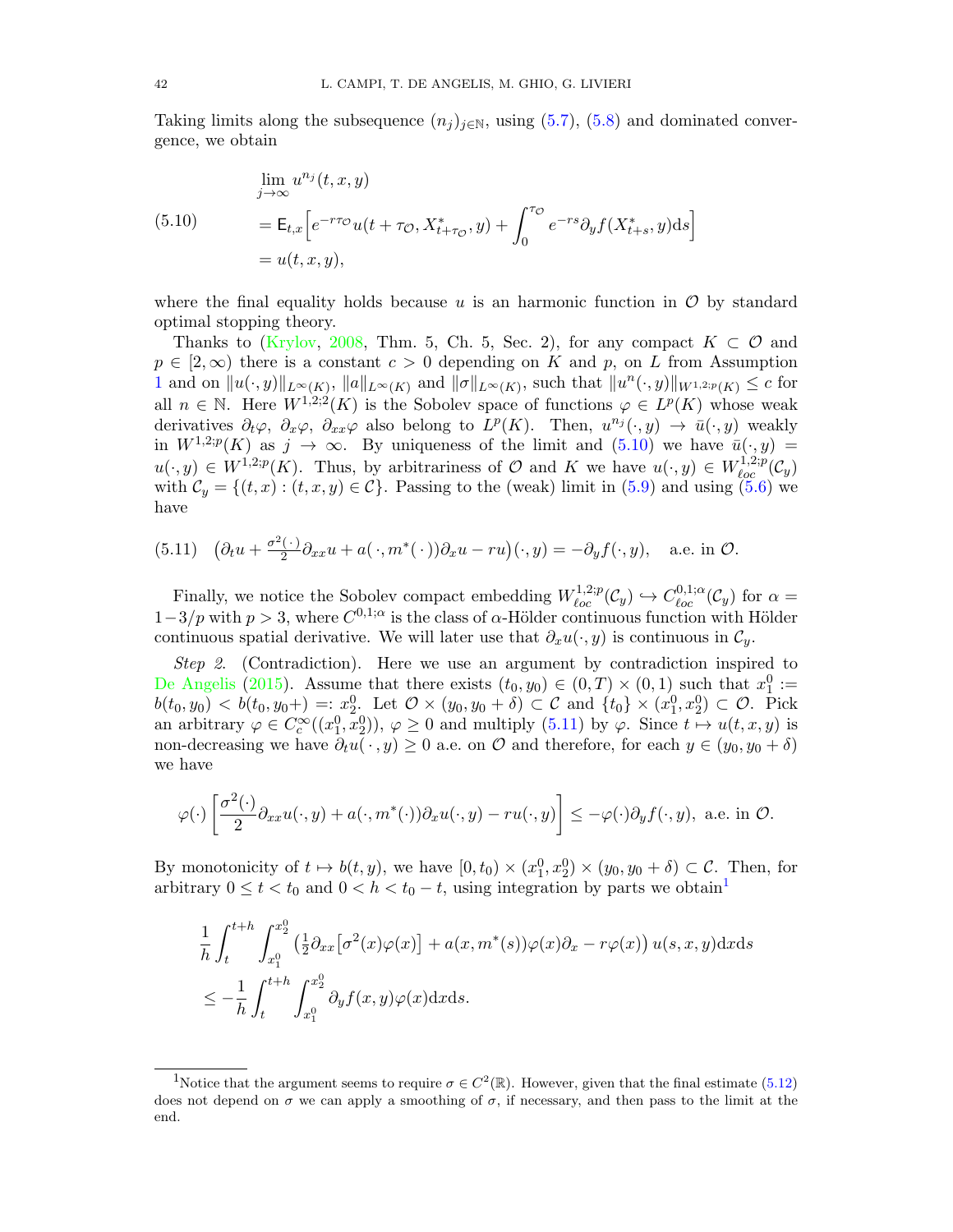Thanks to continuity of  $u(\cdot, y)$ ,  $\partial_x u(\cdot, y)$  and  $a(\cdot)$ , and right-continuity of  $m^*(\cdot)$ , letting  $h \downarrow 0$  we obtain

$$
\int_{x_1^0}^{x_2^0} \left(\frac{1}{2}\partial_{xx}\left[\sigma^2(x)\varphi(x)\right] + a(x, m^*(t))\varphi(x)\partial_x - r\varphi(x)\right)u(t, x, y) \, dx \, ds
$$
\n
$$
\leq -\int_{x_1^0}^{x_2^0} \partial_y f(x, y)\varphi(x) \, dx \, ds.
$$

Recall that  $\{t_0\} \times (x_1^0, x_2^0) \times (y_0, y_0 + \delta) \subset \mathcal{C}$ . Then we can let  $t \uparrow t_0$  and integrate by parts the term with  $\partial_x u$  to obtain

$$
\int_{x_1^0}^{x_2^0} \left(\frac{1}{2}\partial_{xx}\left[\sigma^2(x)\varphi(x)\right] - \partial_x\left[a(x, m^*(t_0-))\varphi(x)\right] - r\varphi(x)\right)u(t_0, x, y)\mathrm{d}x
$$
  
\n
$$
\leq -\int_{x_1^0}^{x_2^0} \partial_y f(x, y)\varphi(x)\mathrm{d}x,
$$

where  $m^*(t_0-) = \lim_{t \uparrow t_0} m^*(t)$ . Now, letting  $y \downarrow y_0$ , using dominated convergence and  $u(t_0, x, y_0) = c_0$  for  $x \in (x_1^0, x_2^0)$ , and undoing the integration by parts we obtain

<span id="page-43-11"></span>(5.12) 
$$
\int_{x_1^0}^{x_2^0} (\partial_y f(x, y_0) - r c_0) \varphi(x) dx \le 0.
$$

Hence  $\partial_y f(x, y_0) - r c_0 \leq 0$  for all  $x \in (x_1^0, x_1^0)$  by arbitrariness of  $\varphi \geq 0$  and continuity of  $x \mapsto \partial_y f(x, y_0) - r c_0$ . However, since  $S \subseteq [0, T] \times (\Sigma \setminus \mathcal{H})$  (recall  $(3.7)$ ), then it must be  $\partial_y f(x, y_0) - r c_0 = 0$  for all  $x \in (x_1^0, x_1^0)$ , which contradicts  $\partial_{xy} f > 0$  (Assumption  $2-(iii)$  $2-(iii)$ .

#### **REFERENCES**

- <span id="page-43-9"></span>Baldi, P. (2017). Stochastic Calculus: An Introduction Through Theory and Exercises. Springer International Publishing.
- <span id="page-43-8"></span>Baldursson, F. M. and I. Karatzas (1996). Irreversible investment and industry equilibrium. Finance Stoch.  $1(1)$ , 69–89.
- <span id="page-43-3"></span>Basei, M., H. Cao, and X. Guo (2019). Nonzero-sum stochastic games with impulse controls. arXiv:1901.08085 .
- <span id="page-43-5"></span>Bather, J. and H. Chernoff (1967). Sequential decisions in the control of a spaceship. In Fifth Berkeley Symposium on Mathematical Statistics and Probability, Volume 3, pp. 181–207.
- <span id="page-43-6"></span>Beneš, V., L. Shepp, and H. Witsenhausen (1980). Some solvable stochastic control problems. Stochastics  $\frac{1}{1}$ , 39–83.
- <span id="page-43-4"></span>Bertucci, C. (2020). Fokker-Planck equations of jumping particles and mean field games of impulse control. Ann. Inst. H. Poincaré Anal. Non Linéaire 37(5), 1211–1244.
- <span id="page-43-7"></span>Buratto, A. and B. Viscolani (2002). New product introduction: goodwill, time and advertising cost. *Math. Methods Oper. Res.*  $55(1)$ ,  $55-68$ .
- <span id="page-43-10"></span>Caffarelli, L. A. and S. Salsa (2005). A geometric approach to free boundary problems, Volume 68. American Mathematical Soc.
- <span id="page-43-2"></span>Cao, H. and X. Guo (2020). MFGs for partially reversible investment. Stoch. Process. Appl. (In Press).
- <span id="page-43-1"></span>Cao, H., X. Guo, and J. S. Lee (2017). Approximation of mean field games to N-player stochastic games, with singular controls.  $arXiv:1703.04437$ .
- <span id="page-43-0"></span>Cardaliaguet, P. (2012). Notes from P.-L. Lions' lectures at the Collège de France. Technical report.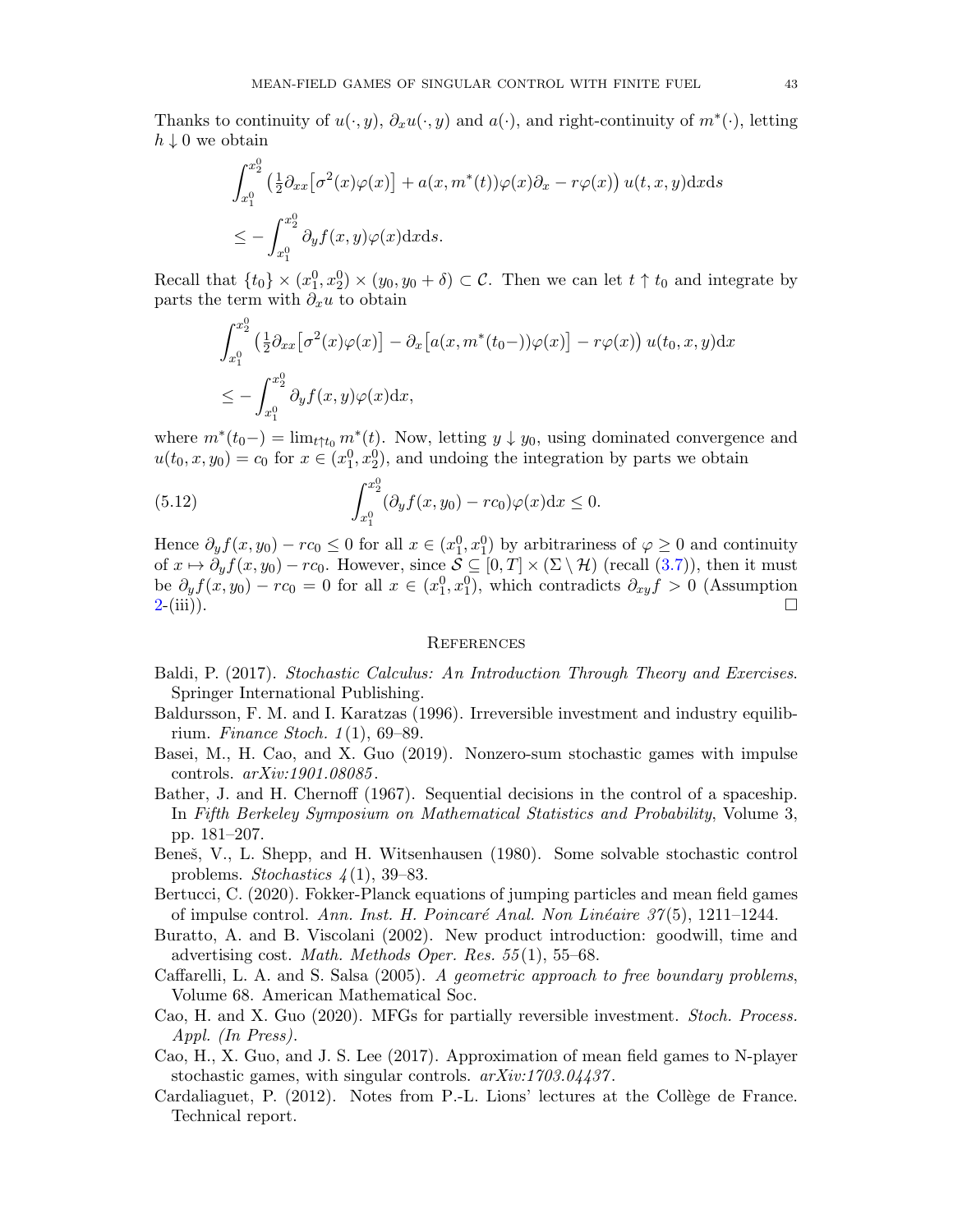- <span id="page-44-15"></span>Cardaliaguet, P. and S. Hadikhanloo (2017). Learning in mean field games: the fictitious play. ESAIM Control Optim. Calc. Var. 23 (2), 569–591.
- <span id="page-44-17"></span>Cardaliaguet, P. and C.-A. Lehalle (2018). Mean field game of controls and an application to trade crowding. *Math. Financ. Econ.*  $12(3)$ ,  $335-363$ .
- <span id="page-44-1"></span>Carmona, R. and F. Delarue (2013a). Mean field forward-backward stochastic differential equations. *Electron. Comm. Probab.*  $18(68)$ , 1–15.
- <span id="page-44-2"></span>Carmona, R. and F. Delarue (2013b). Probabilistic analysis of mean-field games. SIAM J. Control Optim. 51 (4), 2705–2734.
- <span id="page-44-5"></span>Carmona, R. and F. Delarue (2018). Probabilistic Theory of Mean Field Games with Applications I-II, Volume 83. Springer International Publishing.
- <span id="page-44-4"></span>Carmona, R., F. Delarue, and D. Lacker (2016). Mean field games with common noise. Ann. Appl. Probab. 44 (6), 3740–3803.
- <span id="page-44-3"></span>Carmona, R. and D. Lacker (2015). A probabilistic weak formulation of mean field games and applications. Ann. Appl. Probab.  $25(3)$ , 1189–1231.
- <span id="page-44-23"></span>De Angelis, T. (2015). A note on the continuity of free-boundaries in finite-horizon optimal stopping problems for one-dimensional diffusions.  $SIAM J.$  Control Optim. 53(1), 167–184.
- <span id="page-44-18"></span>De Angelis, T., S. Federico, and G. Ferrari (2017). Optimal boundary surface for irreversible investment with stochastic costs. *Math. Oper. Res.*  $\mu$ 2(4), 1135–1161.
- <span id="page-44-22"></span>De Angelis, T. and G. Peskir (2020). Global  $C<sup>1</sup>$  regularity of the value function in optimal stopping problems. Ann. Appl. Probab.  $30(3)$ , 1007–1031.
- <span id="page-44-21"></span>De Angelis, T. and G. Stabile (2019). On Lipschitz continuous optimal stopping boundaries. SIAM J. Control Optim.  $57(1)$ , 402-436.
- <span id="page-44-16"></span>Dianetti, J., G. Ferrari, M. Fischer, and M. Nendel (2020). Submodular mean field games: Existence and approximation of solutions. Ann. Appl. Probab. (arXiv:1907.10968).
- <span id="page-44-11"></span>El Karoui, N. and I. Karatzas (1988). Probabilistic aspects of finite-fuel, reflected follower problems. Acta Appl. Math.  $11(3)$ ,  $223-258$ .
- <span id="page-44-19"></span>El Karoui, N. and I. Karatzas (1991). A new approach to the Skorohod problem, and its applications. Stochastics and Stochastic Reports  $34(1-2)$ , 57–82.
- <span id="page-44-13"></span>Ferrari, G., F. Riedel, and J.-H. Steg (2017). Continuous-time public good contribution under uncertainty: a stochastic control approach.  $Appl. Math. Optim. 75(3), 429-470.$
- <span id="page-44-20"></span>Friedman, A. (1988). Variational principles and free-boundary problems (Second ed.). Robert E. Krieger Publishing Co., Inc., Malabar, FL.
- <span id="page-44-7"></span>Fu, G. (2019). Extended mean field games with singular controls. arXiv:1909.04154 .
- <span id="page-44-6"></span>Fu, G. and U. Horst (2017). Mean field games with singular controls. SIAM J. Control Optim.  $55(6)$ , 3833-3868.
- <span id="page-44-14"></span>Guéant, O. (2012). Mean field games equations with quadratic Hamiltonian: a specific approach. *Math. Models Methods Appl. Sci.*  $22(09)$ , 1250022.
- <span id="page-44-8"></span>Guo, X., W. Tang, and R. Xu (2018). A class of stochastic games and moving free boundary problems. *arXiv preprint arXiv:1809.03459*.
- <span id="page-44-9"></span>Guo, X. and R. Xu (2019). Stochastic Games for Fuel Follower Problem: n versus Mean Field Game. SIAM J. Control Optim. 57(1), 659–692.
- <span id="page-44-10"></span>Hu, Y., B. Øksendal, and A. Sulem (2014). Singular mean-field control games with applications to optimal harvesting and investment problems.  $arXiv:1406.1863$ .
- <span id="page-44-0"></span>Huang, M., R. P. Malhamé, and P. E. Caines (2006). Large population stochastic dynamic games: closed-loop McKean-Vlasov systems and the Nash certainty equivalence principle. *Commun. Inf. Syst.*  $6(3)$ ,  $221-252$ .
- <span id="page-44-12"></span>Jack, A., T. C. Johnson, and M. Zervos (2008). A singular control model with application to the goodwill problem. *Stoch. Process. Appl.*  $118(11)$ , 2098–2124.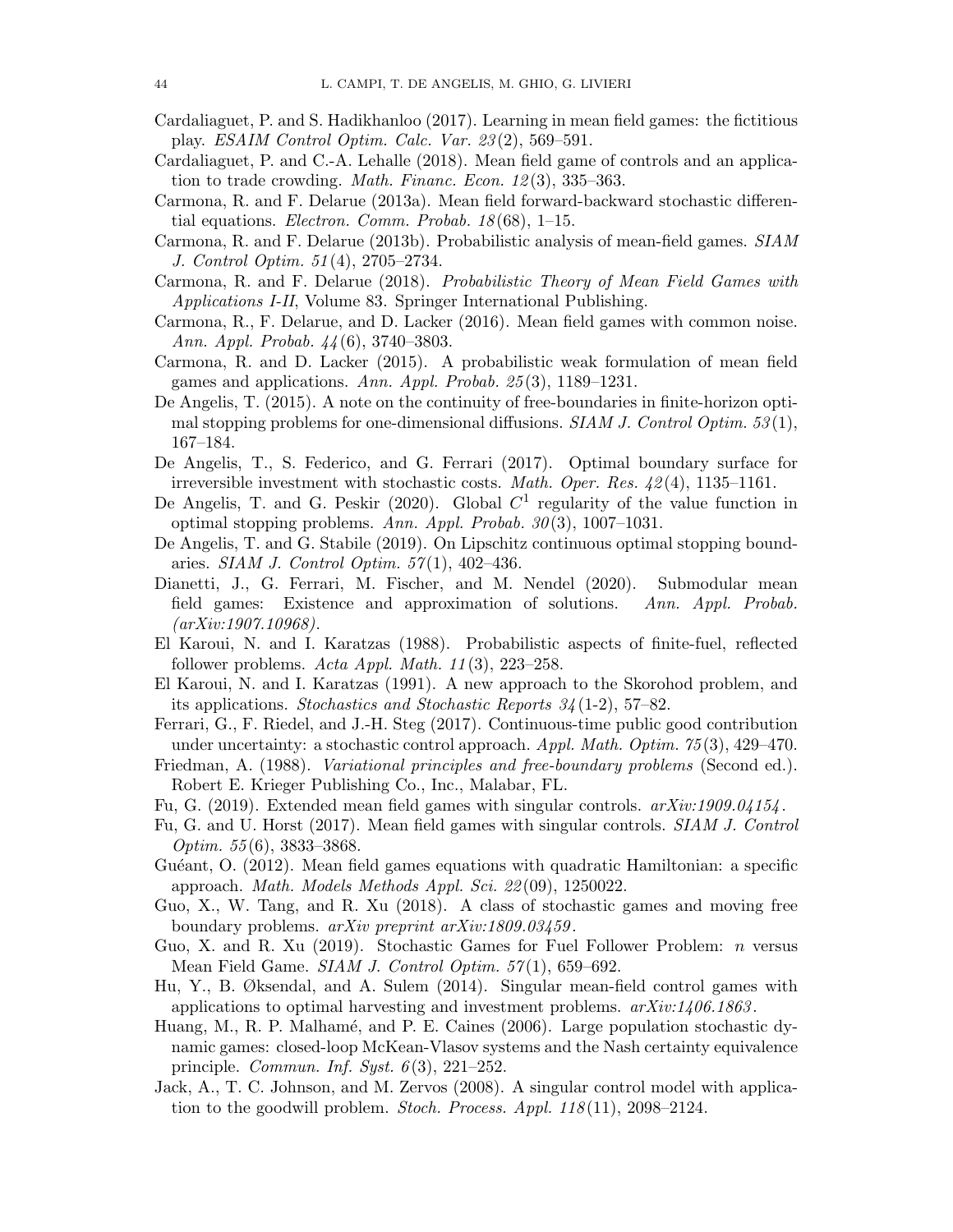- <span id="page-45-3"></span>Karatzas, I. (1985). Probabilistic aspects of finite-fuel stochastic control. Proc. Natl. Acad. Sci. USA 82(17), 5579–5581.
- <span id="page-45-5"></span>Karatzas, I. and S. E. Shreve (1984). Connections between optimal stopping and singular stochastic control I. Monotone follower problems.  $SIAM$  J. Control Optim. 22(6), 856–877.
- <span id="page-45-6"></span>Karatzas, I. and S. E. Shreve (1985). Connections between optimal stopping and singular stochastic control II. Reflected follower problems.  $SIAM J.$  Control Optim. 23(3), 433–451.
- <span id="page-45-8"></span>Karatzas, I. and S. E. Shreve (1998). Brownian Motion and Stochastic Calculus, Volume 113. Springer-Verlag New York.
- <span id="page-45-12"></span>Kotlow, D. B. (1973). A free boundary problem connected with the optimal stopping problem for diffusion processes. Trans. Amer. Math. Soc. 184, 457–478 (1974).
- <span id="page-45-10"></span>Kruse, R. and J. Deely (1969). Joint continuity of monotonic functions. Amer. Math. Monthly  $76(1)$ , 74–76.
- <span id="page-45-18"></span>Krylov, N. V. (2008). Lectures on elliptic and parabolic equations in Sobolev spaces, Volume 96. American Mathematical Soc.
- <span id="page-45-7"></span>Lacker, D. and T. Zariphopoulou (2019). Mean field and N-agent games for optimal investment under relative performance criteria. Math. Finance 29(4), 1003–1038.
- <span id="page-45-0"></span>Lasry, J.-M. and P.-L. Lions  $(2007)$ . Mean field games. *Japanese J. Math.*  $2(1)$ ,  $229-260$ .
- <span id="page-45-4"></span>Marinelli, C. (2007). The stochastic goodwill problem. *European J. Oper. Res.* 176(1), 389–404.
- <span id="page-45-9"></span>Peskir, G. and A. Shiryaev (2006, 01). Optimal Stopping and Free-Boundary Problems. Birkhäuser: Basel.
- <span id="page-45-16"></span>Protter, P. E. (1990). Stochastic integration and differential equations, Volume 21 of Applications of Mathematics (New York). Springer-Verlag, Berlin.
- <span id="page-45-17"></span>Revuz, D. and M. Yor (1999). Continuous Martingales and Brownian Motion (Third ed.), Volume 293 of Grundlehren der mathematischen Wissenschaften. Springer-Verlag, Berlin.
- <span id="page-45-14"></span>Soner, H. and S. Shreve (1991a). A free boundary problem related to singular stochastic control. In Applied stochastic analysis (London, 1989), Volume 5 of Stochastics Monogr., pp. 265–301. Gordon and Breach, New York.
- <span id="page-45-13"></span>Soner, H. M. and S. E. Shreve (1991b). A free boundary problem related to singular stochastic control: the parabolic case. *Comm. Partial Differential Equations 16* (2-3), 373–424.
- <span id="page-45-11"></span>Van Moerbeke, P. (1975). On optimal stopping and free boundary problems. Arch. Rational Mech. Anal.  $60(2)$ , 101–148.
- <span id="page-45-15"></span>Williams, S. A., P. Chow, and J.-L. Menaldi (1994). Regularity of the free boundary in singular stochastic control. J. Differential Equations  $111(1)$ , 175–201.
- <span id="page-45-1"></span>Zhang, L. (2012). The relaxed stochastic maximum principle in the mean-field singular controls. arXiv:1202.4129 .
- <span id="page-45-2"></span>Zhou, M. and M. Huang (2017). Mean field games with Poisson point processes and impulse control. In 2017 IEEE 56th Annual Conference on Decision and Control  $(CDC)$ , pp. 3152–3157. IEEE.

L. Campi: Department of Mathematics "Federigo Enriques", University of Milan, Via Saldini 50, 20133, Milan, Italy.

Email address: [luciano.campi@unimi.it](mailto:luciano.campi@unimi.it)

T. De Angelis: School of Management and Economics, Dept. ESOMAS, University of Turin, C.so Unione Sovietica 218bis, 10134, Torino, Italy; Collegio Carlo Alberto, P.za ARBARELLO 8, 10122, TORINO, ITALY

Email address: [tiziano.deangelis@unito.it](mailto:tiziano.deangelis@unito.it)